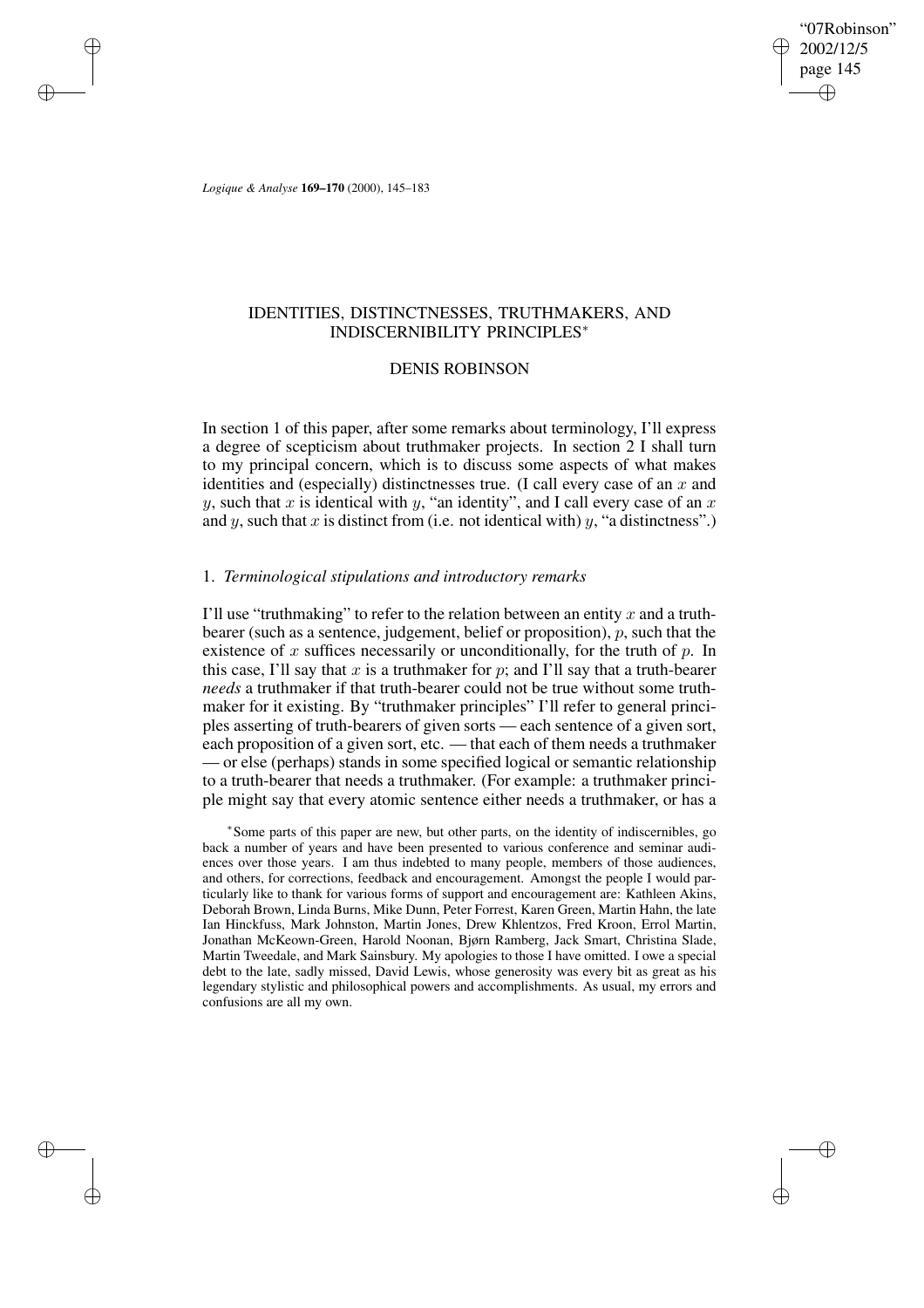"07Robinson" 2002/12/5 page 146 ✐ ✐

✐

✐

## 146 DENIS ROBINSON

contradictory that needs a truthmaker.) By a "truthmaker project" I'll mean a project aiming systematically to enumerate truthmaker principles, and to articulate an ontology of truthmakers to suit.

All this I take to be fairly standard. But people do vary in what they mean by "truthmakers", as well as in endorsing a range of different truthmaker principles. One who means more than is specified above, by calling something a "truthmaker", is Barry Smith.<sup>1</sup> Smith takes it as necessary, but not sufficient, for something's being a truthmaker for some judgement (judgements being the truthbearers on which he focuses), that its existence necessitates the truth of that judgement. But an additional necessary condition is associated with the notion of a "projection", which in turn is associated with the *contents* of judgements and related mental acts such as perceptions. Thus Smith says, *inter alia*, "Truthmakers, like visual fields, are cognitiondependent entities which exist only as a result of certain sorts of cognitively effected demarcations of reality".<sup>2</sup>

On the other hand, one who means less than I do, by calling something a "truthmaker", is Josh Parsons, who says:

"This assertion, that every true sentence's truth supervenes on the nature of some thing, is what I will mean by the 'truthmaker principle'.

To put this another way, for every true sentence, there is some thing such that the sentence cannot become false without a qualitative change, a non-Cambridge change, in that thing. That thing, whatever it is, is the sentence's truthmaker. Or, the truthmaker for a sentence is that thing that is intrinsically such that the sentence is true." 3

This is a weaker or less demanding sense of "truthmaking" than the generic one I sketched above, since for an entity x to be in this sense a truthmaker for a given p, it is not required that x's existence suffices unconditionally or necessarily for  $p$ 's truth, merely that it suffices conditionally on  $x$ 's having, possibly contingently, the qualities it actually has. (Parsons calls a more typical view "truthmaker essentialism". Note that being true conditionally on  $x$ 's existence equates to being true conditional on  $x$ 's having any of its essential properties, assuming something must exist to have its essential properties.)

Parsons *needs* a weaker-than-usual notion of truthmaking to improve the plausibility of his truthmaker principle, which is rather strong in that it speaks

 $1$  Smith (1999).

<sup>2</sup> Smith (1999), p. 289.

<sup>3</sup> Parsons (1999), p. 327.

✐

✐

✐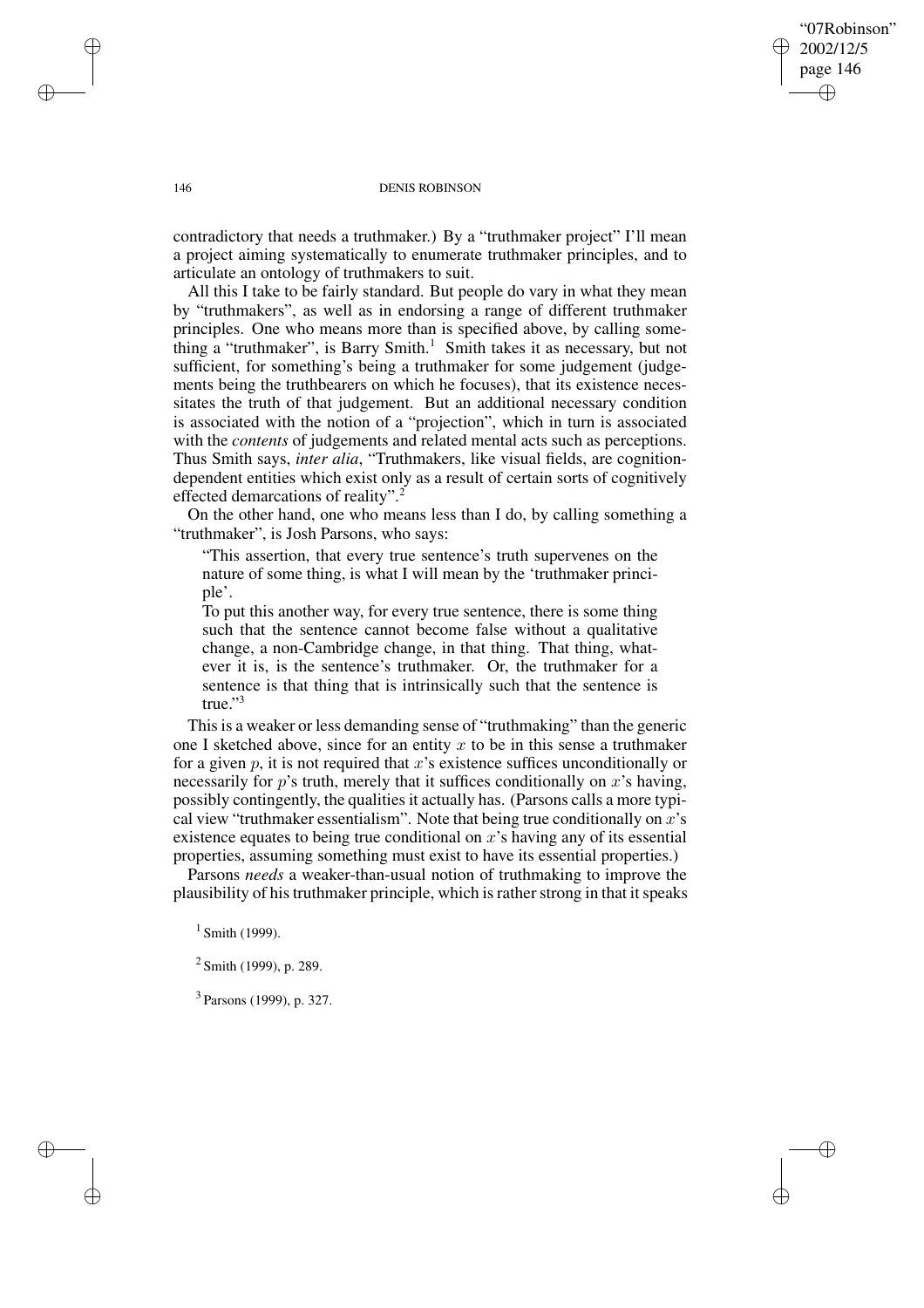✐

quite unrestrictedly of true sentences. Even so, I have reservations about Parsons's truthmaker principle as stated.

✐

✐

✐

✐

i) First, a quibble. Talking of something "becoming true" and of "Cambridge change" injects an inappropriate temporal connotation into Parsons's remarks. Better would be: "there is some thing such that the sentence could not have been false without that thing being different in some non-merely-Cambridge way".

ii) Phrases such as "that thing" imply that there is some *one* thing which would need to have been different for a given truth to have been false. Typically wrong, surely, except on some very liberal interpretation of "thing". Some cases: "there are brown dogs" intuitively has many truthmakers — the several brown dogs. All of them would have had to have been different, either in colour, or in existence, for that sentence to have been false. (Whether never having existed, as opposed to existing, is a "qualitative difference" in a thing, is a nice question.) One candidate, then, for being "the" thing which would have had to have been qualitatively different for that sentence to have been false, is the fusion of all those dogs. But then it's true of any larger "thing" of which that "thing" is a part — not excluding the whole world that it would have had to have been qualitatively different for that sentence to have been false, since a qualitative difference in a part of a thing is a qualitative difference in that thing. Interpreting Parsons as meaning to refer to the *minimal* thing such that the given sentence could not have been false without that thing being qualitatively different might restore uniqueness. But it would leave us with a definition of truthmaking such that individual brown dogs would not count as truthmakers for "there are brown dogs".

Supposing "all dogs bark" to be true gives us another example. Here it's hard to see that we can stop short of the whole world, if we look for something which would have *had* to have been qualitatively or intrinsically different for that sentence to have been false (even counting non-existence as opposed to existence as a qualitative difference). The fusion of the actual dogs is of course not a "thing" which would have had to have been different to falsify it, since the mere existence of an additional, non-barking, dog would suffice.

Necessary truths, finally, should perhaps be set aside here, whether we go with Parsons's weaker notion of truthmaking, or the more usual notion sketched at the outset. Trivially, any thing — the whole world included — is a thing such that it is impossible that any given necessary truth should have been false without that thing having been different, since it is impossible that any given necessary truth should have been false. And any thing is a thing such that its existence suffices necessarily or unconditionally for the truth of any necessary truth. Thus on either view, we could say that everything is a truthmaker for any necessary truth. But if it is not a necessary truth that anything exists, necessary truths would seem not to *need* truthmakers, and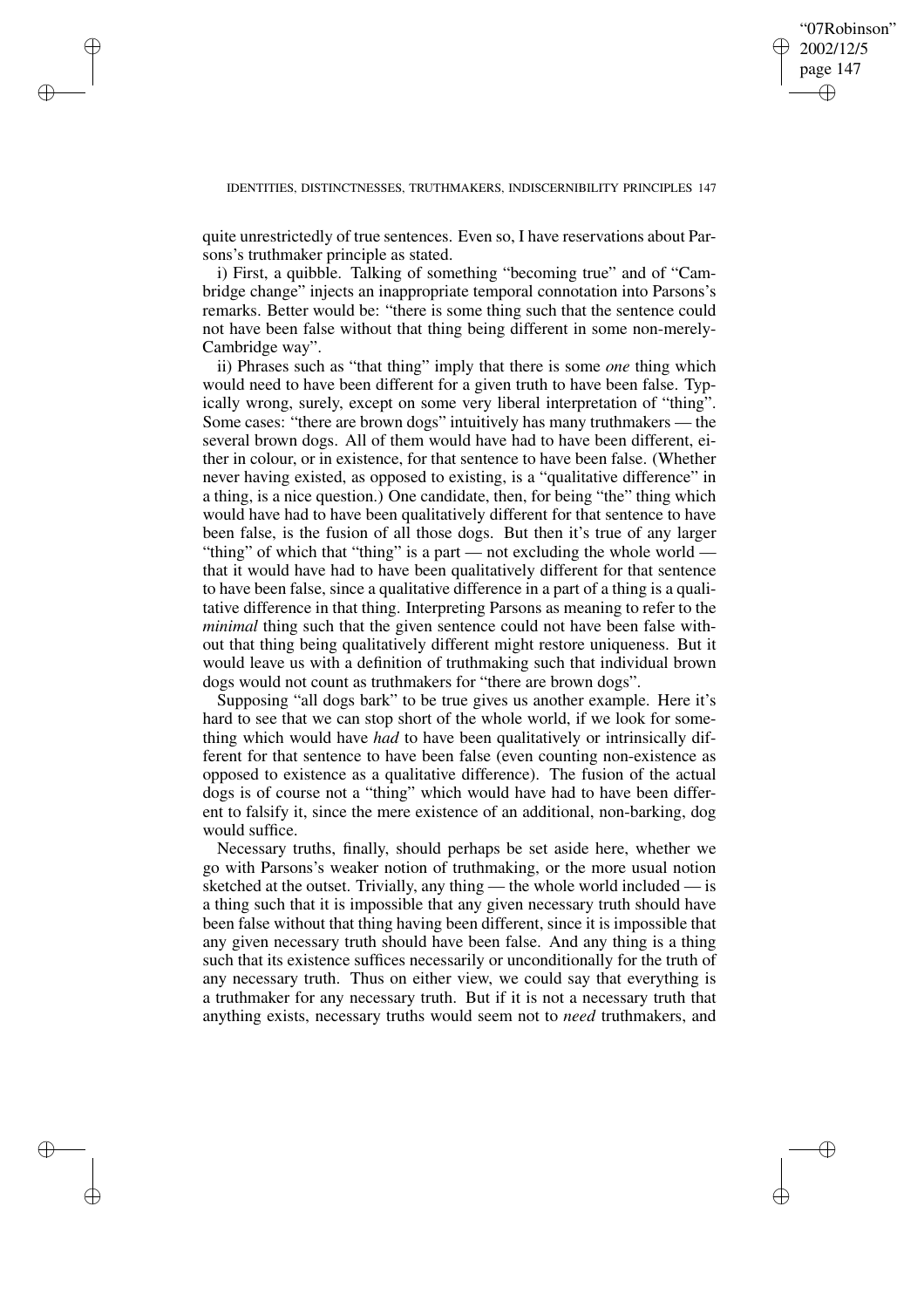"07Robinson" 2002/12/5 page 148 ✐ ✐

✐

✐

## 148 DENIS ROBINSON

even if it is a necessary truth, a notion of truthmaking so undiscriminating that absolutely anything would do it equally well, has little to recommend it. We might as well say that nothing is a truthmaker for any necessary truth. The latter is my preferred option.

# *Scepticism about truthmaker projects*

Even taking into account such reservations, Parsons' principle needs considerable weakening. Something along the lines of "every contingent truth supervenes on the natures of things, in the sense that it could not have been false without some difference, either in what exists, or in what qualities and relations existing things have" seems plausible to me, and is one way of interpreting the slogan "truth supervenes on being".<sup>4</sup> But even so, I remain something of a sceptic about truthmaker projects, at least those that employ the more usual notion of truthmaking in which truthmakers make truths true merely by existing (Parsons' "truthmaker essentialism"). And I'm specially sceptical whether general truthmaking principles which are precisely formulated and specific in scope can pull much weight in deciding between rival views in ontology. It's not that one can't plausibly cry "cherchez le truthmaker" when faced with particular alleged truths which (under some proposed analysis) seem intuitively dubious for lack of any thing to make them true. But in generalizing from such intuitions, specifying their scope, making precise their content, and bringing them to bear on controversial cases, I believe that theory-ladenness is all too likely to set in, generating at the end of the day something closer to an additional epicycle in an established metaphysical system than to a Moorean filter for metaphysical mistakes.

One aspect of my scepticism is the following. Generic truthmaker claims will typically concern either specific kinds of sentences — negative existentials, simple monadic predications, universal generalizations, and the like or else corresponding kinds of propositions. Now regardless of one's theory of propositions, the general idea is that sentences express them, and that distinct sentences constrain reality equivalently, or carry the same information about reality, if and only if they express the same proposition.<sup>5</sup> Furthermore, our usual way of referring to, individuating or classifying propositions, is by use or mention of sentences which express them. But not all theories of propositions view them as structured in a sentence-like manner (for instance, some possible worlds theorists view them as sets of possible worlds). One might, for this reason, hesitate about attempts to formulate general claims

✐

✐

✐

<sup>&</sup>lt;sup>4</sup> The phrase is due to John Bigelow: see Bigelow (1988), pp. 132–3.

<sup>5</sup> Glossing over some issues about *de se* content. See Lewis (1979).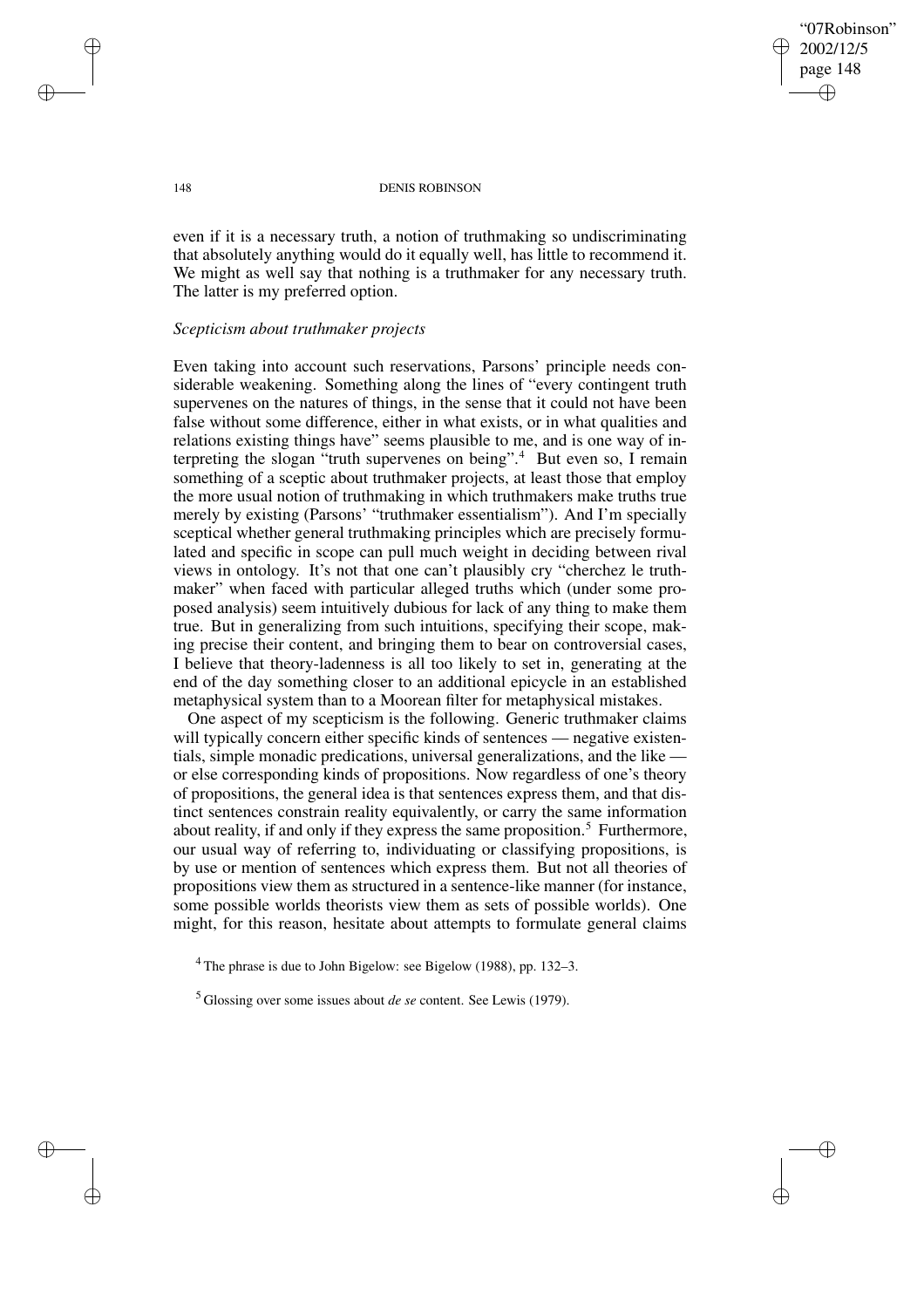# "07Robinson" 2002/12/5 page 149 ✐ ✐

✐

✐

## IDENTITIES, DISTINCTNESSES, TRUTHMAKERS, INDISCERNIBILITY PRINCIPLES 149

about what is generically required of reality for certain kinds of *sentences* to be true. If what a sentence requires of reality, to be true, is captured by the proposition that sentence expresses, and if propositions are not structured as sentences are, why should we expect sentences of a given type to correspond to a given type of demand on reality?

In a way this issue, or a close relative of it, goes back at least to Descartes, and his claim (for instance in the *Third Meditation*) that the ideas of *hot* and *cold* which belong to the imagination do not even enable us to know which of those opposites is positive, which a mere privation of the other. Certainly the *words* "hot" and "cold" don't tell us which is which. The following kind of case makes a perhaps related point. Consider a sentence such as "Either this flower is red or this flower is orange". One might think that this should be dealt with under the generic heading of "truthmakers for disjunctions" (expecting perhaps that truthmakers for a disjunction will naturally be subject to a tripartite division into those that make true just one disjunct, those that make true just the other, and those (if any) that make true both). But translate this particular disjunctive sentence into a language which has fewer colour words, lumping red and orange together as a single colour, and issues about "truthmaking for disjunctions" become irrelevant.

Such issues do not go away, but are merely differently represented, if we simply seek to generalize about the truth-requirements for propositions rather than for sentences — so long as we continue to classify propositions by reference to the kinds of sentences which express them. The question remains: if propositions are structured quite differently from sentences, why should we expect similarly-structured sentences to correlate with similarlystructured propositions, or to make similar demands on reality?

This doubt may be reinforced by noting that, as David Lewis points out<sup>6</sup>, our situation here is like our situation regarding the real numbers. We can form finite (or infinite but regularly repeating) decimal-notation names for only a minute atypical subset of the continuum-many real numbers, though this is good enough to enable us to think and reason in various ways about the rest. Similarly, we can give linguistic expression to only a minute subset of the propositions, thinking of the propositions as sets of possible worlds, or in some similar way. Mathematicians do prove theorems about the real numbers, but one suspects that restricting attention to real numbers expressible in various uniform ways — as it might be, by use of no more than twenty decimal places, or by using each of the digits from "0" to "9" an equal number of times — would impose severe limitations on those results. (Compare, for the converse point, numbers such as  $\pi$ , or  $\sqrt{2}$ , simply-defined numbers which notoriously lack neat decimal expansions.)

 $<sup>6</sup>$  In Lewis (1998).</sup>

✐

✐

✐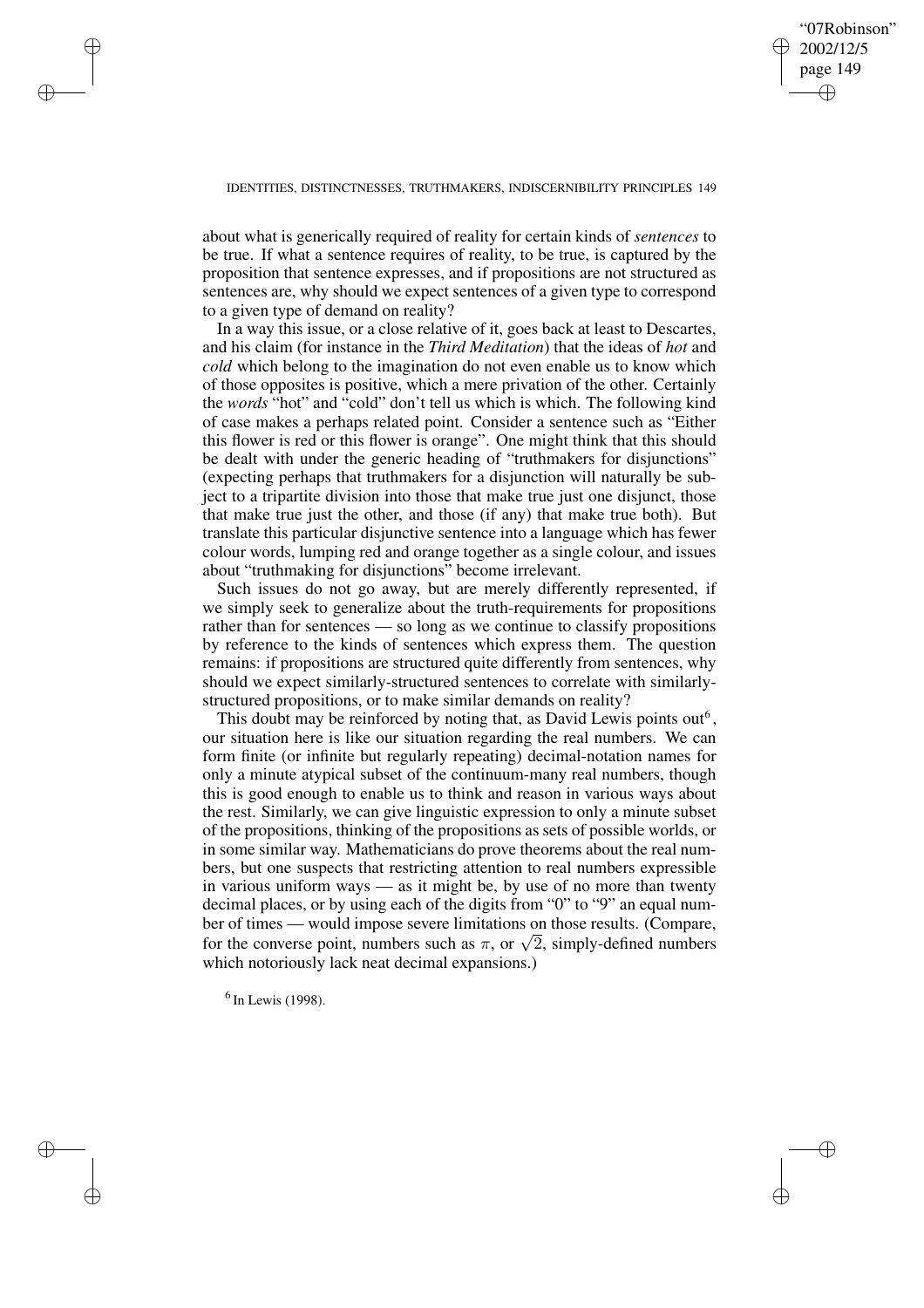"07Robinson" 2002/12/5 page 150 ✐ ✐

✐

✐

#### 150 DENIS ROBINSON

Think too of the debate over the nature of mental representation. Some recent authors, in opposition to "language of thought" views, have suggested mental representation might be "map-like"<sup>7</sup>. What does this mean? Roughly, it means that however information about the world is stored in the brain, it is not stored in units having the kind of structure sentences have, and, by the same token, not stored in sentence-sized units. On a languagelike view of mental representation (a so-called "language of thought" view), when we say in natural language something of the form "I believe that P", where "P" is replaced by a sentence of natural language, the content of our utterance will typically be what is true according to some sentence-like unit of mental representation. But on a map-like view, when we say in natural language something of the form "I believe that P", typically the content of our utterance of "P" will be some small part of what is true according to the totality of what is mentally represented in us, and will not correspond to any clearly-demarcated representational module within our total mentalrepresentational state. Actual maps, and what we do when say such things as "according to this map, there is no large town North of us for at least 200 kilometres", provide one model for how this can be. Usually there is no portion of the map whose content corresponds exactly to the content of such a statement. A map is structured, of course, but not structured as language is structured.

Now the world itself lies, so to speak, on the "map-like" rather than the "language-like", side of this comparison. Not that the world is a system of representation: we speak not of what is true *according to* the world, merely of what is true *in* or *of* the world, or more simply, just of what is true, period. But here's the analogy: just as it is not a requirement, for a sentence of some language to be able to say some of what is true according to a map, that the map be structured as language is, so it is not a requirement for a sentence of some language to be able to say some of what is true in reality, that the world be structured as language is.<sup>8</sup>

A natural reply to these remarks is to point out that *somehow* we turn the trick: language is systematic, and in a way which enables us systematically to know what is true according to individual sentences. We understand that "Some dog barked outside my window all night" requires for its truth the existence of a dog, which was barking throughout the night, and moreover that it was outdoors and within earshot of my window at the time. And so

<sup>7</sup> See for instance Lewis (1994) and Braddon-Mitchell and Jackson (1996).

<sup>8</sup> Despite important differences, some of the thoughts here expressed have some affinity with some of what John Heil says in Heil (2001), and even perhaps with some of what Mulligan, Simons, and Smith say in Mulligan, Simons and Smith (1984), in their negative remarks about what they call "the dogma of logical form".

✐

✐

✐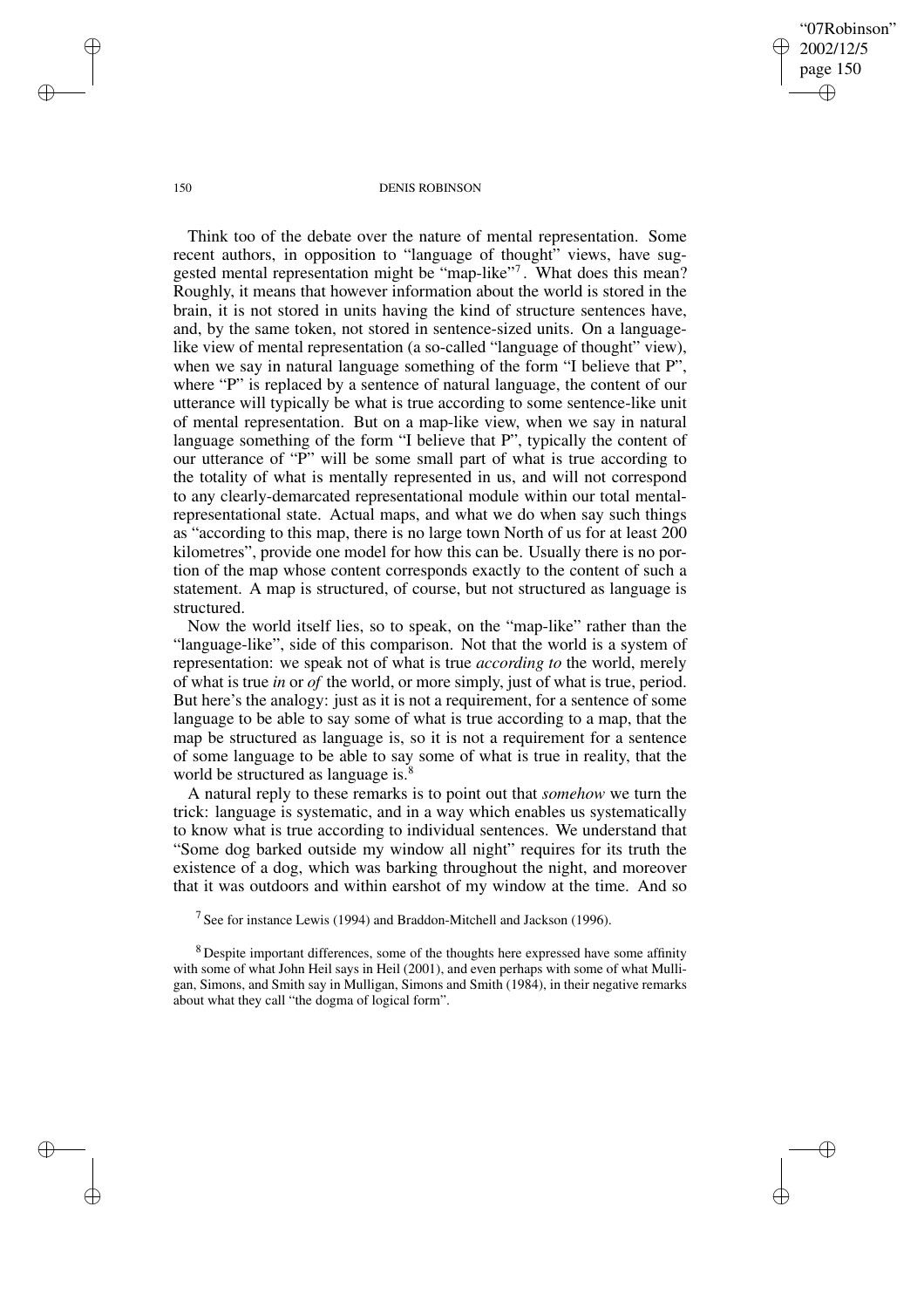"07Robinson" 2002/12/5 page 151 ✐ ✐

✐

✐

## IDENTITIES, DISTINCTNESSES, TRUTHMAKERS, INDISCERNIBILITY PRINCIPLES 151

✐

✐

✐

✐

it goes for many another sentence. But though this shows, to be sure, that there must be *some* way in which structures in language systematically relate to structures in reality, it gives us no reason to believe that this relationship satisfies some further constraint, like one to the effect that, for each type  $S$ of sentences, there is a kind  $K$  of entities, such that a sentence of type  $S$  is true only if there exists a suitable entity of kind  $K$ . It gives us no reason to believe, given a pair of contrary sentences which differ by substitution of a single word (a predicate for instance), that there is a pair of entities such that one or the other entity will exist according to whether one or the other sentence is true. (Consider "Fred is rich" and "Fred is penniless", for instance.) It gives us no reason, in other words, to believe that for every type of sentence, each sentence of that type requires for its truth a suitably distinctive truthmaker.

For one thing, sentences of distinct types may be logically interrelated, so that entities may well do multiple truthmaking duty in relation to sentences of different, but interrelated types. Sentences and their negations provide a simple example. Suppose  $S$  is some sentence which fails to be true for want of a truthmaker. That should suffice for truth of its negation. Why should the want of one truthmaker require the existence of some other "complementary" truthmaker? Is there really an anti-Santa Claus, an entity which makes it true that there is no Santa Claus? How about the anti-unicorn, which makes it true that there are no unicorns?

For another thing, it seems intuitively that sometimes truths turn, not on *which* things exist, but on *how* things exist — on the *ways* they are. Unless a *way* for something to be — red as opposed to blue, colourless as opposed to being coloured, larger than my head as opposed to smaller than it, far from any burning barn rather than close to one — is in every case itself an *entity* (presumably one distinct from entities which are that way), then it will simply be false that every kind of truth requires a distinct kind of truthmaker. And if ways of being *are* themselves entities, then presumably there will be truths about the ways *they* are. Regress threatens.

It's illuminating to recall that we do have a systematic account of how the truth or falsity of at least some sentences depends on reality. This is the Tarskian model extolled by Davidson, among others. Given suitable definitions and axioms, we can state relations between individual words and reality, from which we may deduce, for each sentence s, a statement to the effect that  $s$  is true if and only if a certain condition is met. On one liberal way of interpreting the slogan "truth supervenes on being", we thus show, for sentences to which Tarskian techniques may be applied, how truth supervenes on being. We do so, furthermore, without generally assigning truthmakers to truths. This feature can be traced back to the treatment of simple predicates. To each simple predicate we assign a satisfaction-condition — a condition which something must meet if it is to satisfy that predicate. Something  $x$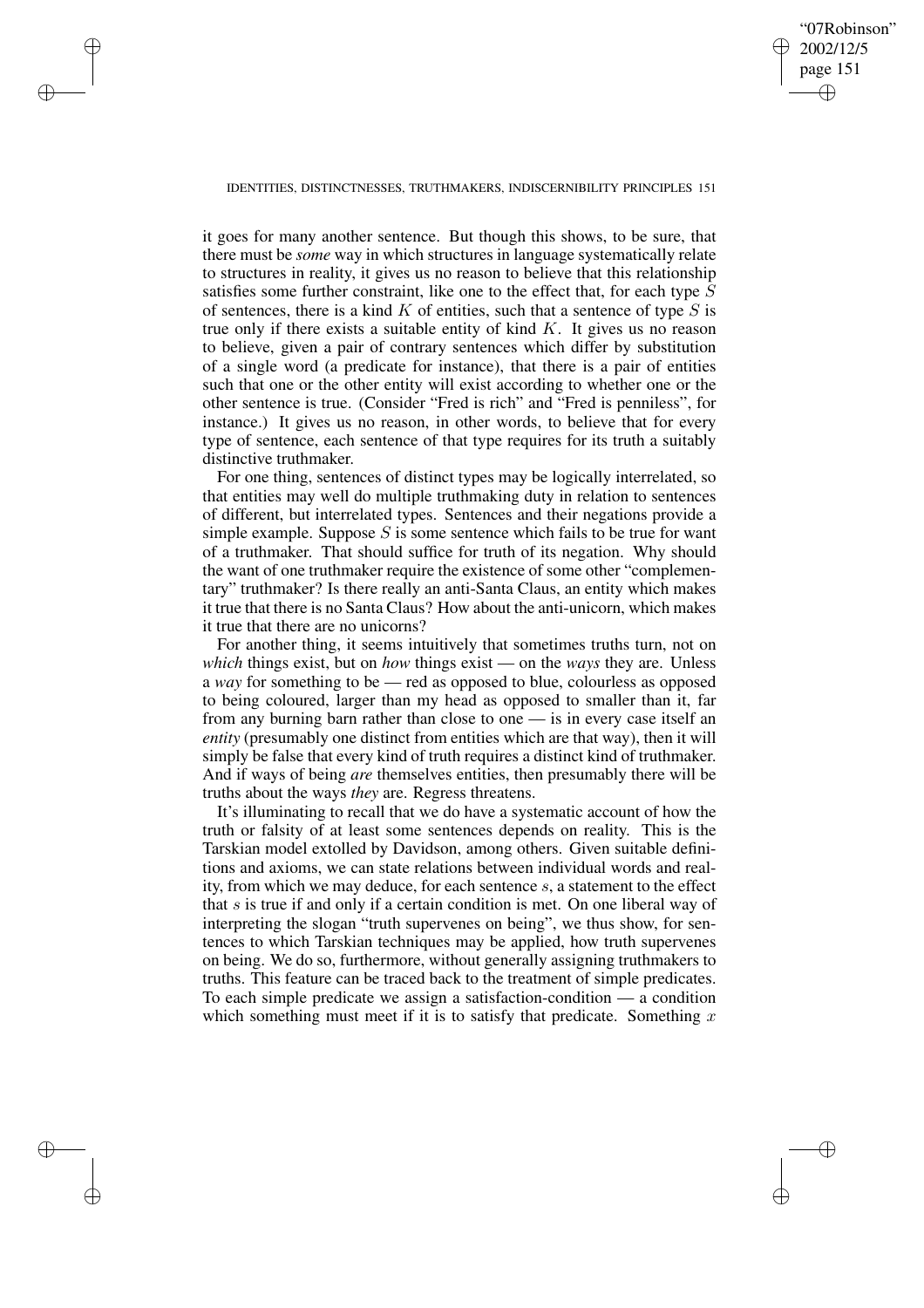"07Robinson" 2002/12/5 page 152 ✐ ✐

✐

✐

## 152 DENIS ROBINSON

satisfies "is red", for instance, just if  $x$  is red. There is no mention here of a "satisfaction-maker": and given satisfaction-conditions we can derive truth-conditions without any need to introduce truthmakers at any point in the derivation.

But what does it take for a "condition" to be "met"? What if the obtaining of a truth-condition itself requires the existence of a truthmaker? To talk of a "condition" which must be met if a sentence is to be true, is to talk of a proposition which must be true if a sentence is to be true. If the Tarski model could be applied to propositions themselves, it would be useless, since the condition for a proposition to be true can only be the proposition itself. The triviality often attributed (unjustly, I believe) to Tarskian truth-theories for sentences, would seem to become genuine in such a case. But in fact, unless propositions themselves have structure somehow analogous to linguistic syntax, it is difficult to imagine how Tarskian methods could even begin to be applied to them.

Thus in exploring what to make of a slogan like "truth supervenes on being", and whether and in what sense it should be accepted, it seems to me that we inevitably come to need to begin theorizing in a substantive way about propositions. But at this point, as David Lewis points out<sup>9</sup>, the notion of truth drops out and we are left, in effect, exploring the constraints to which we should see an ontology of propositions as conforming. (Given the Tschema, and any substantive theory of truth, truth drops out as a practically convenient but theoretically superfluous intermediary, and the substantive theory comes to be simply about how, in general, things are. Putting it another way, given the T-schema we can recognize that any substantive theory of truth entails a substantive theory about reality in general.)

On a possible worlds account of propositions, for instance, truthmaker principles translate into claims about the individuation criteria for possible worlds, and about the ways they may differ. <sup>10</sup> On a different theory of propositions, they will translate into claims of some other kind. The issue of the anti-Santa Claus and the anti-unicorn (truthmakers for, respectively, the truth that there is no Santa Claus, and that there are no unicorns) becomes the issue of whether some world (for instance our world), in order to differ from a world containing Santa Claus, or unicorns (that is, containing truthmakers for, respectively "Santa Claus exists" and "unicorns exist") needs to contain something *else*, which that world lacks, and whose existence suffices

<sup>9</sup> In Lewis (1998).

<sup>10</sup> See Lewis (1998).

✐

✐

✐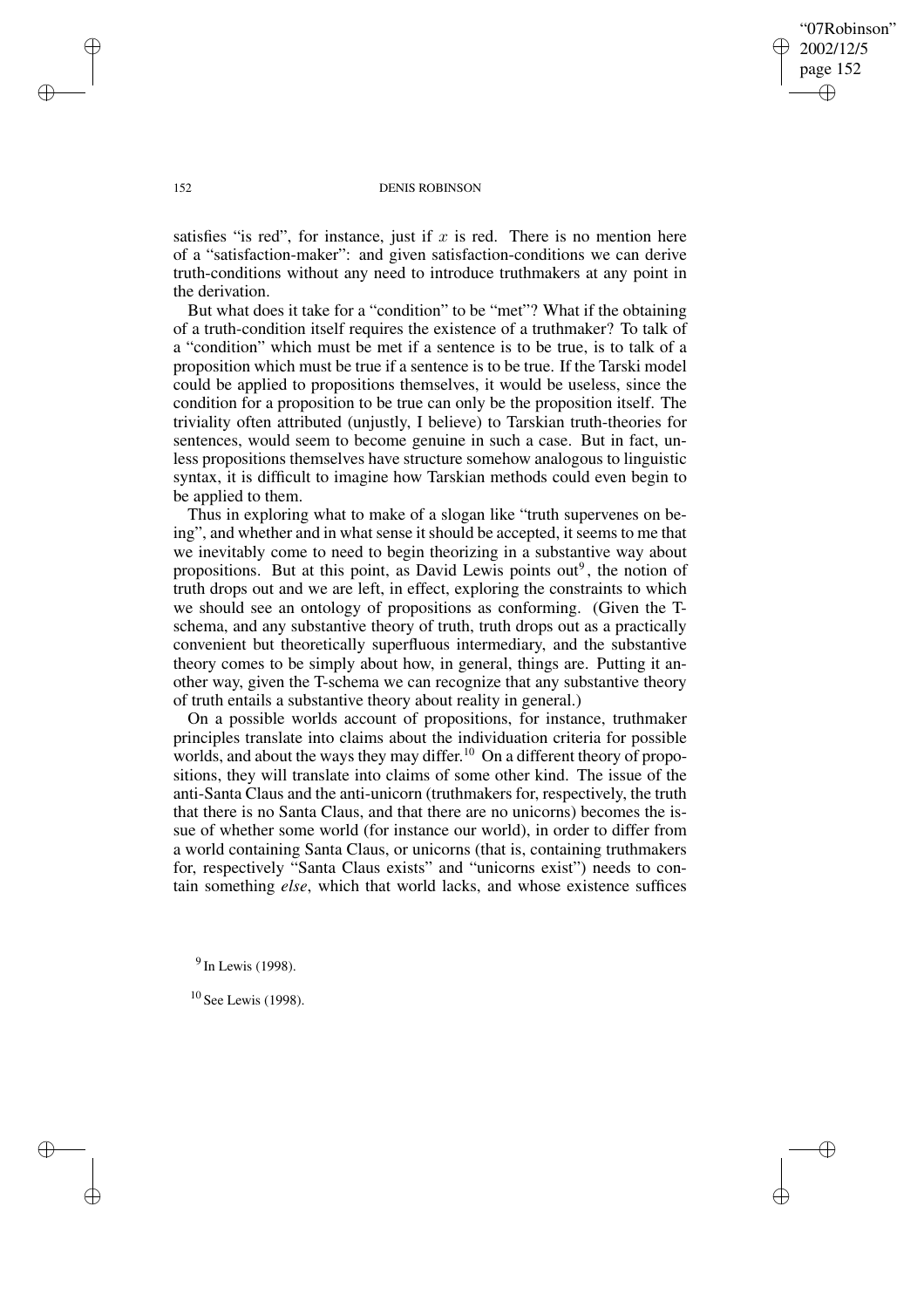✐

## IDENTITIES, DISTINCTNESSES, TRUTHMAKERS, INDISCERNIBILITY PRINCIPLES 153

for the truth, respectively, of "there is no Santa Claus", and "there are no unicorns" $^{11}$ .

✐

✐

✐

✐

For another kind of case, suppose two sentences entail a third. Then the existence of truthmakers for the first two will suffice for the truth of the third. No further truthmaker will be required for the third, so that adherence to truthmaker principles would appear to require us to regard the third as having for truthmaker some sort of fusion of, or logical construction out of, or part of the fusion of, the truthmakers for the first two. In other words, truthmaker theorists look set to saddle themselves with a mereology (or something similar) of truthmakers which suitably maps the entailment relations between sentences. Not all details of this truthmaker mereology will be able to be read directly off from structural or formal relations between sentences themselves, since such relations between sentences track only a subset of entailments. (For instance, the entailment of "Mary had a husband" by "Mary is a widow" depends entirely on the meaning relations between "husband" and "widow".)

In short, a typical truthmaker project looks like the project of telling the ontological story required to underpin an account of sentences' truth-conditions (in other words, an ontology of propositions), subject to an additional and obscurely motivated constraint roughly to the effect that every difference in how things are is a difference in respect of which things exist.<sup>12</sup> If it is true furthermore that we cannot rely on something like logical or syntactic form to enable us systematically to allocate truthmakers of given types to sentences of given types, it's hard to see how an account of truthmaking can fail to be continuous with empirical investigations into the structure and nature of things, rather than being a branch of semantics in any traditional sense.

<sup>11</sup> Maybe this is not *quite* so simple a question as it might appear. Perhaps there's somewhere such that, if there were a Santa Claus, that's where he'd be. In that case, perhaps what currently occupies that place is (part of) a sufficient cause of there being no Santa Claus. But causal sufficiency is presumably not the kind of sufficiency truthmaker theorists are concerned with, and in any case the supposition that there is a place which is such that Santa would be there if he was anywhere, right now, despite the fact that actually something else sufficient to exclude him is there right now, is far from obvious. Perhaps it's true that if Santa Claus existed he would be somewhere not actually currently occupied by anything which would prevent his presence there. But what does that require: a perfect vacuum? Can we say that a certain region of empty space is amongst the things which exist? And if the empty region exists just where Santa Claus would be if he existed, does that make the empty region a truthmaker for "Santa Claus does not exist"? I don't know.

<sup>12</sup> I'm assuming that this (including "*every* difference") holds according even to truthmaker projects which endorse truthmaker principles only in relation to some subset of truthbearers — e.g., to "atomic" truthbearers. For I take it such a restriction typically relies on the view that *all* truth supervenes on the truths belonging to the chosen subset.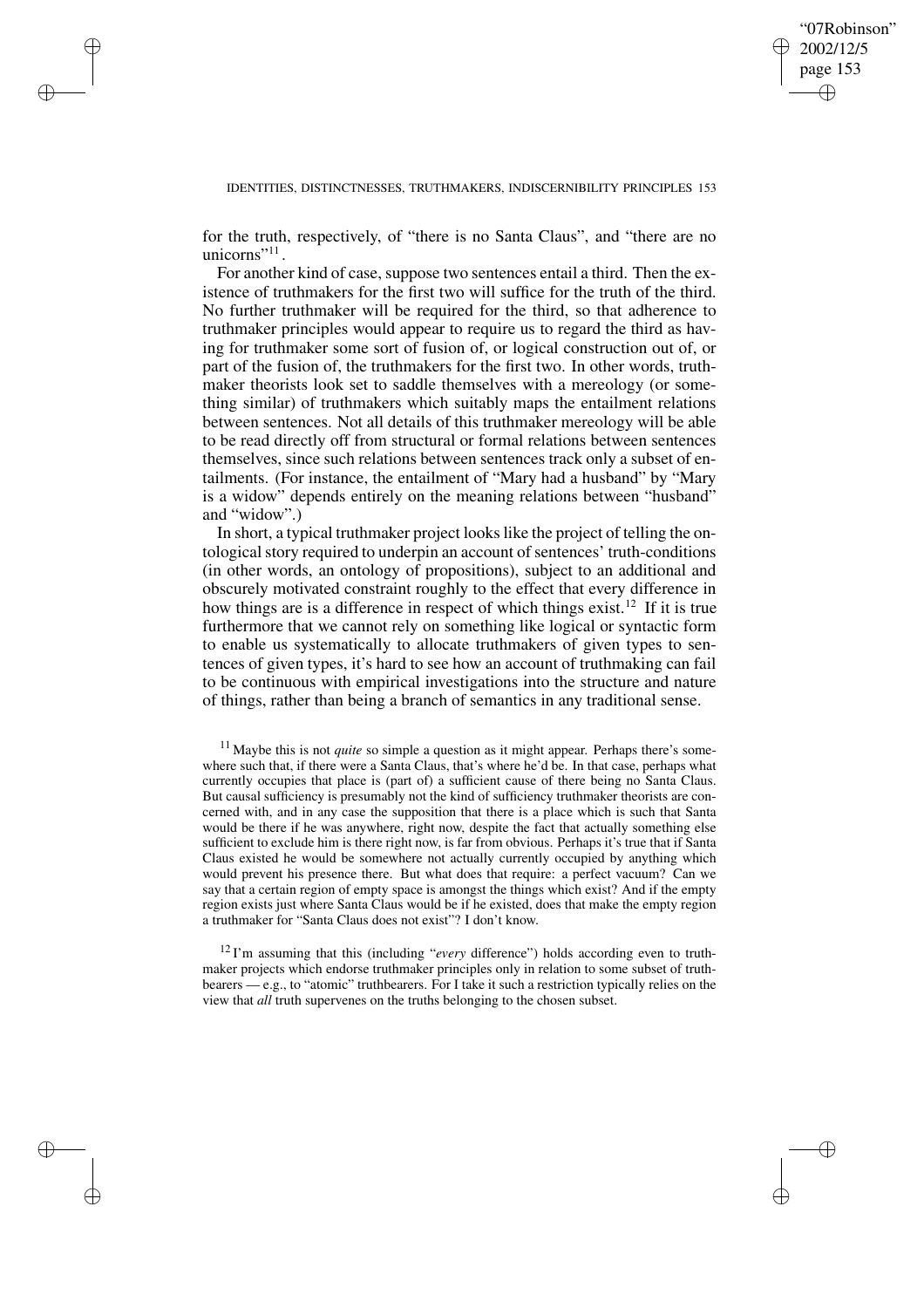✐

## 154 DENIS ROBINSON

(We do have a common-sense ontology of particular individuals, (middlesized material objects foremost amongst them), and taken as a category these constitute something of a fixed point amongst rival ontologies, though rival accounts may be given of them and of their relationship to more contested categories such as substance, attribute, event and proposition. Semantic theories, Tarski-style truth-theories included, are thus almost unanimous in seeing singular terms as typically referring to individual members of this category, predicates as typically denoting or satisfied by many members of it, and so on. But even in this least-contentious of all semantic cases, we need, notoriously, to deviate from these paradigms (which may or may not involve distinguishing genuine singular terms from expressions which to some degree syntactically mimic them) in an assortment of cases including "nobody", "the average man", "Santa Claus", "the weather", the "it" of "it is raining", "my smile", "the ephemeral character of his good will", "the horizon", and so on.

Giving an account of what makes apparently true sentences involving such expressions true may largely rely on possessing a repertoire of devices for representing them as involving various kinds of "logical constructions", fictional discourse, and the like. But when and how those devices are to be applied will not in general be determinable without drawing on the results of empirical inquiry into the world and its contents.

For an extreme example: some philosophers<sup>13</sup> have investigated a view dubbed by van Inwagen "Nihilism", according to which it is never strictly and literally true that something is composed of other things. According to such views, the apparent existence of any composite thing (*a fortiori*, of any ordinary material object) must be given some alternative account — a fictionalist account, perhaps $14$  — consistent with strictly and literally denying that any such thing exists. On such a view, only what is strictly and literally simple and without parts — the ultimately simple constituents of fundamental particles, points of space-time, or the like — will strictly and literally exist. On such a theory, truthmakers will be *precisely* those things which it is the task of fundamental science to discover — things of which, *qua* masters of ordinary language, we need have no knowledge. A major part of the *traditional* domain of semantics will concern, *not* truthmaking, but fiction-making.)

✐

✐

✐

<sup>&</sup>lt;sup>13</sup> Such as Peter van Inwagen and Cian Dorr; see van Inwagen (1990) and Dorr (2002).

<sup>&</sup>lt;sup>14</sup> As suggested for instance in Dorr (2002).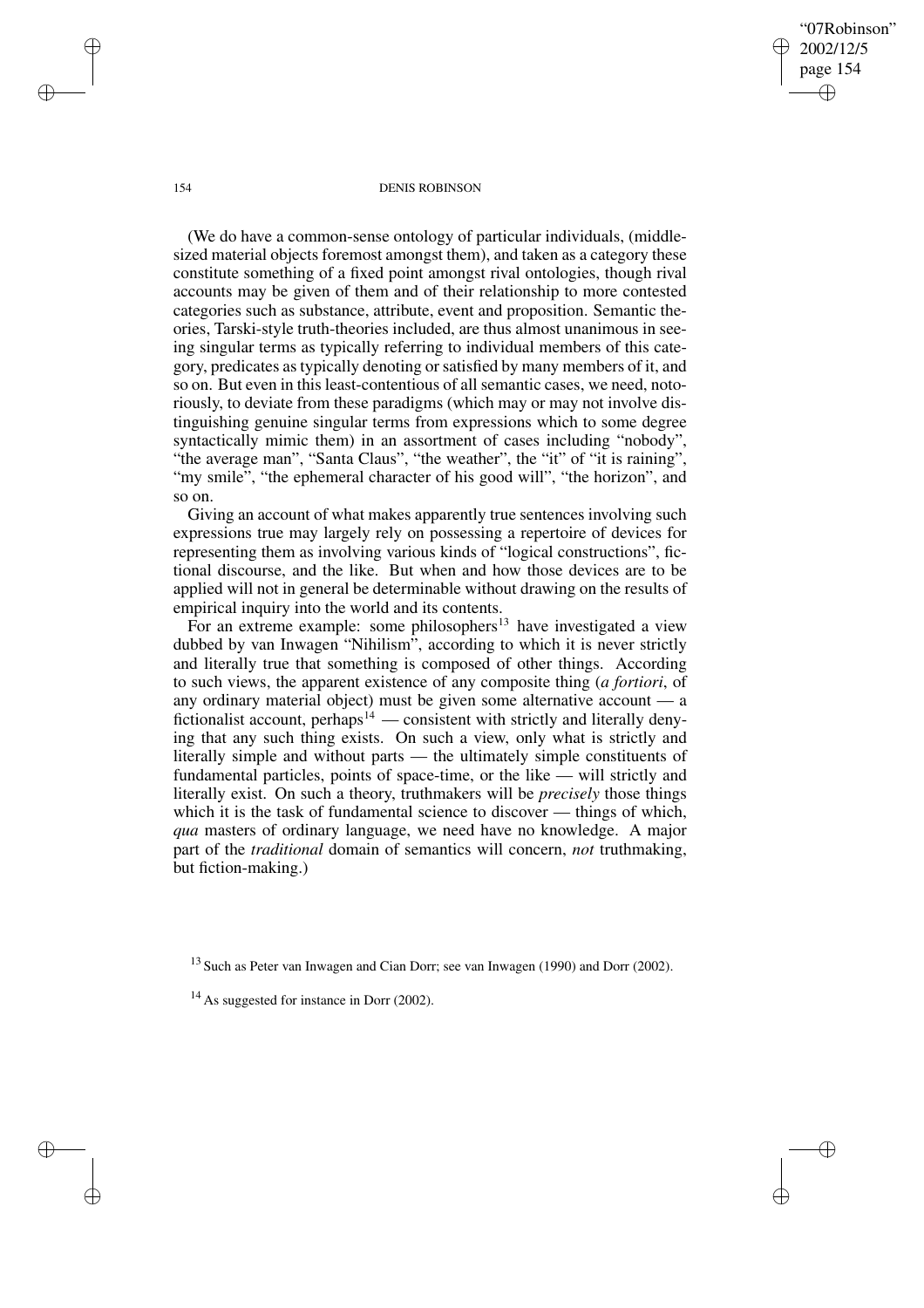# "07Robinson" 2002/12/5 page 155 ✐ ✐

✐

✐

## IDENTITIES, DISTINCTNESSES, TRUTHMAKERS, INDISCERNIBILITY PRINCIPLES 155

# 2. *Truthmaking for Identities and Distinctnesses*

✐

✐

✐

✐

Enough of generic vague scepticism about systematic truthmaker projects. I turn now to some of the basic issues which arise as soon as one raises the question of truthmakers for identities and distinctnesses. Here is one case where logical entanglements between distinct kinds of sentences can quickly complicate matters.

If Fido exists it would seem to follow inevitably that Fido is identical with Fido. What if Fido doesn't exist? One option is to say that even then, the proposition that Fido is Fido is true. Then we might best say of Fido's identity with Fido that it is in the same boat as any other necessary truth. We raised the question of truthmakers for necessary truths, inconclusively, earlier. Perhaps we say that any contingent being is a truthmaker for every necessary truth; perhaps we say that necessary truths need no truthmakers (why should something which could not possibly be false need something to make it true?); perhaps we find some way to discriminate truthmakers even for necessary equivalents. Similar remarks will apply to distinctnesses, if (as is usual) we regard them too as necessary.

If Fido must exist for there to be truths about him, he would appear to count as a truthmaker both for his existence and for his identity with himself. Similarly, one might think, for distinctnesses. Consistency will require us to say that both Fido and Spot must exist for it to be true that Fido is distinct from Spot, and if so nothing more would seem to be required, beyond the existence of the pair of them, to make that true.

So far it looks as if identities and distinctnesses are special cases in which there is no need to invoke the more exotic kinds of entities — tropes, "thick" particulars, universals, "states of affairs" — which figure in the truthmaker literature, since creatures as mundane as Spot and Fido will suffice. But there ought to be more to be said since there is, in a sense, more to identity than identities. For it to be true that something which is  $F$  is  $G$ , something which is  $F$  must be identical with something which is  $G$ . (There is an equivalence between " $(\exists x)(Fx \text{ and } Gx)$ " and " $(\exists x)(\exists y)(Fx \text{ and } Gy \text{ and } x = y)$ ".) For it to be true that something is  $F$ , there must be something which is distinct from each non-F. (From " $(\exists x)Fx$ ", " $(\exists x)(\forall y)(\sim Fy \rightarrow x \neq y)$ " follows.) I believe that the concepts of identity and distinctness figure implicitly in thought or language, as much by way of such contexts and connections, as through explicit identities and distinctnesses<sup>15</sup>. Such cases raise questions about what is involved in property-instantiations and co-instantiations, and hence lead to questions about what we might call "the structure of individuality". And if we are to be faithful to truthmaker aspirations, they lead to a

<sup>15</sup> Cf. Evans (1975).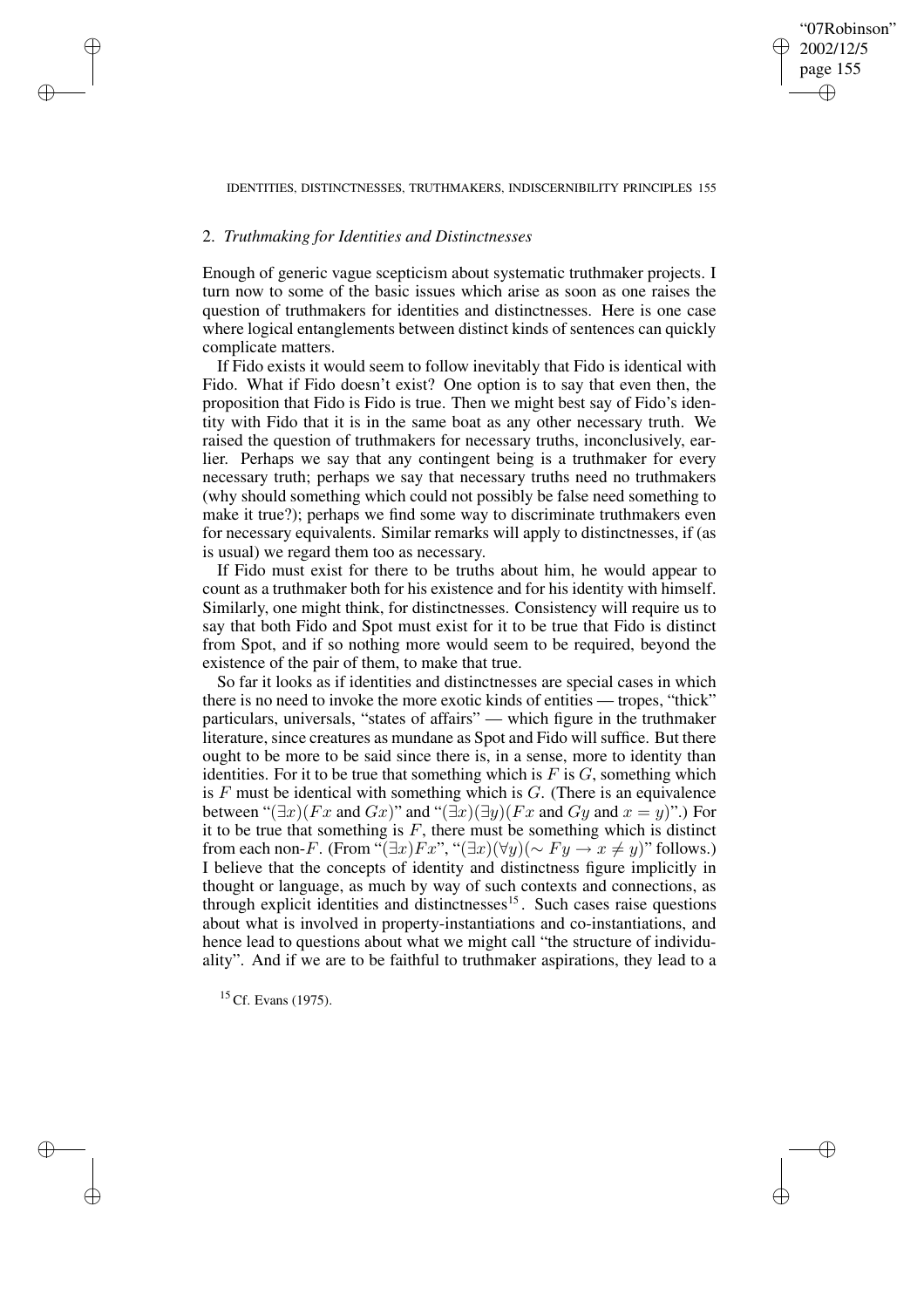"07Robinson" 2002/12/5 page 156 ✐ ✐

✐

✐

## 156 DENIS ROBINSON

search for entities which by existing make true such truths as that a *single* individual has these and those properties, and that it is distinct from this other individual which has such and such different properties.

Thus it appears given these considerations, that there is little hope for an adequate account of truthmaking for simple predications which does not at the same time carry implications regarding truthmaking for identities and distinctnesses (and likewise vice versa). A condition of adequacy for an account of predication, or at least of property-ascription, will be that it successfully addresses the issue of when and how a pair of property-instantiations amount to a case of co-instantiation. Rather than embarking on a vast critical survey of generic accounts of predication, however, I shall here turn to consider briefly certain issues connected with distinctive kinds of cases of co-instantiation.

# *Varieties of Co-Instantiation, and Identity Across Contexts*

Special cases of the issue of co-instantiation arise where the properties in question can be represented as indexed to times, places, or possible worlds — cases involving, as we say, identity "across" time, space or possible worlds. A four-dimensionalist, for instance, will view the co-instantiation by a single persisting entity of intrinsic properties indexed to distinct times, as the having of appropriate properties by distinct temporal parts of the persisting thing. Thus we arrive at one popularly debated account of "identity across time" for persisting things, in terms of maximal aggregates of suitably interrelated temporal parts.

Perhaps "individuality" has a different "structure", depending on the kind of individual (physical, spiritual, abstract, substance, trope?) or on the kind of co-instantiation (across space? across time? across worlds?) which is involved. Further complications arise from such contexts due to the possibilities they present for various kinds of overlap. Issues about "constitution" and its relation to identity are amongst these. My own view that constitution is stage sharing, entails that identity is a limiting case of it, and since the occurrence of such limiting cases may depend on contingent events, this entails (the minority view) that some distinctnesses are after all in a sense contingent, threatening the simple suggestion above that distinct entities taken neat will serve as truthmakers for their distinctness. Examples in which distinct constituting and constituted entities might contingently have happened to exactly coincide spatio-temporally, and hence (as I see it) might have been identical, are not examples in which either of those entities would thereby have failed to exist. This casts doubt on the view that the entities suffice, by their mere existence, to make true the fact of their distinctness.

✐

✐

✐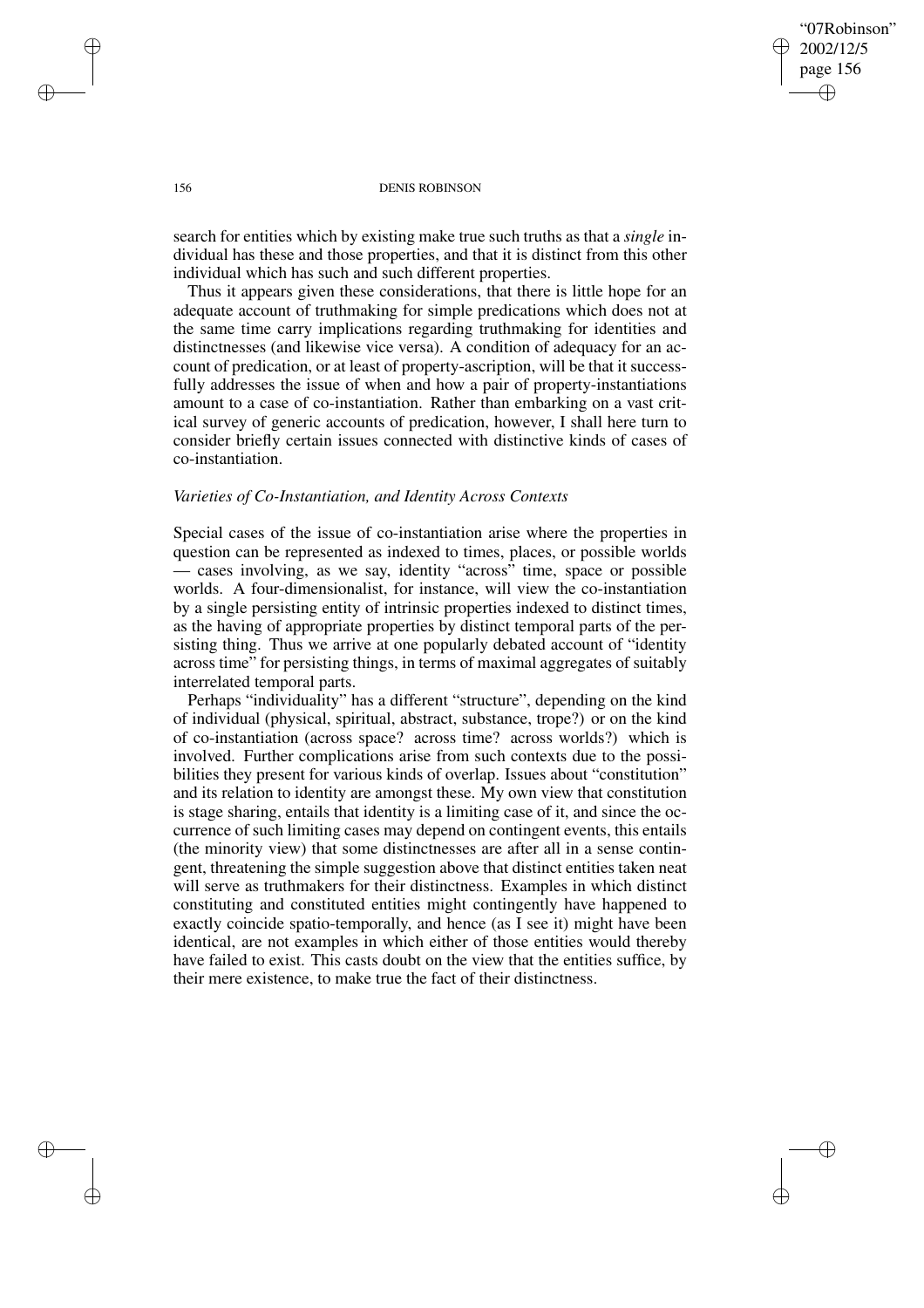# "07Robinson" 2002/12/5 page 157 ✐ ✐

✐

✐

## IDENTITIES, DISTINCTNESSES, TRUTHMAKERS, INDISCERNIBILITY PRINCIPLES 157

To consider just one example<sup>16</sup> of many, suppose a gigantic asteroid impacting on the earth's surface throws up great quantities of molten rock. One great quantity of molten rock falls onto a large plain where it solidifies as a truly enormous boulder — large enough to qualify as a mountain. Several hundred thousand years later, a sudden ice age causes the boulder to shatter into a billion fragments, due to thermal stress, so that the mountain remains, but constituted of an enormous pile of gravel rather than a single enormous boulder. Boulder and mountain are not identical, since the mountain survives while the boulder ceases to exist. The boulder, so long as it exists, *constitutes* the mountain. As a pair they instantiate distinctness. This is a case of "overlap" of distinct entities which are extended in time. But it is only a contingent fact that the boulder is destroyed by an ice age. It might have been destroyed by a second asteroid impact, or by the mother of all Hbomb tests. In such cases, the mountain and boulder, which began existence together, would also end it together. Many modern metaphysicians twist and turn to avoid recognizing what I regard as the inevitable conclusion: constitution relations of the kind exemplified by such examples, have identity as a limiting case.<sup>17</sup> The distinctness of boulder and mountain is contingent, not necessary. <sup>18</sup> This view, although debated, suffices I think to warrant an investigation of what might be thought on the topic of truthmakers for distinctnesses, even if we accept the view that in general necessary truths need no truthmakers.

An alternative view, canvassed earlier, was the view that truthmakers for identities or distinctnesses might be the entities identified or distinguished. Fido might be seen as a truthmaker alike for "Fido exists" and "Fido is Fido", and Fido and Spot might be taken as joint truthmakers for "Fido is not Spot". But if Fido Rock is the boulder of our above example, and Mount Spot the mountain, then on the view just urged, Fido *might* have *been* Spot. In that case Fido would still have existed, and so, *a fortiori*, would have Spot. So

✐

✐

✐

✐

<sup>18</sup> One of the many reasons for preferring David Lewis's counterpart theoretic treatment of modal properties and of singular reference and quantification in modal contexts, is the relative ease and elegance with which it deals with such cases. See Lewis (1968) and (1971), and Ch. 4 of Lewis (1986); see also Robinson (1982).

<sup>16</sup> Adapted from Robinson (1982).

<sup>&</sup>lt;sup>17</sup> A straightforward way of generalizing from the limiting case to other cases of constitution, which explains both why the latter does reduce to identity in limiting cases, and why it mimics identity in the way and to the extent it does, in all cases, is to embrace an account of constitution as sharing of temporal parts. But note that in this the doctrine that identity is a limiting case of constitution helps to motivate a doctrine of temporal parts, rather than vice versa.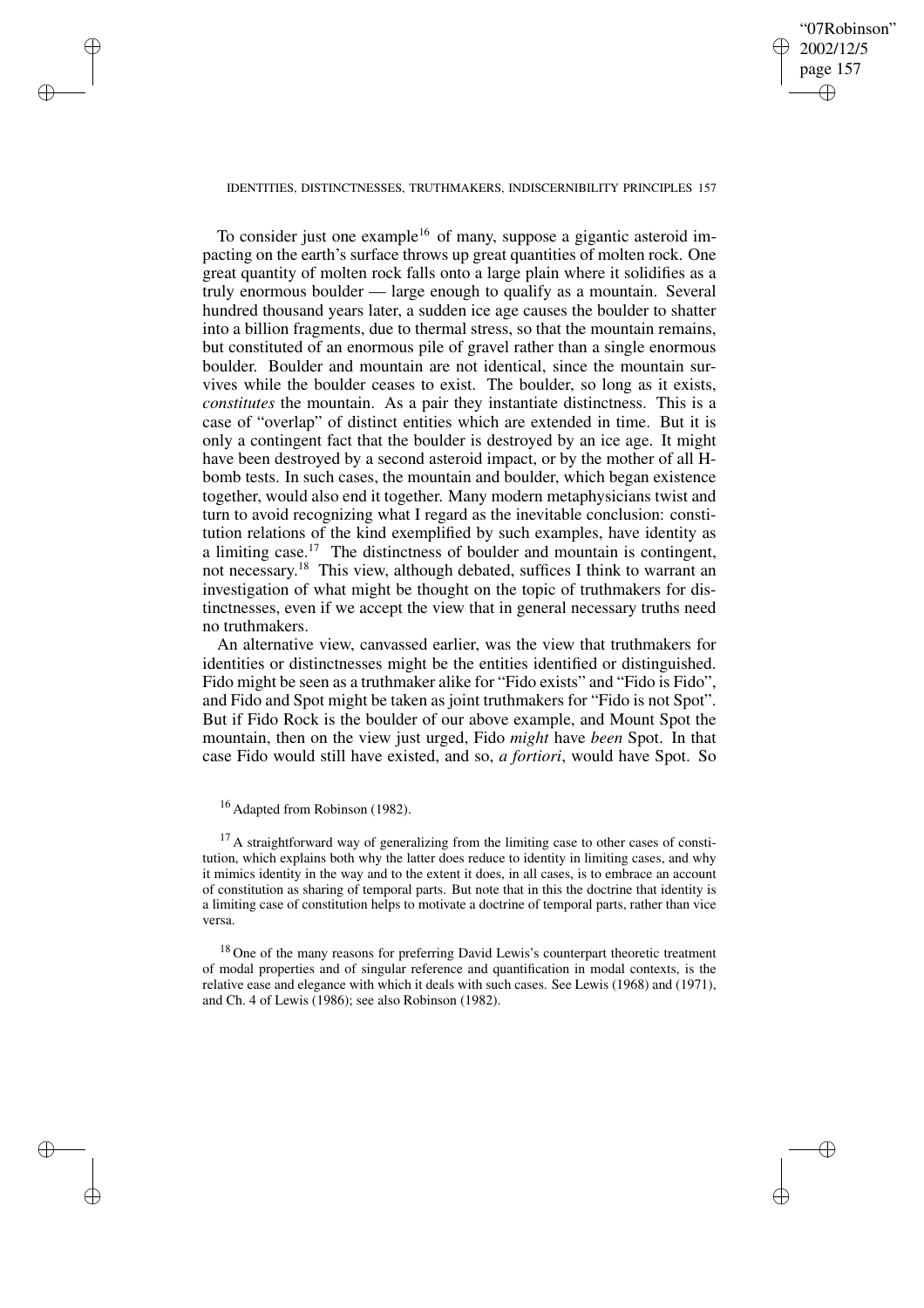✐

## 158 DENIS ROBINSON

this alternative account of truthmaking for distinctnesses would also be defeated.<sup>19</sup> Either way, it seems appropriate to delve further into the issue of what makes distinctnesses true.

One other example, of special interest in an inquiry into truthmaking<sup>20</sup>, concerns the notion of *redundant* or *inessential parts*. Let's for the moment pretend that "Fido" names, not some pooch, but my motor car. The doors of my car are not essential parts of it. They could be permanently removed in the interests of using my car as a beach buggy, or replaced with others. My car would still exist and still be the same car I have owned and driven for several years. Indeed that very car might never have had doors fitted in the first place. Consider then some proper part of my car which would remain were some redundant parts (but no essential parts) to have been omitted. If we accept that Fido is a truthmaker for "Fido exists", we may nevertheless feel inclined to say that Fido is not a *minimal* truthmaker for "Fido exists", since that proper part of Fido would on its own have sufficed to make true "Fido exists". Articulating this claim is however a slightly slippery business, since in that case, that proper part would, intuitively, have *been* Fido and hence no proper part at all. Once again, some will twist and turn to resist what I regard asthe inevitable conclusion, that Fido would indeed in that case have been identical with what is actually a proper part of Fido: so that this too is a case of contingent distinctness.<sup>21</sup> Thereby we can straightforwardly capture the intuition that it may be not Fido, but some essential proper part of Fido, which counts as a minimal truthmaker for "Fido exists" — and we

 $19$  The situation with respect to identity is similar. From the point of view of a cataclysmic scenario in which the boulder-destruction is also a mountain-destruction, the identity of boulder and mountain would also be contingent. Weird though it may sound to say that Fido (a.k.a. Spot) might not have been identical with Spot (a.k.a. Fido), Lewis's counterpart theory gives relatively clear content to this idea: it is just the idea that in an alternative scenario, two distinct items might have counted as counterparts of Fido/Spot. This is in itself not such a bizarre idea, and becomes yet easier to swallow once one allows, as Lewis does, for a multiplicity of counterpart-relations, such as a boulder-counterpart relation and a mountain-counterpart relation. See below, "Denying Bare Modal Differences".

 $20$  If some entity's existence suffices for truth of a certain truth, then so does the existence of any other entity of which it is a proper part. Thus it may sometimes be appropriate to focus attention on *minimal* truthmakers.

 $^{21}$  I take it that a similar argument might be made in relation to Fido the dog; I use the example of a car just because cars have some parts that (compared with parts of dogs) are more neatly articulated and detachable (which amongst other things means that it is harder than it might otherwise seem to deny the actual reality of the part of the car which excludes those parts). I set aside the issue of whether any things, and if so which, have any parts which *are* essential, an issue in relation to which the distinction between artifacts and organisms might well assume some importance.

✐

✐

✐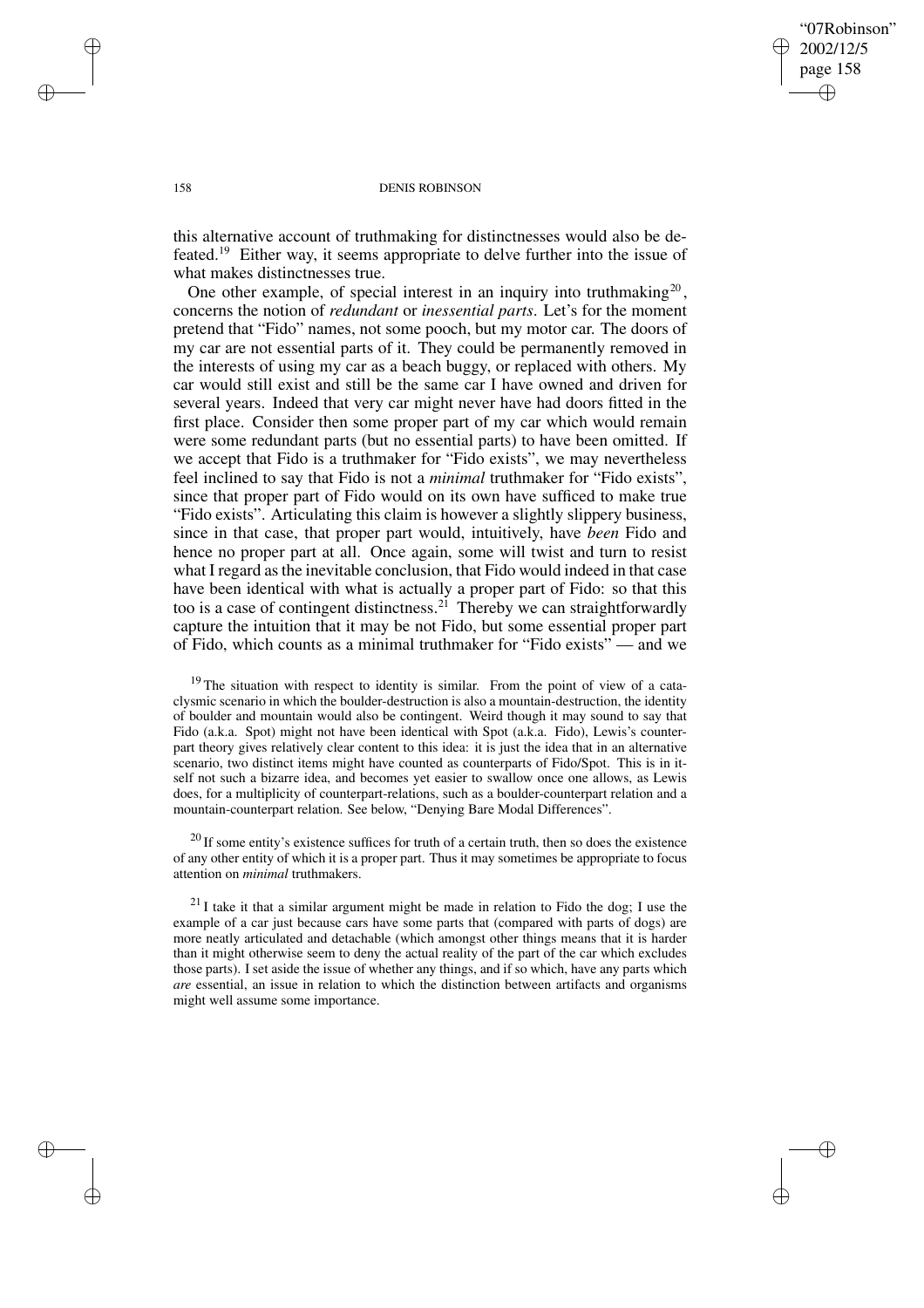✐

can give the straightforward reason that that part would indeed be the whole of Fido if all redundant parts of Fido were lacking.

To sum up, there is then a case for doubting whether the terms of a distinctness really do suffice, if they exist, for the truth of that distinctness, as well as for doubting that distinctnesses can be set aside as a species of necessary truth, and said to need no truthmakers, on that ground alone. So let us look further at what might be said about truthmaking for distinctnesses.

# *Primitive Thisnesses: Truthmakers for Distinctnesses*

✐

✐

✐

✐

There have been attempts over the years to give accounts of "the structure of individuality" in a relatively uniform and generic manner. Doctrines of substance, prime matter, and the like, can be seen in this way, as can Armstrong's "states of affairs". In a nearby ballpark, at least, we may locate talk in recent decades of "haecceitism", a doctrine about *de re* modality according to which distinct possibilities may differ in no qualitative way, but solely with respect to the identities of the entities which figure in them.

In what follows I wish to look at a slightly different but closely related idea — the idea of "primitive thisnesses". This idea is commonly associated with the idea of "haecceitistic" differences between qualitatively indiscernible possibilities, but has also been employed in talking of the distinctness of qualitatively indiscernible *entities* which jointly figure in a single possibility or possible world: in other words, in order to give an account of *intra*-world rather than *inter*-world relations of identity and distinctness.

Despite my scepticism about generic truthmaker principles, I believe that it can be heuristically useful at times to view metaphysical questions through truthmaker "spectacles". One such heuristic function may be diagnostic: it can help us to see what is going wrong (or, more modestly, to form or articulate an opinion about why something seems to be going wrong). I'm a sceptic also about primitive thisness, and my aim from here on is to articulate that scepticism. I don't believe truthmaker-talk is essential for that task, but I do think it is heuristically, in fact diagnostically, useful for it.

To be more precise, my aim is to articulate my scepticism about one familiar style of argument for a doctrine of primitive thisness. For concreteness I'll mainly focus on the careful and influential exposition by Robert Adams in his seminal Adams (1979), though for present purposes my treatment will need to be brutally condensed. I believe the actual content of the conclusion of Adams's argument to be evanescent at best: but insofar as one can get a grip on that conclusion, I believe it to be mistaken. In a nutshell, I see the argument as one which purports to discern truthmakers of an exotic kind for distinctnesses and identities. When we see what Adams is doing in that light, I think it is easier to see that he is proposing the *wrong kind* of truthmaker. The issues which arise seem to me also to illustrate the way in which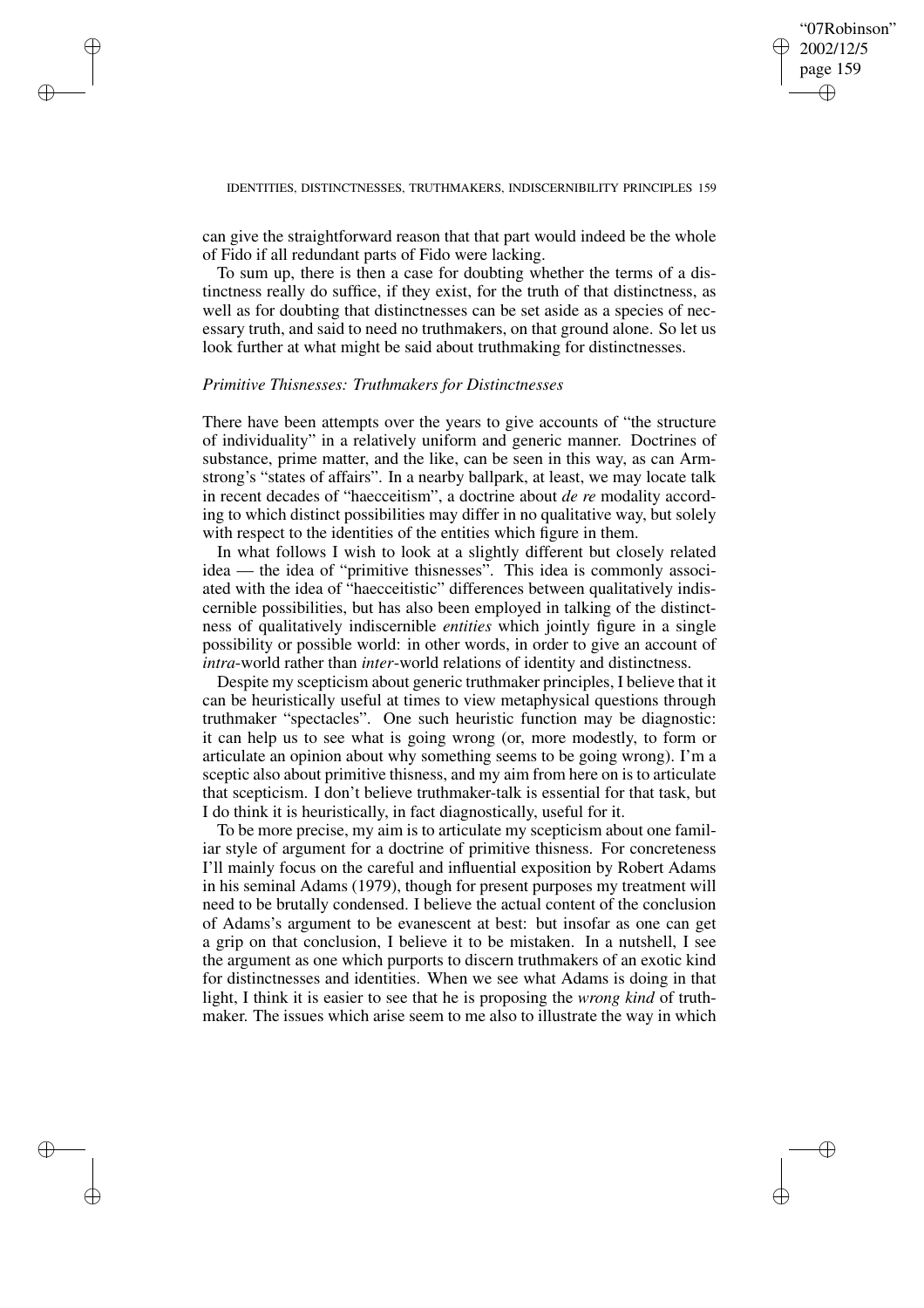"07Robinson" 2002/12/5 page 160 ✐ ✐

✐

✐

## 160 DENIS ROBINSON

attempts to answer questions about truthmaking, easily become bedevilled by the tangled logical interrelationships between distinct kinds of claims: also, to put virtually the same point another way, to illustrate the difficulties associated with taking linguistic structure as a guide to structures in reality.

Adams (1979) is densely packed with ideas, arguments, and distinctions, only a few of which will concern us here. Even so, and despite using a broad brush, it will take a certain amount of exegesis to get where we are going.

Amongst the theses Adams defends in Adams (1979) are the following: (i) that each actual thing has what Adams calls *a "primitive thisness"*; (ii) that this follows from the falsity of a certain non-trivial version of the Identity of Indiscernibles; (iii) that identity, and particularly identity "across worlds", is primitive; (iv) that though closely linked, (i) and (iii) are distinct doctrines which are in some sense independent and may to some extent be attacked or defended separately; (v) that the doctrine of primitive thisnesses is also distinct from, though it may be suggested by, semantic doctrines of direct reference.

The notion of "primitive thisness", is centrally related to the truth or falsity of various versions of the Identity of Indiscernibles. (For brevity I shall sometimes refer to the latter generically as "versions of IdI".) It is important to remember here, item (iv) in the above list, and that our concern will be with intra-world, rather than inter-world, identity and distinctness. Adams himself distinguishes "primitive thisness" from "primitive identity" (in the context of, for instance, "trans-world identity"), and treats them differently. Indeed the title of his paper signals precisely that point. $^{22}$ 

Adams equates the doctrine that each actual thing has a primitive thisness, to the doctrine that not all facts need be *purely qualitative*. This in turn he equates to the claim that (in an extended sense of "qualitatively"), distinct things could be qualitatively just alike; this implies the falsity of a suitable version of IdI. And since purely qualitative facts would in principle be expressible in *purely general* terms — without reference to the identity of any

Issues relating to the view that there are non-qualitative determinants of identity and distinctness across worlds are to my mind well-discussed by David Lewis in Lewis (1986), Ch. 4. As is well known, use of Lewis's favoured counterpart-theoretic approach to such issues avoids the need to postulate "haecceities" shared between individuals in different possible worlds.

✐

✐

✐

 $22$  References by other writers to Adams's views as set forth in Adams (1979) have mostly focussed on the primitiveness or otherwise of identity "across worlds", rather than on those aspects of the paper which I here address — namely, the metaphysical significance of "intraworld" counterexamples to different versions of IdI. Nor does it seem that much notice has been taken of Adams's attempt to distinguish the issues. (This is natural enough given that Adams argues *both* for primitive thisnesses *and* for the primitiveness of trans-world identity, *and* uses the former as a premise for the latter.)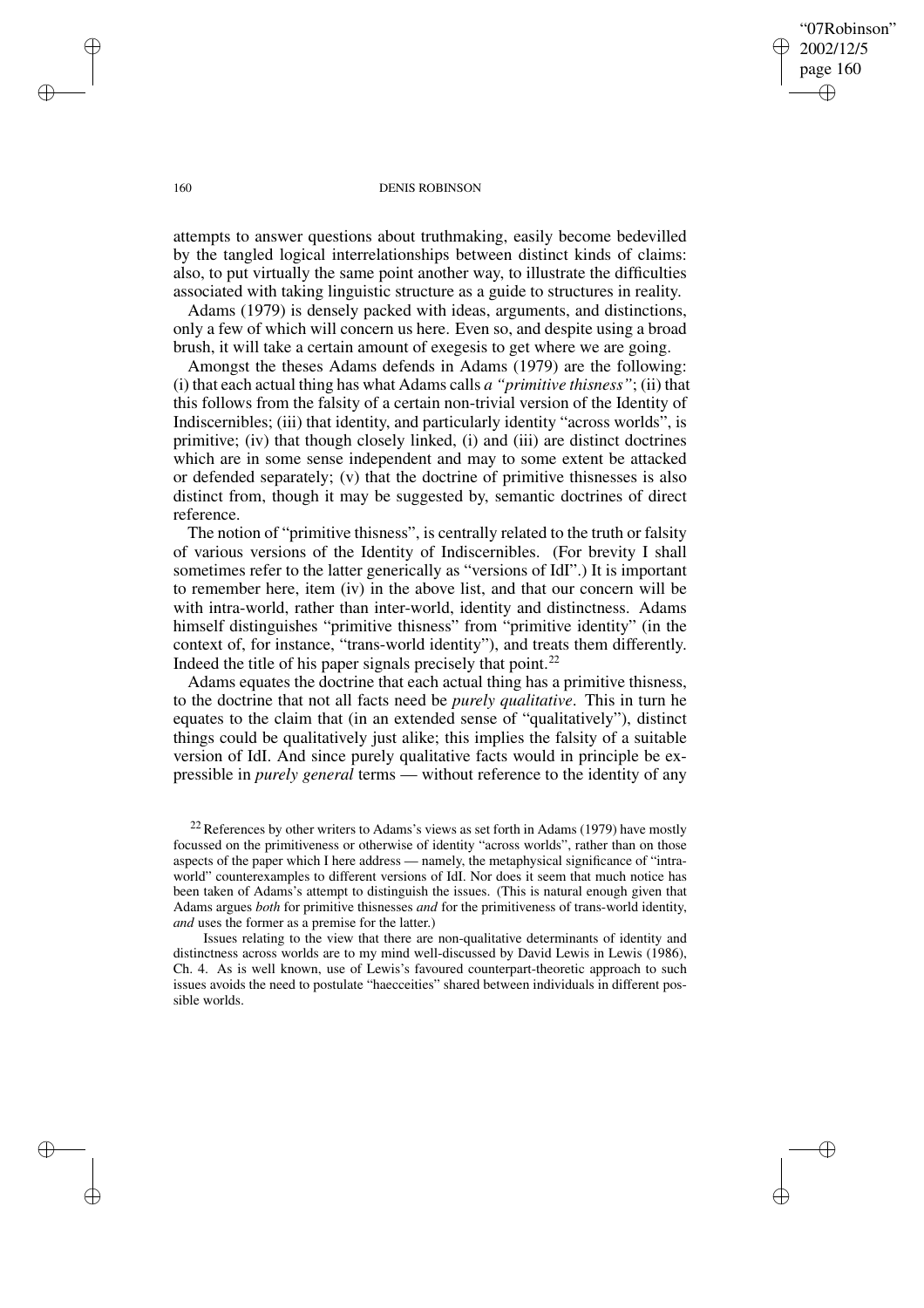✐

## IDENTITIES, DISTINCTNESSES, TRUTHMAKERS, INDISCERNIBILITY PRINCIPLES 161

particular individual — the doctrine of primitive thisness is, or incorporates, a doctrine of primitive *particularity*.

✐

✐

✐

✐

On a not unnatural reading, his claim that each actual thing has a primitive thisness commits him to something akin to "bare particulars" — or at least to some kind of *sui generis* non-qualitative particularizing metaphysical ingredient, necessary to the metaphysical constitution of any particular. But in Adams(1979), Adams takes care to be explicitly non-commital about any such understanding of his doctrine of primitive thisnesses, and in his later "Actualism and Thisness" (Adams  $(1981)^{23}$  he explicitly repudiates it, or at least one form of it. In the latter paper he stipulatively reserves the label "haecceity" for such a metaphysical ingredient, conceived as essential to a given individual, capable of being possessed by no other individual, but nevertheless capable of existing independently of that individual. Adams distinguishes haecceities in this sense, which he castigates as generating metaphysical paradoxes and mysteries, from primitive thisnesses of the kind he wants to defend.<sup>24</sup> It is evident that he regards his commitment to primitive thisnesses as carrying a much lighter ontological load than any that would be entailed by a commitment to "haecceities" in this special sense.

Despite these attempts to minimize the metaphysical weight of his commitment, Adams claims that every actual individual has its own primitive thisness (so that primitive thisnesses are allocated one apiece to particulars), and in Adams (1979) he suggests that this somehow depends on the "structure" of "individuality" being in some way the same for all things. It is in these formulations that Adams appears to me to go beyond his premises in a way that is obscure and unjustified. Although he rules out a "bare particulars" or "haecceities" interpretation, it is difficult to find an alternative reading on which these claims are both warranted and substantive.

Adams places thisnesses in the category of *properties:* if a is some individual, then we can take the open sentence " $x = a$ " as expressing the property of being identical with a, and this is what Adams calls a "thisness". But note: Adams commits himself to a hyperintensional notion of properties. Thisnesses, he holds, are distinct from "suchnesses" or qualitative properties, since qualitative duplicates can have distinct thisnesses. But Adams infers that thisnesses are primitive, not only in those cases of duplication, but in all cases, since he argues that "it is plausible to suppose that the structure of

<sup>23</sup> In this paper Adams argues for an "actualism" which denies the existence of thisnesses for merely possible individuals. He has also (in Adams (1986)) investigated analogous issues arising in the temporal context, denying the present existence of thisnesses for future individuals.)

<sup>24</sup> *Pace* Robert C. Coburn who says (in Coburn (1986)) "N.B. Adams uses "haecceity" and "thisness" to express the same concept" (p. 181, fn. 4).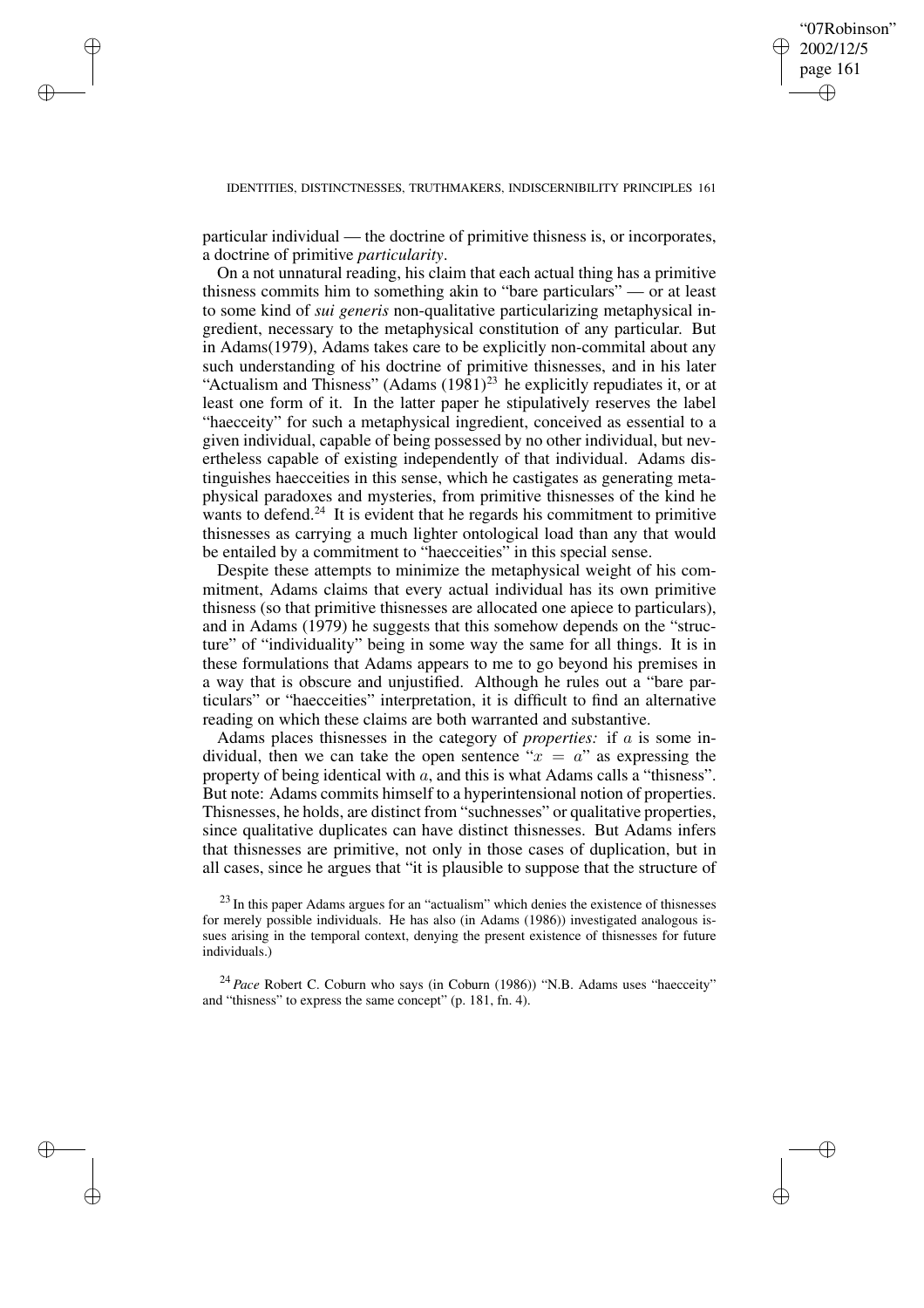✐

## 162 DENIS ROBINSON

individuality is sufficiently similar in all cases to infer from this that *every* thisness is distinct from all suchnesses — even those to which it is necessarily equivalent".<sup>25</sup> Thus each thisness is distinct from all suchnesses, even in cases where thisnesses and suchnesses are necessarily coextensive.

Better to understand Adams's argument for this elusive doctrine, we need to clarify his notion of suchnesses, and hence the correlative version of IdI, and to see what falsifies the latter. I shall locate the relevant version of IdI within a spectrum of versions, and I shall focus on one familiar kind of example — that which I see as the clearest and least debatable — which falsifies it.

# *Some Indiscernibility Principles and Their Assorted Failings*

Let's use the word "duplicates" generically for things which are in specified respects exactly similar. Diverse versions of IdI all claim that *duplicates must be identical*, but differ in the respects of exact similarity they count sufficient for duplication.<sup>26</sup> The weaker the requirement for duplication, the stronger the indiscernibility principle, and the more easily counterexamples to it may be found: thus we move towards the *weaker* end of our spectrum by *strengthening* the requirements for duplication. To enumerate these options, we begin with a taxonomy of properties.

Some properties are intrinsic, and I assume thisnesses are amongst them. If Adams is right, and thisnesses are distinct from all qualitative properties or suchnesses, then we can distinguish a subset of the intrinsic properties, namely the *qualitative* intrinsic properties. In addition to intrinsic properties, things have properties in virtue of the relations they stand in to various things. Let's suppose being a dog is an intrinsic qualitative property, and suppose I pat Fido. There is a two-place relation, the patting relation, which has the ordered pair  $\langle$ me, Fido $\rangle$  in its extension. But there are related monadic properties, like the property of *patting Fido*, which is a monadic and (partly) extrinsic property of me. It is also a "thisness-involving" property, or as I shall also call it, a *particular relational* property, because it involves bearing the patting relation to a particular thing, *viz* Fido. (Some call such properties "impure" properties.) But there is also the property of *patting some dog*; this is also a property I have, but it is not "thisness-involving" or "impure", because it is not tied to any particular dog — I will have this property whichever

<sup>26</sup> (i) I assume, throughout, the converse *Indiscernibility of Identicals* — that each thing is a duplicate of itself in every relevant sense of "duplicate".

(ii) Note the "must" and "could": these principles state constraints which are meant to apply necessarily: merely possible counterexamples will suffice to refute them.

✐

✐

✐

 $25$  Adams (1979), p. 13.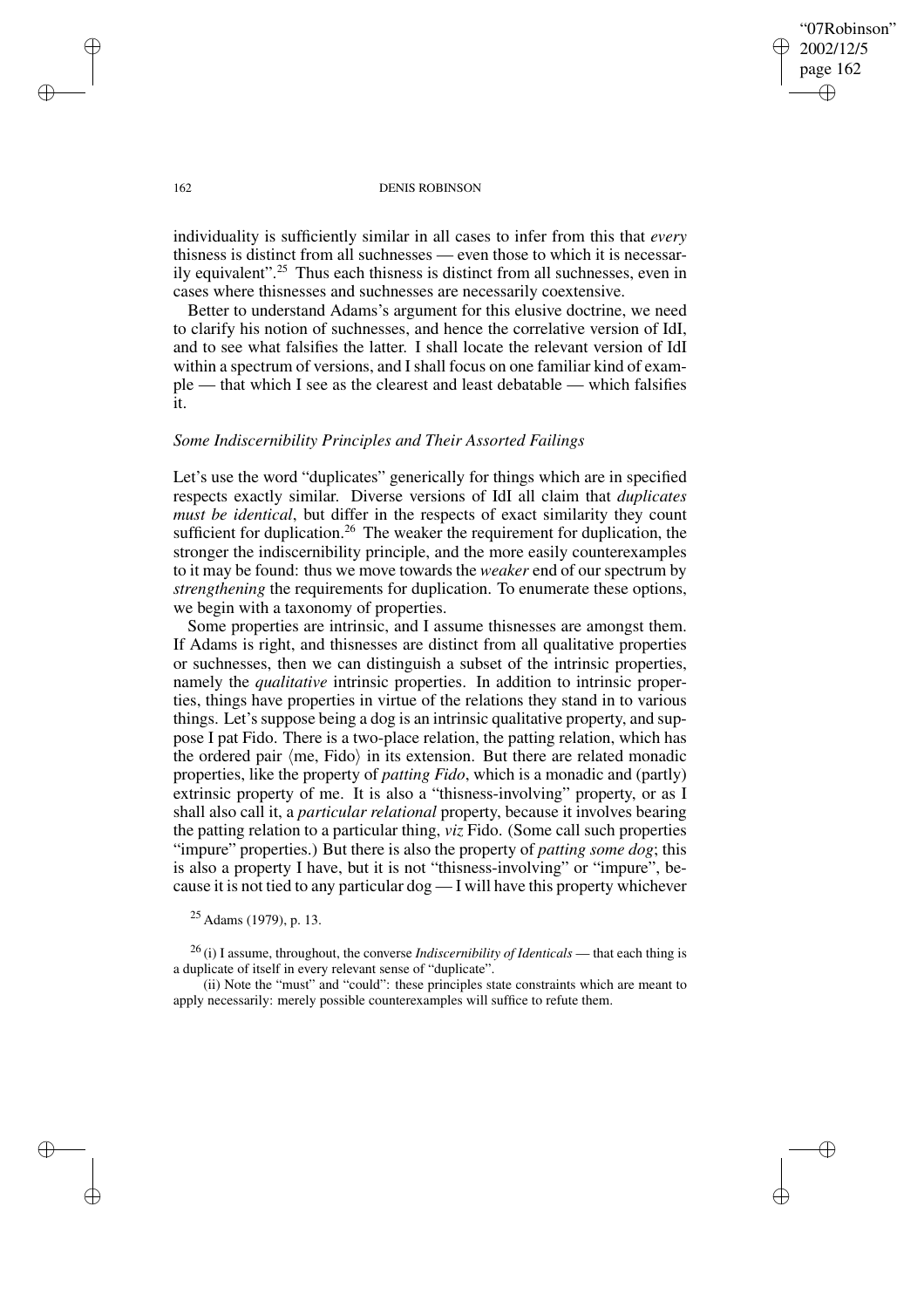✐

## IDENTITIES, DISTINCTNESSES, TRUTHMAKERS, INDISCERNIBILITY PRINCIPLES 163

✐

✐

✐

✐

dog I pat. We could call such properties *general relational* properties, or, in line with Adams, who counts them as amongst the qualitative properties or suchnesses, we could call them the *qualitative relational* properties. Thus the qualitative properties, or suchnesses, divide into the qualitative intrinsic properties, and the qualitative relational properties. The relational properties divide into the qualitative relational properties and the particular relational properties.<sup>27</sup>

Roughly speaking, a qualitative relational property could be expressed in a *suitable* and sufficiently rich language by some formula containing two- or many-place predicates, one free variable, and no names, indexical terms, or individual constants. A *suitable* language will contain only purely qualitative predicates: unlike, say, 'grue', which is, intuitively, thisness-involving.<sup>28</sup>

| Qualitative Properties ("Suchnesses") |                              |                        |
|---------------------------------------|------------------------------|------------------------|
| <b>Qualitative Intrinsic</b>          | <b>General Relational</b>    | Particular Relational  |
|                                       | ("Qualitative Relational",   | ("Thisness-involving", |
|                                       | "Relational Suchnesses")     | "Impure")              |
| "x is a dog"                          | "x pats a dog"               | "x pats Fido"          |
| " $x$ is spherical"                   | " $x$ is five miles from a   | " $x = \text{Fido}$ "  |
|                                       | burning barn"                |                        |
|                                       | <b>Relational Properties</b> |                        |

A small diagram might help clarify this classification of properties:

Ourspectrum of versions of IdI is generated, in order of decreasing strength, by taking as sufficient for identity, duplication of properties in the first column, in the first two columns, and in all three columns.

 $27$  Note that particular relational properties may or may not be partly or wholly extrinsic: for instance, I assume that Fido's thisness is intrinsic to Fido.

<sup>28</sup> 'Grue' is thisness-involving provided times are individuals, as Adams takes them to be. 'Grue' is an anomalous predicate in more ways than one: it is extrinsic and disjunctive as well as thisness-involving. Its relevance here is simply as an unstructured thisness-involving predicate: Adams does not exclude extrinsic or disjunctive relational suchnesses. (Here I am indebted to David Lewis.)

One might imagine a corresponding division of names. Some names might be "descriptive names", and some of them might be equivalent to suitably rigidified descriptions which employ only qualitative predicates, no names, and no indexical or *de se* expressions (apart from "actually"). We could add to the above requirement on "suitable" languages, the requirement that such names are in all cases replaced by the corresponding description. Then we can say that in a *suitable* language, suchnesses can be expressed by all and *only* sentences containing no names, indexical terms, or *de se* expressions, whereas sentences containing the latter will be thisness-involving.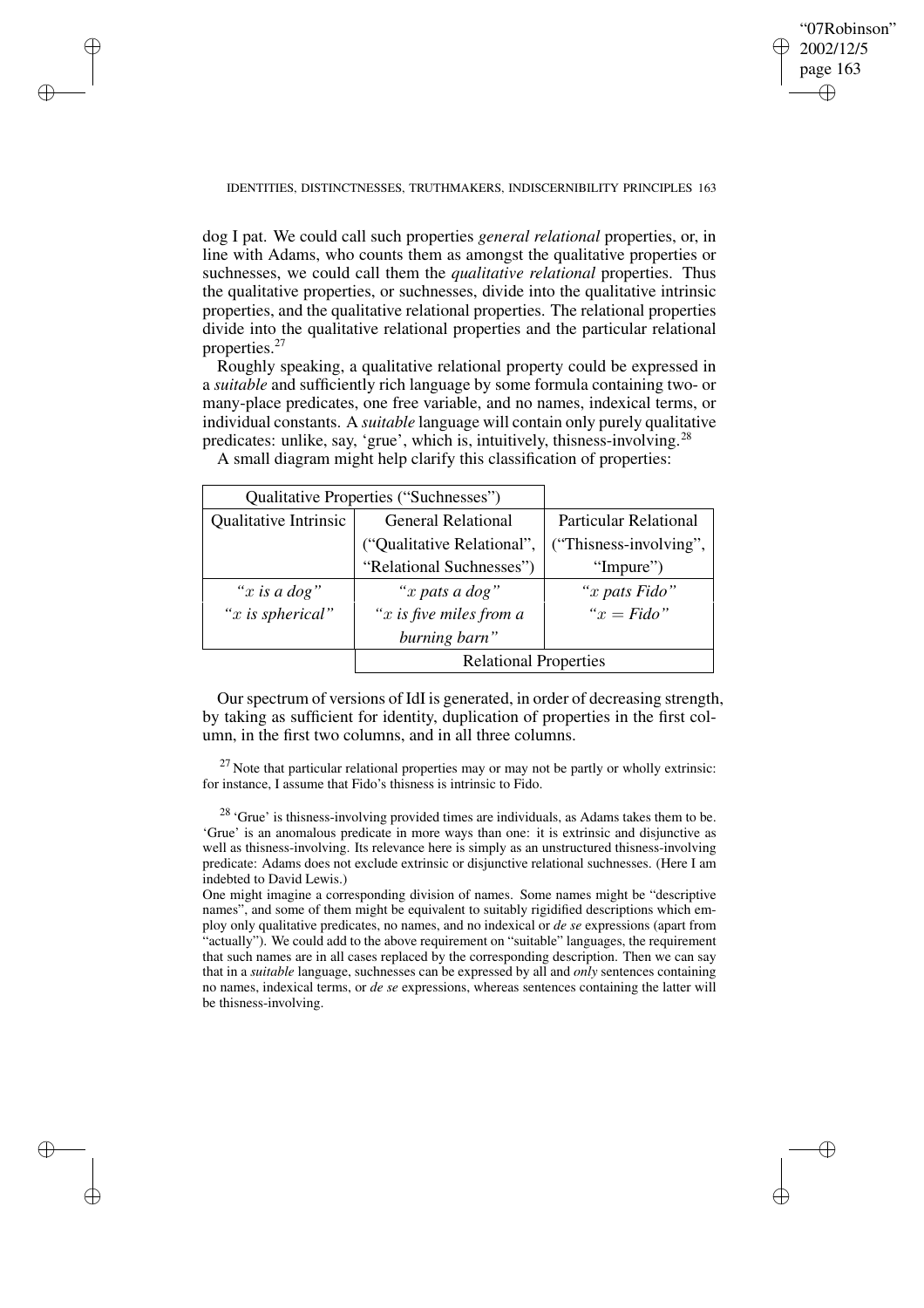"07Robinson" 2002/12/5 page 164 ✐ ✐

✐

✐

#### 164 DENIS ROBINSON

At the strong end of our spectrum, there's a version ("the Identity of Qualitative Intrinsic Duplicates") which is relatively uninteresting: plausible counterexamples are easy to conceive, so it's evidently false. This overly strong version says that things are identical if they merely share all their qualitative *intrinsic* properties (duplication of properties from the first column suffices for identity). It is overly strong because there seems to be no metaphysical impossibility in the existence of a pair of exact qualitative intrinsic duplicates. We are quite used to the idea of two things being intrinsically just alike, even if we believe that the proverbial two peas in a pod will only approximate to such a case, and that only fundamental particles, or brief temporal segments of them, are likely to perfectly exemplify this relation in actuality.

The following reflections perhaps help to explain, and to bolster, that conviction. Our actual world either is, or is similar to, a world in which *location* is an entirely *extrinsic* property: in general it constrains the intrinsic properties of a thing minimally if at all. *What something is like* is generally more or less independent of *where it is*, and of *what things elsewhere are like*. When we are so familiar with an approximation, at least, to *causal* independence of the intrinsic properties of a thing from how things are elsewhere, it is hard not to believe in the *logical* or *metaphysical* independence of intrinsic facts in one place from intrinsic facts elsewhere. So if a thing has a particular intrinsic character, this will in general be no bar to the possibility of another thing elsewhere having an exactly similar intrinsic character.

At the weak end of our spectrum, conversely, there is a version ("the Identity of Particular Relational Duplicates") which is true but trivially weak. This version says that things are identical if they share all their properties from all three columns, hence including particular relational properties, and hence including, *inter alia*, thisnesses. If things match in their thisnesses in which things they are identical with — it is no surprise if they are identical with each other, since each is identical with itself. As a sufficient condition for identity, duplication in this sense is vacuous.

But between these extremes — one boringly true, the other boringly false — there are intermediate versions of IdI. One of them is the version which says that a sufficient condition for identity is duplication with respect to properties in the first two columns of our table. For want of a neater term, I'll call this principle the Identity of Qualitative Relational Duplicates: though it must be borne in mind that it asserts that necessarily, things are identical if they are exactly alike *both* in their qualitative *relational* properties, *and* in their qualitative *intrinsic* properties.

Adams, in effect, takes the existence of primitive thisnesses to be established by the falsity of this version of IdI. Now if x and y are qualitative relational duplicates, then for each relation x bears to anything,  $\gamma$  must bear an exactly similar relation to something exactly similar. If  $x$  pats a spotted

✐

✐

✐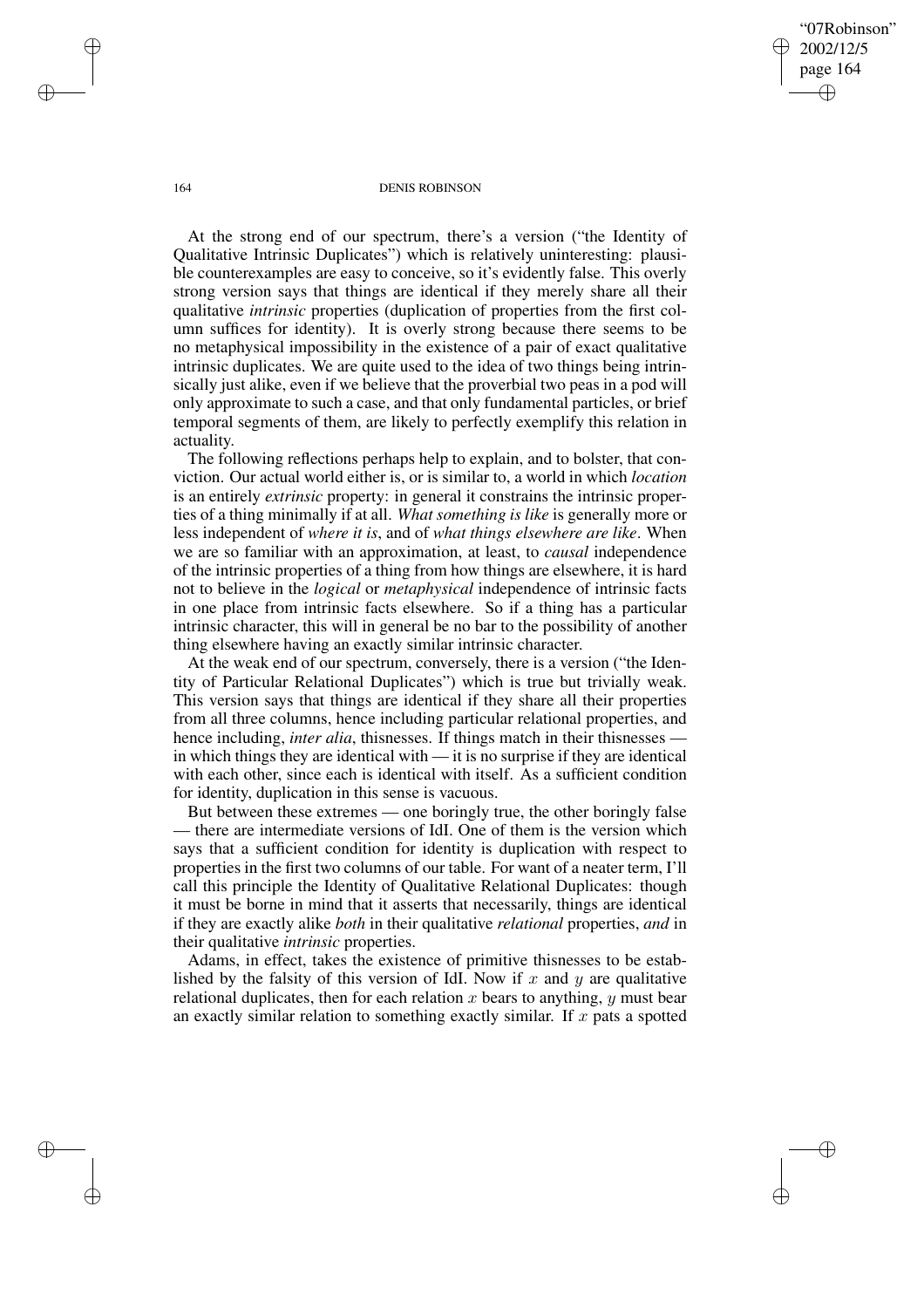✐

## IDENTITIES, DISTINCTNESSES, TRUTHMAKERS, INDISCERNIBILITY PRINCIPLES 165

dog, y must pat an exactly similar spotted dog; if the spotted dog x pats is five miles from a burning barn, then the spotted dog  $y$  pats must be five miles from an exactly similar burning barn, and so forth. It can readily be seen that counterexamples to the Identity of Qualitative Relational Duplicates will need to be entire possible worlds which are somehow perfectly symmetrical or perfectly repetitive in space, or in time, or in some alternative "dimension".

Some candidates for such possibilities are more plausibly or less controversially possible than others. A world entirely composed of immaterial souls, with eternally matching mental processes, would be one candidate, but a dubious one due to the obscurity of issues about individuation for souls (and their mental processes) under such circumstances. A world composed entirely of two exactly similar material entities, coexisting in exactly the *same* location and orientation, might be another: but this too is a puzzling and debatable possibility.

The most compelling counterexamples to the Identity of Qualitative Relational Duplicates are variations on a theme established by, amongst others, Max Black: a world containing nothing but a pair of exactly similar, spatially separated metal spheres<sup>29</sup>. Adams labels arguments based on such possibilities, "arguments from dispersal".

Adams's paper includes two interesting sections devoted to arguing for the possibility of spatio-temporally symmetric or repetitive worlds, such as the world of the two spheres. I accept those arguments, but here I shall not rehearse them. Rather, I shall simply assume that at least some such possibilities are real. Like the possibility of intrinsic qualitative duplicates, the existence of such possibilities seems inherent in our conception, noted above, of spatio-temporal relations as our paradigms of external relations relations which may constrain the intrinsic character of their relata minimally if at all. This I think is the central point which underpins arguments such as those which Adams in fact gives for the possibility of symmetric or repetitive universes.

I'll use the term "Black worlds" to refer generically to worlds having the simple kind of symmetry illustrated by Black's own example. If we let " $R$ " represent a symmetric non-reflexive two-place external relation, we could perhaps describe the simplest kind of Black world, as a world containing just two individuals, s and b (for "Snark" and "Boojum", let's say), in which "Rsb" is true, "Rss" and "Rbb" false. Perhaps we cannot suppose that two individuals exist without supposing them to have some intrinsic or qualitative character. Let them be intrinsically exactly similar and let "F" express the total intrinsic character of each of them, so that " $Fs$ " and " $Fb$ " are true.

<sup>29</sup> Black (1952).

✐

✐

✐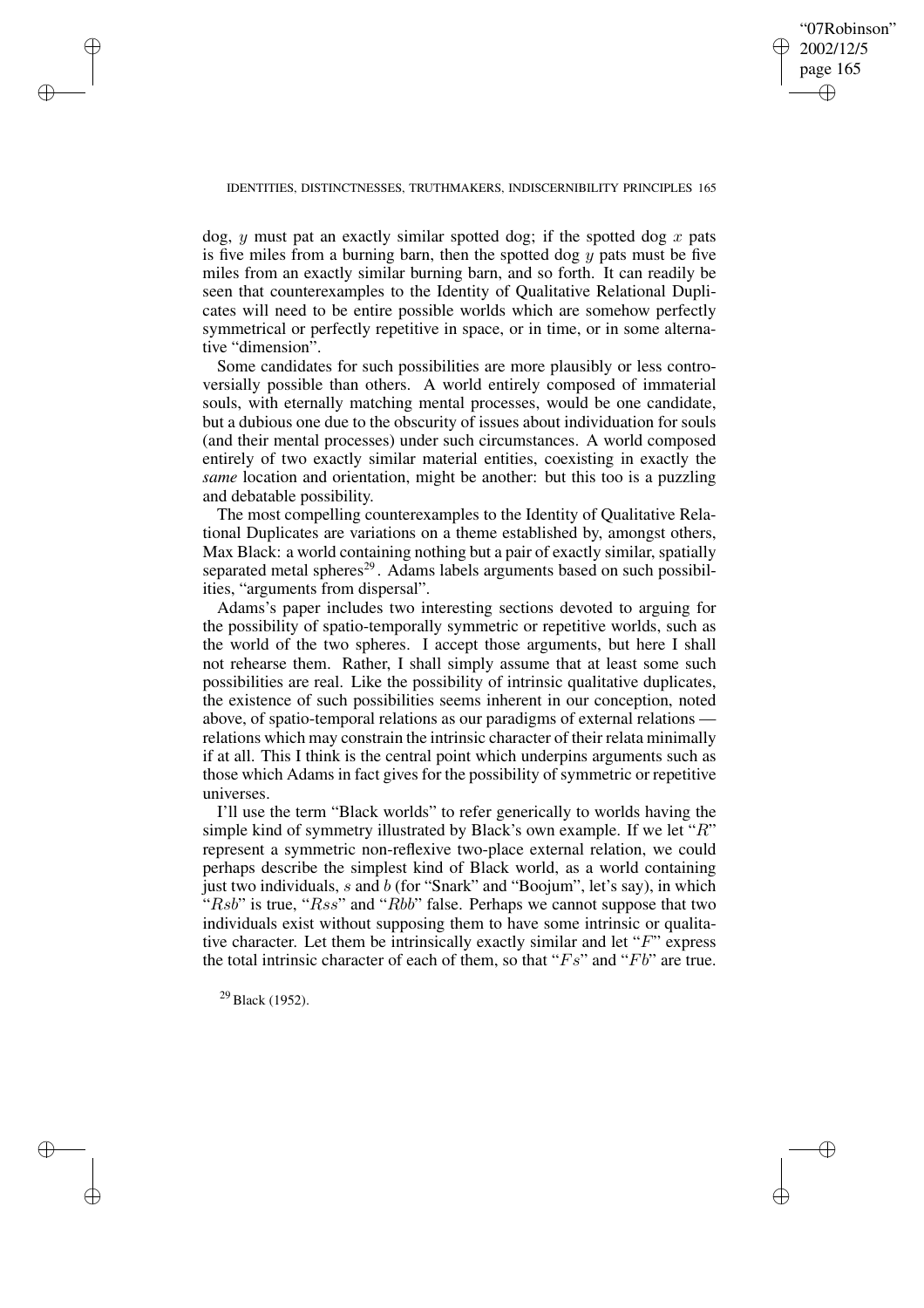"07Robinson" 2002/12/5 page 166 ✐ ✐

✐

✐

## 166 DENIS ROBINSON

Nothing is true in this world beyond what these facts entail. Black's own example is not such a world, since it contains spatially extended spheres, hence it contains distinct parts of, or regions within, those spheres. If the spheres are truly metal, in a familiar sense, the spheres also contain metal atoms and their subatomic constituents; perhaps the Black world also contains regions or points of empty space-time. So the world of Snark and Boojum is altogether simpler and vastly more abstract than the original Black world. Nevertheless, if any Black worlds are possible, it is hard to see why a Snark/Boojum world should not be, unless we think that *only* spatiotemporal relations could be perfectly extrinsic in the required sense. For the most part from now on I'll abstract from the differences between different Black worlds, and I'll use the names "Snark" and "Boojum" to refer to the salient pair of duplicates in any such world $30$ .

Assuming, then, that such a world is possible: what follows? It follows that the thisnesses of Snark and Boojum are distinct from any "suchnesses" (as Adams conceives the latter), since Snark and Boojum share all their suchnesses, but not their thisnesses. The thisnesses of Snark and Boojum are therefore "primitive" in a straightforward sense: namely, they are not definable in terms of suchnesses. But Adams uses the phrase "primitive thisness" in some different sense, since he suggests that the thisness even of a thing whose thisness is necessarily equivalent to some suchness, should be regarded as primitive (a view which commits him, of course, to a hyperintensional notion of properties).<sup>31</sup> How does Adams argue on behalf of this recommendation? Essentially, his reasons are summed up in the following remark

'... it is plausible to suppose that the structure of individuality is sufficiently similar in all cases that, if in some possible cases thisnesses would be distinct from all suchnesses, then thisnesses are universally distinct from suchnesses — even if some thisnesses (including, for all we know, those of all actual individuals) are necessarily equivalent to some suchnesses<sup>32</sup>.

<sup>30</sup> Strictly speaking, of course, we use "Snark" and "Boojum" as bound variables within the scope of implicit existential quantifiers, since there is nothing we could do to bestow distinct reference on one as opposed to the other. If we were inhabitants of a more complex Black world and living on one or another of these spheres, things would be different.

 $31$  Note that the positing of hyperintensional properties is typically a paradigm of projecting the structure of language (or some other form of representation) onto reality, since typically our only way to differentiate such properties when they are necessarily equivalent, is by way of our distinct linguistic ways (or other representational ways) of specifying them.

<sup>32</sup> Adams (1979), p. 13.

✐

✐

✐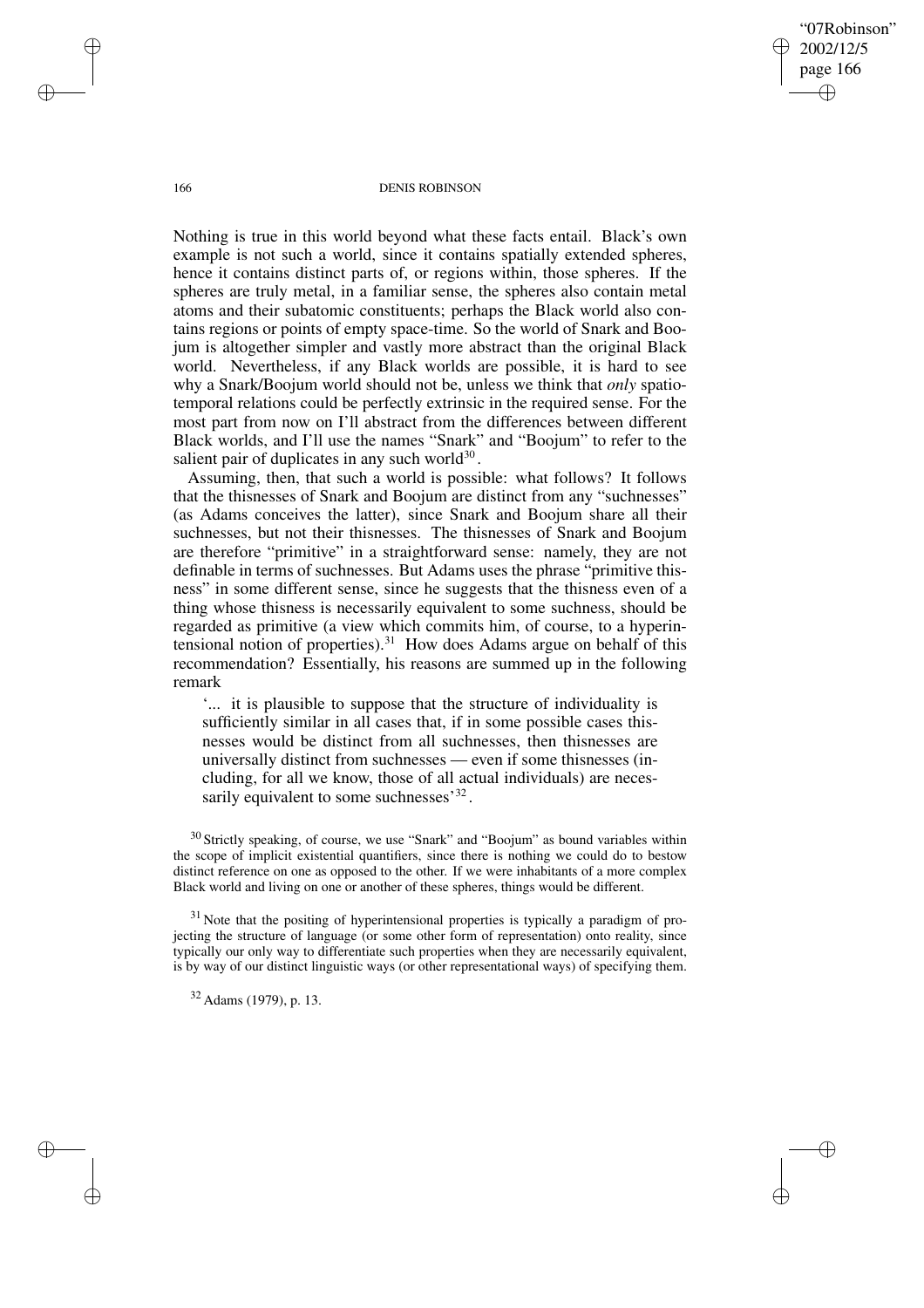✐

## IDENTITIES, DISTINCTNESSES, TRUTHMAKERS, INDISCERNIBILITY PRINCIPLES 167

Here, then, we see Adams purporting to draw some generic conclusion from the possibility of Black worlds, and the like, about the "structure of individuality", involving each individual, qualitatively unique or not, having a rather mysterious unique hyperintensional property<sup>33</sup>.

## *Primitive Thisnesses as Misconceived Truthmakers?*

✐

✐

✐

✐

Here is where my scepticism sets in. What have we actually learnt, above and beyond the mere possibility of symmetric and repetitive universes? Nothing, so far as I can see. The phrase "the structure of individuality" is here purporting to be doing work — justifying an extension of the claim that *some* possible individuals *would* have thisnesses which would be "primitive" in a relatively clear sense, to the claim that *any* individual *does* or would have a thisness which is primitive in some *other*, *less* clear sense — which goes far beyond anything justified by the content which it has actually been given. Something seems to me clearly to have gone wrong.

It's in saying *what* seems to have gone wrong, that truthmaker talk may be useful. There are two main steps in Adams's reasoning: first the step in which he argues from Black worlds and like possibilities, to the possibility of some particulars having primitive thisnesses; secondly, the generalization to all particulars having primitive thisnesses. No evident job is actually done by primitive thisnesses which are necessarily equivalent to suchnesses — those introduced in the second step of the reasoning — and in fact it seems to me that this makes them as it were a cost-free addition to ontology, reminiscent of the cost-free way the tailors who ran up the Emperor's New Clothes came by the fabric they used. But the way these evanescent items are introduced in the first step of Adams's reasoning, suggests to me that they are thought of as truthmakers for distinctnesses.

It's as if we might have thought that differences in things' suchnesses might have provided truthmakers sufficient for accounting for distinctnesses, until we saw that distinct things need not differ in their suchnesses. What, then, could the relevant truthmakers be? It seems as if this question is answered by positing primitive thisnesses as generic truthmakers for identities and distinctnesses: and once this idea is embraced in full generality, a

<sup>&</sup>lt;sup>33</sup> Interesting issues arise if we ask whether it is really possible for any particular's thisness to be necessarily coextensive with any suchness. It would be sufficient to answer this question in the negative, if we could show that for every particular individual, there is a symmetric or repetitive possible world in which that very individual figures (as opposed to some mere duplicate, or some counterpart which could serve also as a counterpart for other entities). The issues which thus arise could not be settled without discussing alternative approaches to the representation of *de re* modality in a possible worlds framework — a topic I am here for the most part setting aside.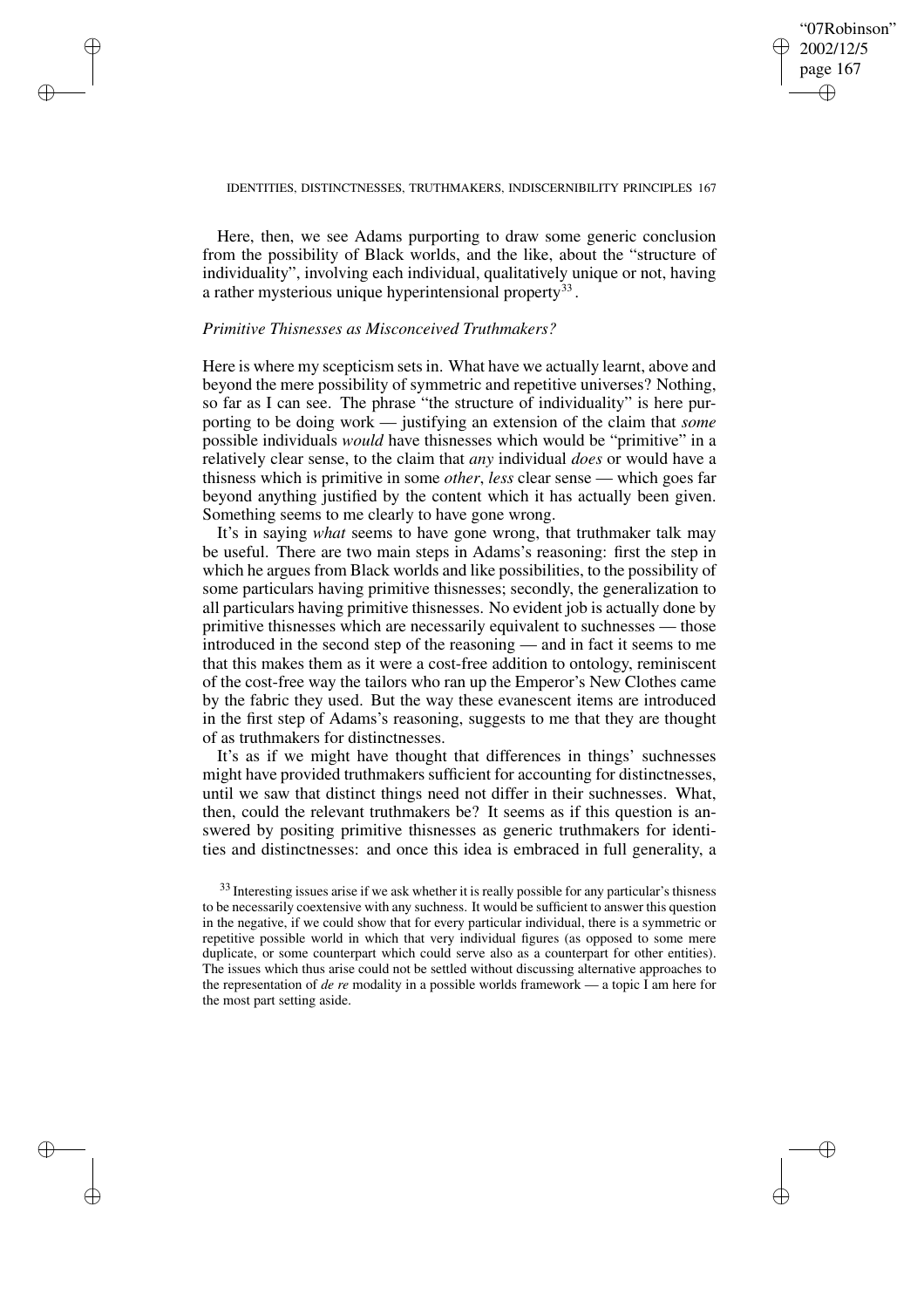✐

## 168 DENIS ROBINSON

distinctness-truthmaking role for suchnesses may be seen as after all redundant even in those cases where it seemed initially plausible.

Once we portray the situation in this way, it seems to me, we are in a position to see what has gone wrong. The crucial examples — the Black worlds and their kin — trade on the possibility of purely external relations such as spatio-temporal relations. The distinctness of distinct entities is itself a relation between those entities. Given that it depends in these cases on external relations between them, positing primitive thisnesses — non-qualitative intrinsic properties — looks suspiciously like a mistaken attempt to ground a purely external relation between entities, in their intrinsic properties. Such a project looks doomed to fail, almost by definition — unless we invent some bogus, non-qualitative "intrinsic" properties to do the job, thereby in effect denying that the relation is a purely external one after all. Had we more thoroughly explored the possibilities for more familiar properties — intrinsic and relational suchnesses — to serve as truthmakers for distinctnesses, we might have done better by thinking of the spatio-temporal separation between the relevant entities as itself a sufficient truthmaker for their distinctness<sup>34</sup>. But so long as we compare only *monadic* properties (whether or not "relational" properties) of the relevant entities, we effectively prohibit ourselves from such a move.

# *Seeking to Improve the Identity of Indiscernibles*

Whether or not these somewhat vague suggestions are fair to Adams, I shall for the remainder of this paper try to clarify them a little, and to explore some interesting issues to which they lead. In particular, I want to briefly consider the prospects for a version of the Indiscernibility of Identicals which might not be so strong as to be obviously falsified by the possibility of Black worlds and other "dispersal arguments", as Adams calls them, and which might yet not be so weak that their truth is purchased at the cost of complete triviality.

A first point to be noted is the following. The plausibility of the most convincing kinds of possible counterexample to the Identity of Qualitative Relational Duplicates rests on our familiarity with spatio-temporal relations as at least approximating to purely external relations: relations which within certain physical limits, may or may not obtain between particulars virtually regardless of the intrinsic properties of those particulars. And this in no way differs from our reasons for believing in the possibility of intrinsic qualitative

✐

✐

✐

 $34$  Given the possibility of curved space-time, spatio-temporal separation will not always constitute a sufficient condition for distinctness; in a fuller treatment one would also need to explore complications due to the possibility of time-travel. But in the case of counterexamples along the lines of Black worlds and their ilk, these complicating possibilities are stipulatively ruled out.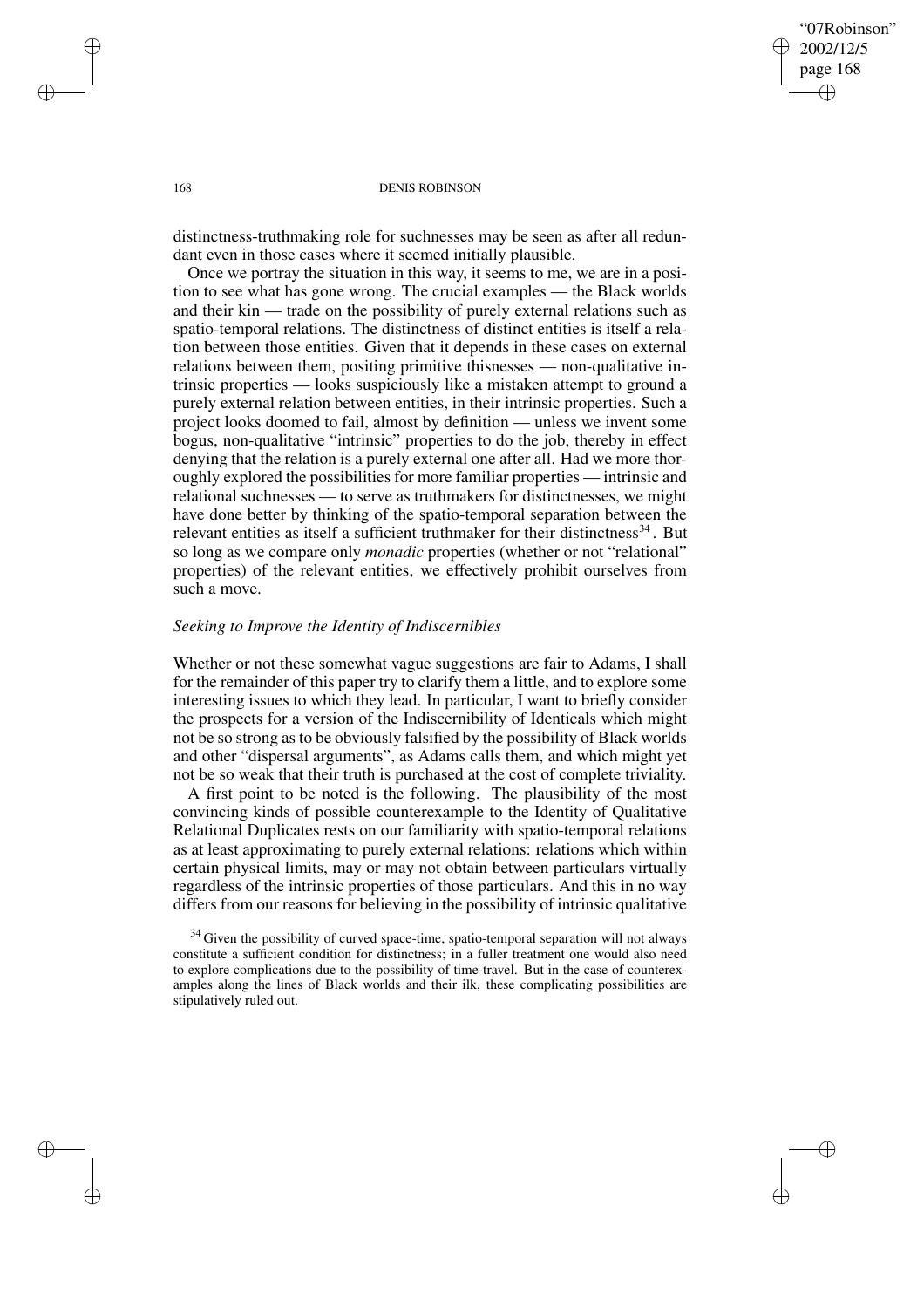# "07Robinson" 2002/12/5 page 169 ✐ ✐

✐

✐

## IDENTITIES, DISTINCTNESSES, TRUTHMAKERS, INDISCERNIBILITY PRINCIPLES 169

✐

✐

✐

✐

duplicates in general. In other words, at bottom we need no more resources to convince ourselves of the falsity of the Identity of Qualitative Relational Duplicates, than we need to convince ourselves of the falsity of the Identity of Qualitative Intrinsic Duplicates. A Black world is simply a world containing a pair of suitably oriented qualitative intrinsic duplicates which happens to contain nothing else which might disturb its symmetry. And surely the presence or absence of additional entities is neither here nor there so far as the possibility of such duplicates existing, is concerned. (The idea that the *additional* entities might somehow serve as truthmakers for the distinctness of those two, has little plausibility.)

Let us return to the idea that the distinctness of the duplicates in a Black world (or of any pair of intrinsic duplicates, for that matter) is to be seen as based in the essentially relational facts of their separation: the idea, in other words, that the spatial separation of these entities functions as a truthmaker for their distinctness. One might argue that this is more in keeping with a sensible view of what "the structure of individuality" consists in, in the case of spatio-temporally located individuals. We have seen already that coinstantiation of distinct properties by a single individual is itself a case of identity. So far as intrinsic properties go, for an individual which is located precisely at a single point of space-time to instantiate two such properties, they must be instantiated at the same location as one another. For spatially or temporally extended individuals, coinstantiation of spatially or temporally indexed properties (as in "this apple is green on one side but red on the other" and "this apple was green yesterday but is red today") will involve (as I see it, anyway), suitable spatio-temporal relations between spatial or temporal parts of the individual which coinstantiates those properties. Thus it seems reasonable to think that by looking at the role of spatio-temporal location and separation in the individuation of spatio-temporally located entities, we may genuinely advance our understanding of "the structure of individuality" for such entities, in a way in which an abstract and generic appeal to "primitive thisnesses" fails to do.

We examined various versions of the Identity of Indiscernibles, investigating sufficient conditions for distinctness by seeing which of them were falsified by possible counterexamples. Adams arrives at the rather unilluminating answer that a generic sufficient condition for distinctness consists in having distinct thisnesses. If we wish to clarify the idea that in the most convincing cases, it is actually things' standing in certain external relations which should be seen as the truthmaker for their distinctness, we need to move away from the kinds of formulations of IdI which we have so far considered. For in each case, even when we attended to "relational properties", it was the monadic properties of our candidate entities which we appealed to. We could truly but trivially represent duplication of thisnesses as sufficient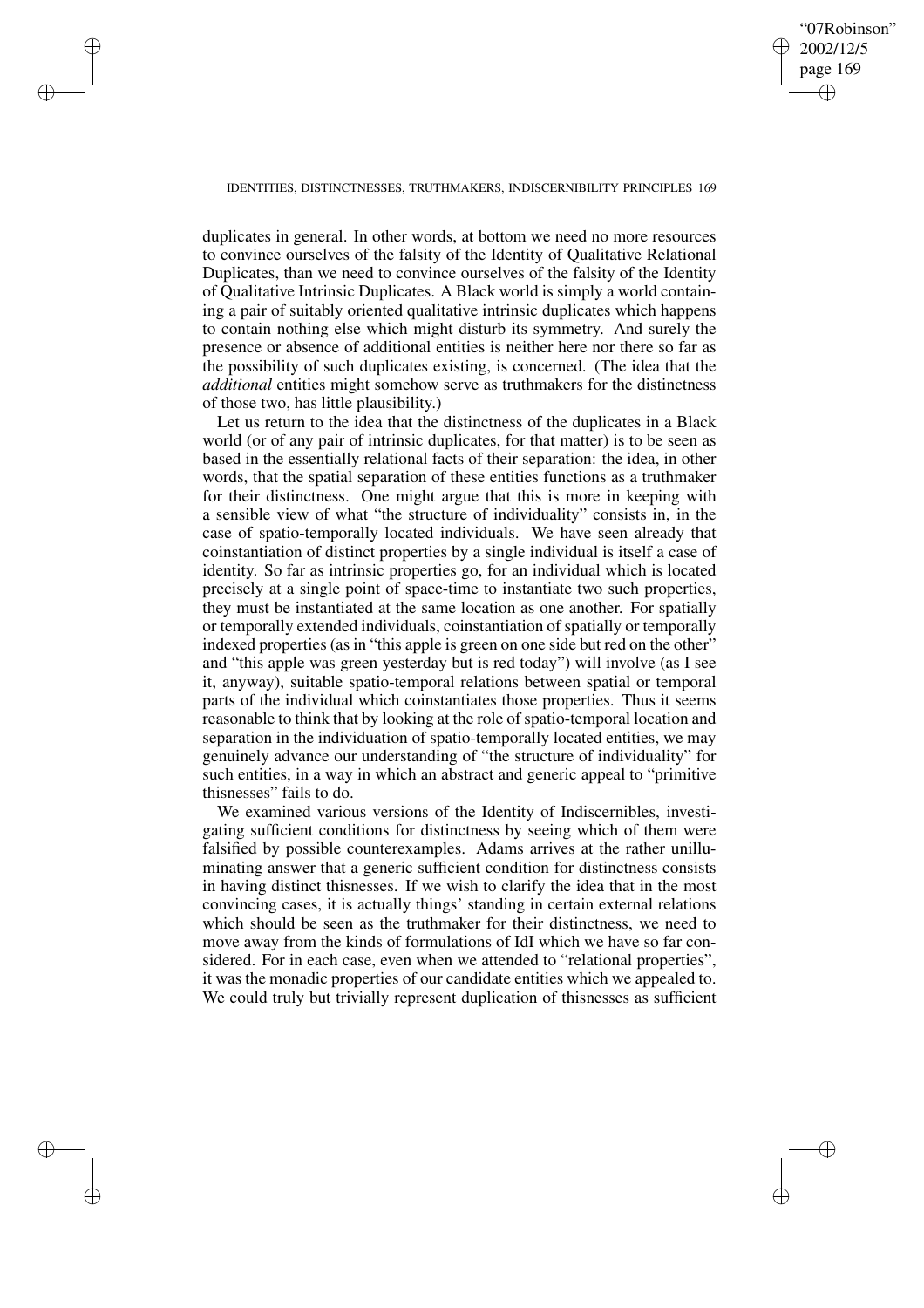170 DENIS ROBINSON

"07Robinson" 2002/12/5 page 170

✐

✐

✐

✐

for identity. Or we could recognize the falsity of a principle representing duplication of suchnesses as sufficient for identity, positing a pair of "primitive thisnesses" to account for the distinctness of qualitative relational duplicates. For a different take on the Black world examples, we need to move beyond monadic properties and look, not just at "relational" monadic properties, but at relations. Rather than comparing the monadic conditions one entity satisfies, with those satisfied by the other, we need to consider conditions which may be satisfied by entities taken *pairwise*.

We can gain inspiration and clarify this by drawing on Quine (1976). Consider the following condition (Q), adapted from one of several equivalents which Quine gives there. Let us recall the idea of "suitable" languages, introduced earlier — languages containing only purely qualitative predicates. Then our condition says:

(Q) x and y are *identical provided the pair*  $\langle x, y \rangle$  *does not satisfy any open sentence of any suitable language, having the form:*

 $(\exists z_1)...(\exists z_{n-1})(Fz_1...z_{n-1}x\⋉ Fz_1...z_{n-1}y)$ 

(where "F" is n-place and  $n \geq 1$ , so that "Fx& ∼ Fy" counts as an instance).

This condition discriminates the entities of a Black world — that is, it is capable of telling us that they are not identical — without having to appeal to names or other thisness-involving expressions. Taken as a pair, for instance, s and b (Snark and Boojum) satisfy  $(\exists z)(Rzx\& \sim Rzy)$  — since there is for each of them something to which it stands in the relation  $R$ , and to which the other does not — namely, that other. So if e.g.  $R$  is in fact the relation obtaining between x and y just if x is 10 feet distant from y in Euclidean space, s stands in this relation to b, whereas b does not: and vice versa. Thus it seems we can after all specify a criterion in purely qualitative, non-thisnessinvolving terms, which discriminates  $s$  from  $b$ , provided we may examine s and b's joint satisfaction of relational conditions, rather than being constrained to compare only their separate satisfaction of monadic conditions. It seems to me that recognition of this fact should reduce the desire to postulate primitive thisnesses, in any substantial sense, simply because of the possibility of general relational duplicates. (Q) is in fact, a different kind of version of the Identity of Indiscernibles. Quine (1976) is devoted to making the point that a pair of entities may be discernible by a relational criterion of this kind despite being indiscernible when they are compared for satisfaction of monadic criteria.<sup>35</sup>

<sup>35</sup> In a general way, my thought here is somewhat analogous to what David Lewis tells us (in Lewis (1979)) about *de se* content. Two individuals may believe just the same set of "qualitative" propositions about the world yet one may differ from the other in (truly!) thinking something expressible in the form "I myself ...", which the other does not, and vice versa. There is an ineliminable or essential indexical element involved in a thought of the latter kind. One response to this observation might be to attribute some otherwise ineffable,

✐

✐

✐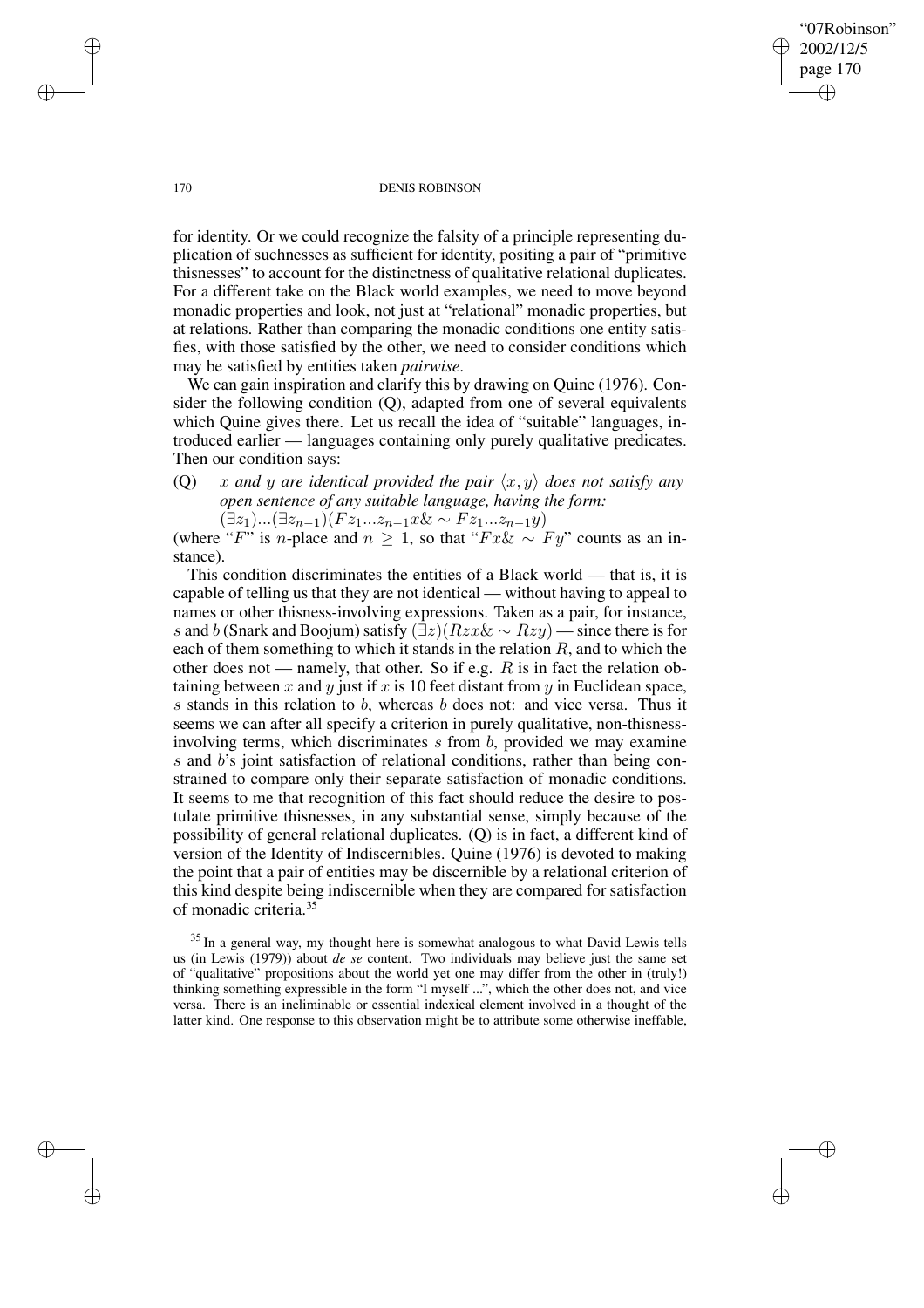✐

## IDENTITIES, DISTINCTNESSES, TRUTHMAKERS, INDISCERNIBILITY PRINCIPLES 171

✐

✐

✐

✐

It may appear then that we have found a version of IdI which is both true, and non-trivial. This principle is not falsified by Black worlds, since it correctly recognizes the distinctness of Snark and Boojum. And unlike the Identity of Particular Relational Duplicates, it can do so without "cheating" by appealing to the thisnesses of Snark and Boojum. It's not as though we have to take these entities in one order rather than the other: this version of IdI recognizes, given merely that  $(\exists s)(\exists b)(Rsb<\neg Rss)$ , that  $(\exists s)(\exists b)(s \neq b)$ . The symmetric world makes each of these true, so to speak, in two different ways<sup>36</sup>. And R itself is a purely "qualitative" (non-"thisness-involving") relation. Although external relations between things are not to be counted amongst their *qualities*, in any traditional sense, the kind of generality which our criterion has through its restriction to suitable languages, and its avoidance of names, demonstratives, or other constant singular terms, seems to be in line with what Adams is principally getting at in his opposition between 'thisnesses' and 'suchnesses'. In that sense it seems fair to say that this criterion enables us to count our pair of entities as distinct on purely qualitative grounds.

Can we then celebrate doubly? Have we not only seen how Snark and Boojum can be distinct despite sharing all their *monadic* suchnesses, through their pairwise satisfaction of a purely qualitative dyadic condition, but also found a version of the Identity of Indiscernibles which is arguably both nontrivial and true?

Not yet: that would be too quick. Although the reasoning we actually used in applying (Q) to our Black world did not "cheat" in a manner analogous to the trivializing way in which the Identity of Particular Relational Duplicates does, we could easily have applied it in a "cheating" — trivializing — way. Despite avoiding appeal to thisnesses the principle as so far stated is clearly a close relative of the Identity of Particular Relational Duplicates, and it may be argued to be trivial in a similar way. Instead of arguing the

non-qualitative element of unique selfhood to discriminate the truth-conditions of the disparate *de se* beliefs — some mysterious ontological ingredient referrable to only by the use of indexicals. Lewis shows that this mystery and ontological extravagance may be avoided by properly taking account of the essentially *relational* nature of *de se* ascriptions. Thinking of propositions as 0-place properties, one must "add an argument-place" in representing the content of *de se* ascriptions: they are best seen as self-ascriptions of 1-place properties. This is equivalent to saying that *de se* beliefs concern, not merely the nature of the world in which one is actually situated, but how one relates (e.g., spatio-temporally) to that world and the things in it. I propose similarly that we should trade in primitive thisnesses for an extra argument-place in the properties by reference to which we see candidates for distinctness as discriminable.

 $36$  Here again it is important to remember that "s" and "b" are really functioning throughout our discussion as bound variables.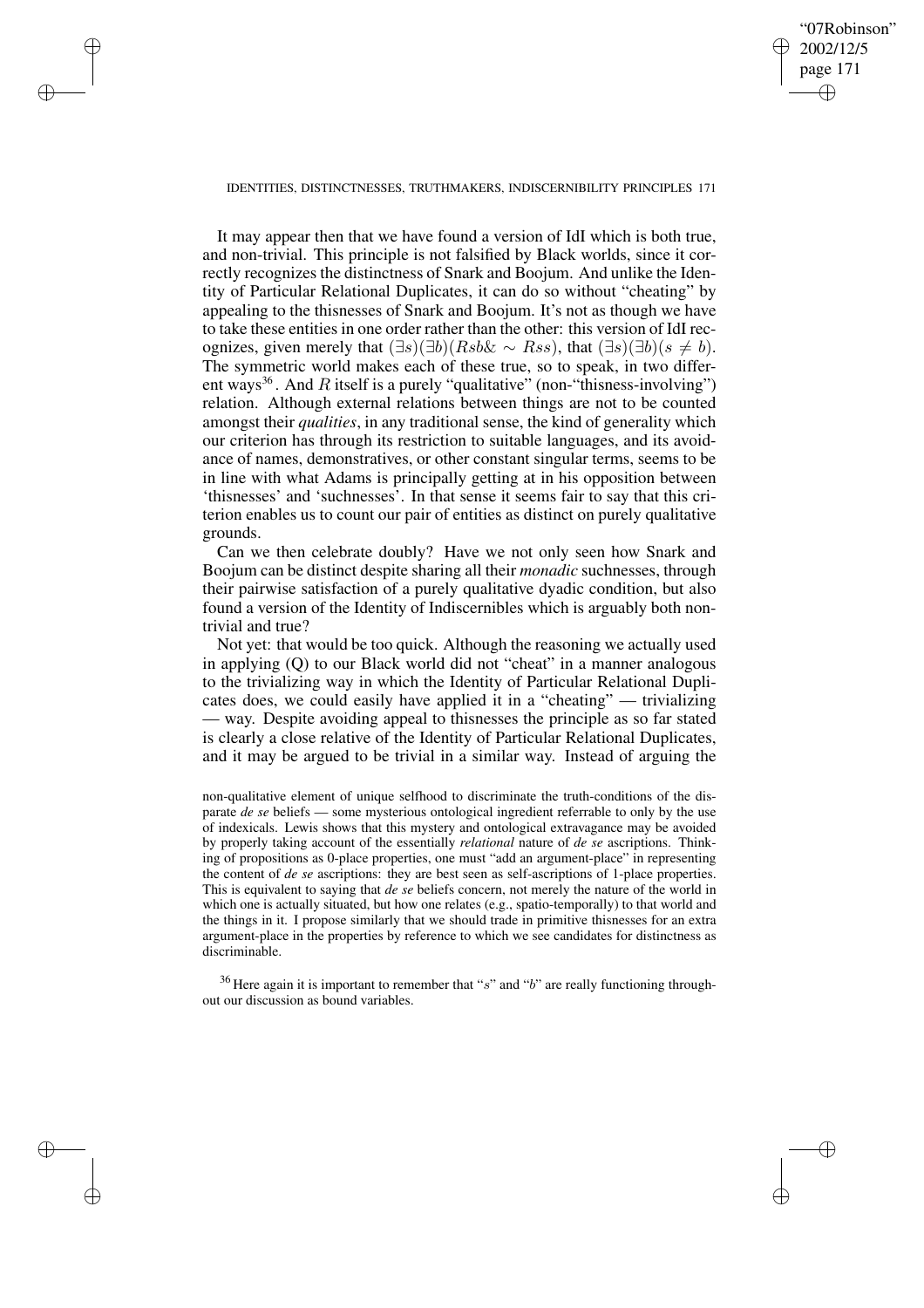✐

## 172 DENIS ROBINSON

distinctness of  $s$  and  $b$  on the substantive ground that taken as a pair they satisfy  $(\exists z)(Rzx\& \sim Rzy)$ , we could have argued the distinctness of s and b trivially, using the above two-place criterion, by noting that taken as a pair they satisfy  $(\exists z)(z = x\&z \neq y)$ .

# *Denying Bare Distinctness*

We might therefore feel inclined to seek a principle  $(O^*)$ , which would, in effect, deny that satisfaction by a given pair of the condition  $(\exists z)(z = x \& z \neq 0)$ y) — or its simpler equivalent  $x \neq y$  — could be a *bare* fact, failing to supervene on satisfaction of any other condition. My name for such a principle is "the Denial of Bare Distinctness". Some have said that identity should not be regarded as a relation. I don't see how this could be so, given that its complement, distinctness, certainly is a relation. But suppose we pretended that identity and distinctness were not relations. Then under this pretence, the Denial of Bare Distinctness would say, roughly, that intrinsically indiscernible pairs are identity pairs unless there are things their members are differently related to. A *counterexample* to such a principle would have to consist of a pair of intrinsic qualitative duplicates which were not differently related to *anything*: they would have to be *just barely distinct*. Any counterexample in a spatio-temporal world would have to consist of a pair of distinct, *spatio-temporally coincident* intrinsic duplicates bearing all the same relations as each other (casual relations, spatio-temporal relations – the lot!) to *every* thing, including each other and all their spatial and temporal parts<sup>37</sup>.

However identity and distinctness *are* relations, whatever we pretend. So how could we more adequately formulate such a principle? Once formulated, will it be true? If so, will this show in any interesting sense that we need not treat thisness, or identity, as primitive? If, on the other hand, such a principle must be false, does this show that there *is* some point in talking of primitive thisness?

As noted, (Q) itself reduplicates the triviality of the Identity of Particular Relational Duplicates. Trivially, no pair of distinct things duplicate *all* their relations, since each is identical with itself and distinct from the other. Our trivial monadic indiscernibility criterion, the Identity of Particular Relational Indiscernibles, is trivial because it admits appeal to thisnessinvolving properties in deciding whether identities obtain — in particular,

✐

✐

✐

 $37$  Accepting bare distinctness would thus require, not merely accepting the possibility of coincident physical entities, but abandonment of what seems like a fundamental truth about identity through time, namely that the endurance of a physical thing consists in the continuance of a suitable causal process. See below, "Barely Distinct versus Barely Causally Distinct". For a discussion of some related issues, see Robinson (1982).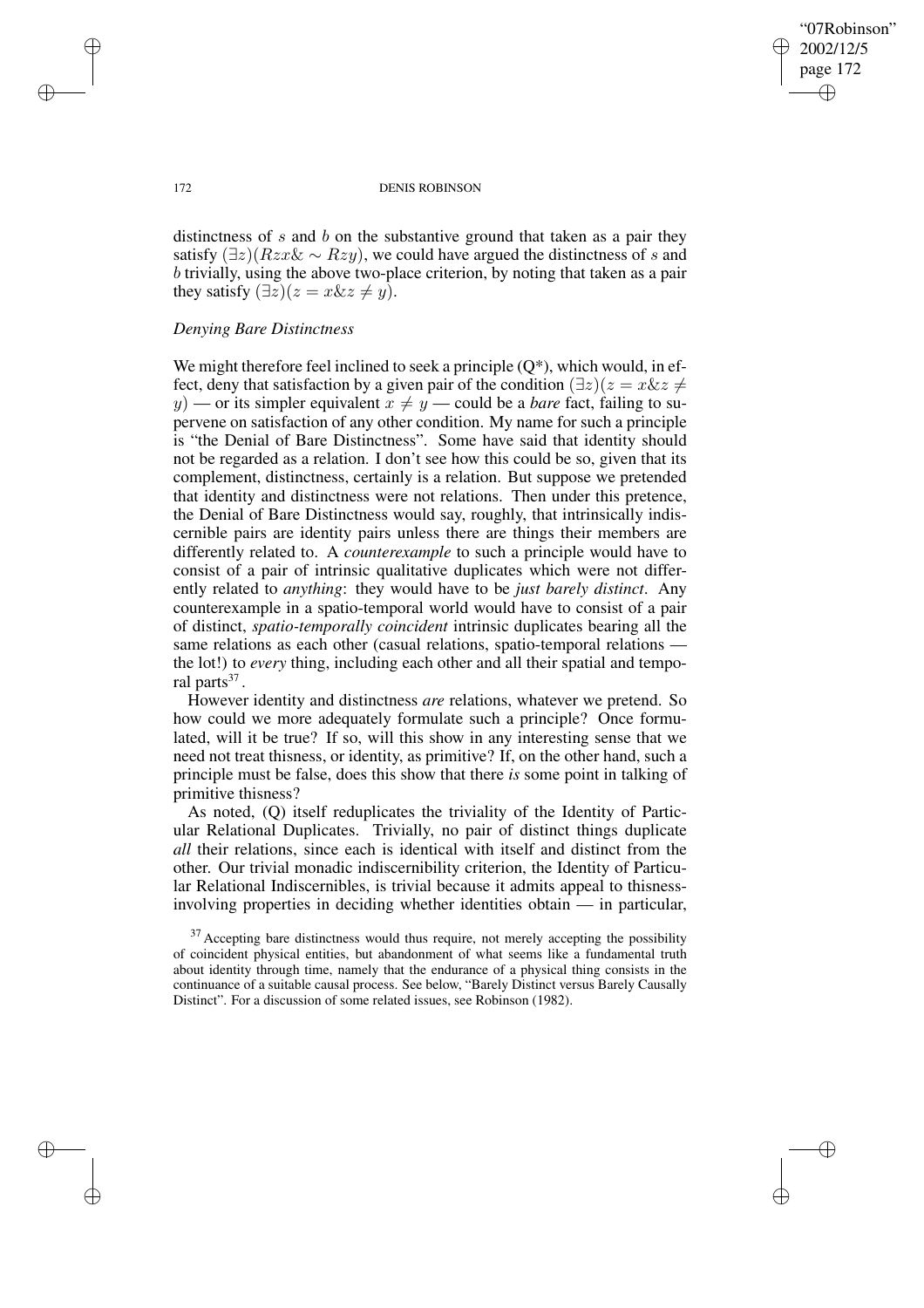✐

## IDENTITIES, DISTINCTNESSES, TRUTHMAKERS, INDISCERNIBILITY PRINCIPLES 173

✐

✐

✐

✐

to thisnesses themselves: properties expressible by such formulas as  $x = s$ and the like. Our false monadic criterion, the Identity of General Relational Indiscernibles, avoids triviality by barring all appeal to thisness-involving properties, and I've followed Adams in taking the occurrence of names and other singular constants — in suitably purified languages — as the linguistic manifestation of appeal to thisnesses.

Our dyadic criterion (Q) discriminates distinct entities in purely qualitative terms — without appeal to thisness-involving properties. But as so far formulated it is trivial because of the possibility of appealing to the identity relation either directly — in the dyadic context it doesn't need to couple with a name to have this effect — or by way of other properties (e.g. distinctness) logically related to it. What suggests itself, then, is that we might formulate a non-trivial version of the Denial of Bare Distinctness as a dyadic criterion of the above sort, but in terms of languages which are still further purified — rendered *extra-suitable* — through the exclusion from them not merely of expressions for thisness-involving properties, but also of expressions for *identity-involving* properties<sup>38</sup>.

Just as we distinguished a class of languages in which thisness-involving properties require the explicit use of names for their expression, so we might hope to distinguish a sub-class of those languages in which *identity*-involving properties require the explicit use of the *identity*-sign for their expression. Thus we would ban e.g. unstructured expressions having the sense of definite descriptions, and presumably also numerical expressions. These would

My talk of "thisness-involving" and "identity-involving" properties is thus to an extent "for the sake of argument", and despite these qualms. This said, if we nonetheless continue working with these notions, the idea of a restriction to properties which are not identityinvolving suggests a back-tracking. The Identity of Particular Relational Indiscernibles trivializes because of the possibility of appealing to properties expressed by formulas like " $x = s$ ". This expression is *both* thisness-involving *and* identity-involving. Perhaps the exclusion of *thisness*-involving properties was a red-herring in the first place, and it was *identity*-involving properties which should have been excluded all along? It would I think be illuminating — even fascinating — to explore this issue, but space does not permit me to do so here. It is related to issues of "circularity" discussed below under "Barely Distinct versus Barely Causally Distinct".

<sup>&</sup>lt;sup>38</sup> As earlier remarked, Adams wishes to distinguish the primitiveness of identity from the primitiveness of thisness, though seeing them as related. I have a deep suspicion of his view and his arguments for it, though I don't have room to criticize his arguments here. For one thing, these notions seem to trade off against one another in a way which suggests they are merely different aspects of a single notion of individuality. When we move from the fact of s, but not b, satisfying the monadic  $Rbx$ , to the fact of the pair  $\langle s, b \rangle$  satisfying the dyadic  $(\exists z)(Rzx\&\sim Rzy)$ , we are in a sense trading in appeal to the thisnesses of s and b for appeal to identity, the latter admittedly expressed, not through the use of the identity sign, but through the use of repeated occurrences of a bound variable of quantification.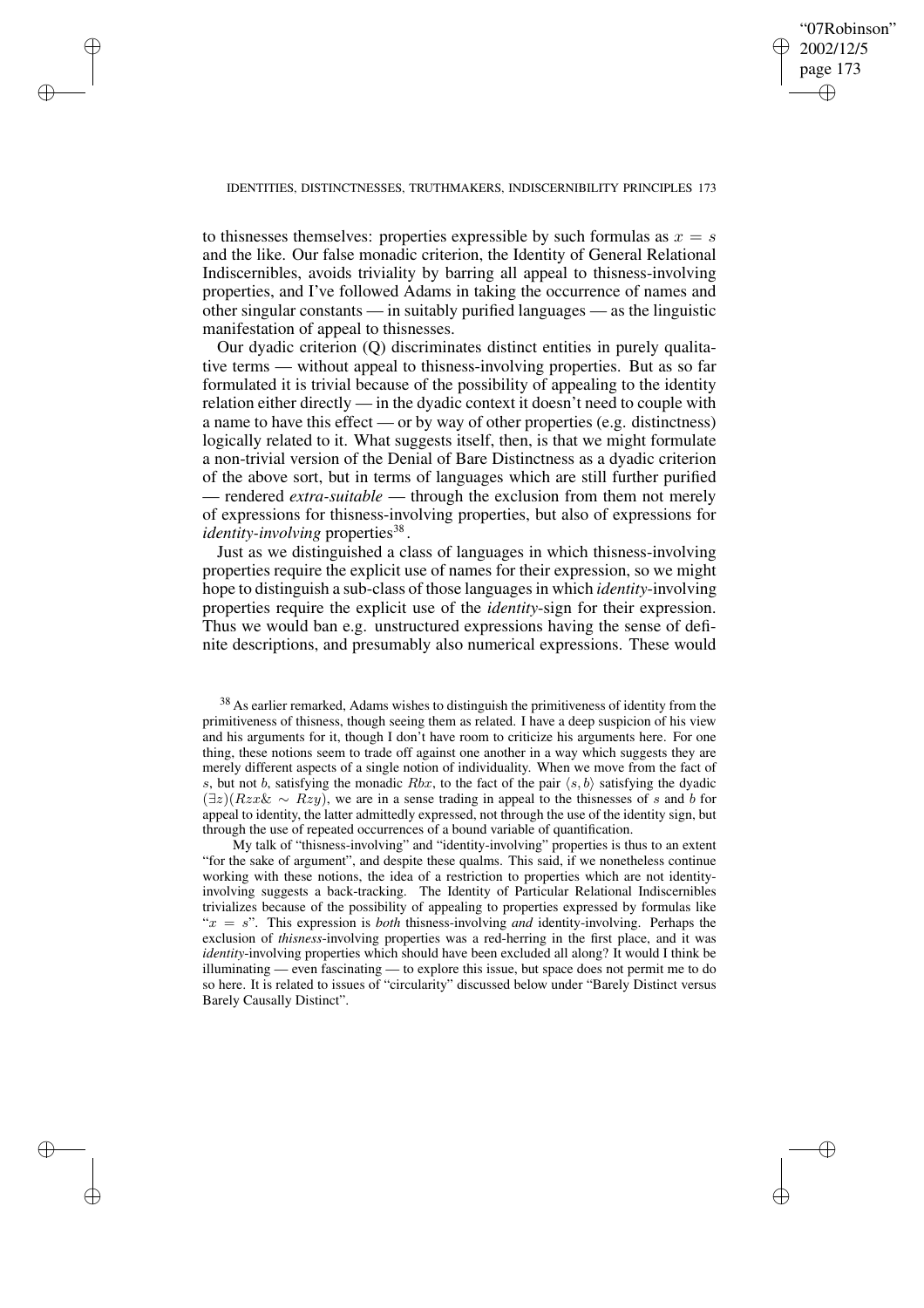# "07Robinson" 2002/12/5 page 174 ✐ ✐

✐

✐

## 174 DENIS ROBINSON

be the *extra-suitable languages*. We could say a sentence of such a language is *pure* if it contains no occurrences of the identity sign, and say:

 $(Q^*)$  x and y are *identical provided the pair*  $\langle x, y \rangle$  *does not satisfy any pure open sentence of any extra-suitable language, having the form:*  $(\exists z_1)...(\exists z_{n-1})(Fz_1...z_{n-1}x\<\neg Fz_1...z_{n-1}y)$ 

(where "F" is n-place and  $n \geq 1$ , so that "Fx& ∼ Fy" counts as an instance).

So far, however, this is sketchy, and I don't know how to improve it. Our account of extra-suitable languages ought to exclude not only identityinvolving expressions, but expressions for properties involving certain close logical relatives of identity. The two most obvious examples are notions of set-theory, and of mereology. Given the notion of set membership, identity can be defined, e.g. as having all the same members (for things which have members), or being members of all the same things (for things which don't). Our condition as formulated blocks counting a pair distinct on the mere grounds that they satisfy  $(\exists z)(z = x \& z \neq y)$ , but doesn't block counting them distinct on the mere grounds that  $(\exists z)(x \in z \& y \notin z)$ , which is just as objectionable. So appeal to notions which can serve in this way as surrogates for bare distinctness must go also, and, if we want to do things that way, the notion of an extra-suitable language, and the correlative definition of a "pure" sentence of such a language, must be framed accordingly.

The worry here is that there might not be any *sharp* distinction between relations like membership and the part-whole relation, in terms of which trivial conditions for identity and distinctness can be defined, or properties which somehow incorporate those notions, and properties in general.<sup>39</sup> (As a clarification, I should point out that there is no question here of employing some purely syntactic criterion to distinguish the thisness-involving, or the identity-involving, properties, from others. My idea here is to employ intuitive *semantic* distinctions to categorize possible languages, and expressions in those languages, as "suitable" and "extra-suitable". This done, the hope is to clarify issues by using those categories to formulate interesting conditions in syntactic terms.)

A first project for philosophersin the area, then, might be to decide whether, and how, the Denial of Bare Distinctness can be made sufficiently clear and precise to be worth discussing. A second project should be to decide whether or not such a principle is true, and what follows from the answer.

I'd like to believe such a principle to be true. I *want* to deny bare distinctness. Thus, for example, I would like to believe that we could justifiably

✐

✐

✐

<sup>&</sup>lt;sup>39</sup> In discussion David Lewis suggested that this is not a serious problem, his opinion being that there is not an indefinite range of such relations: there's set-theoretic notions, mereological notions, and that's it. But I remain uncertain.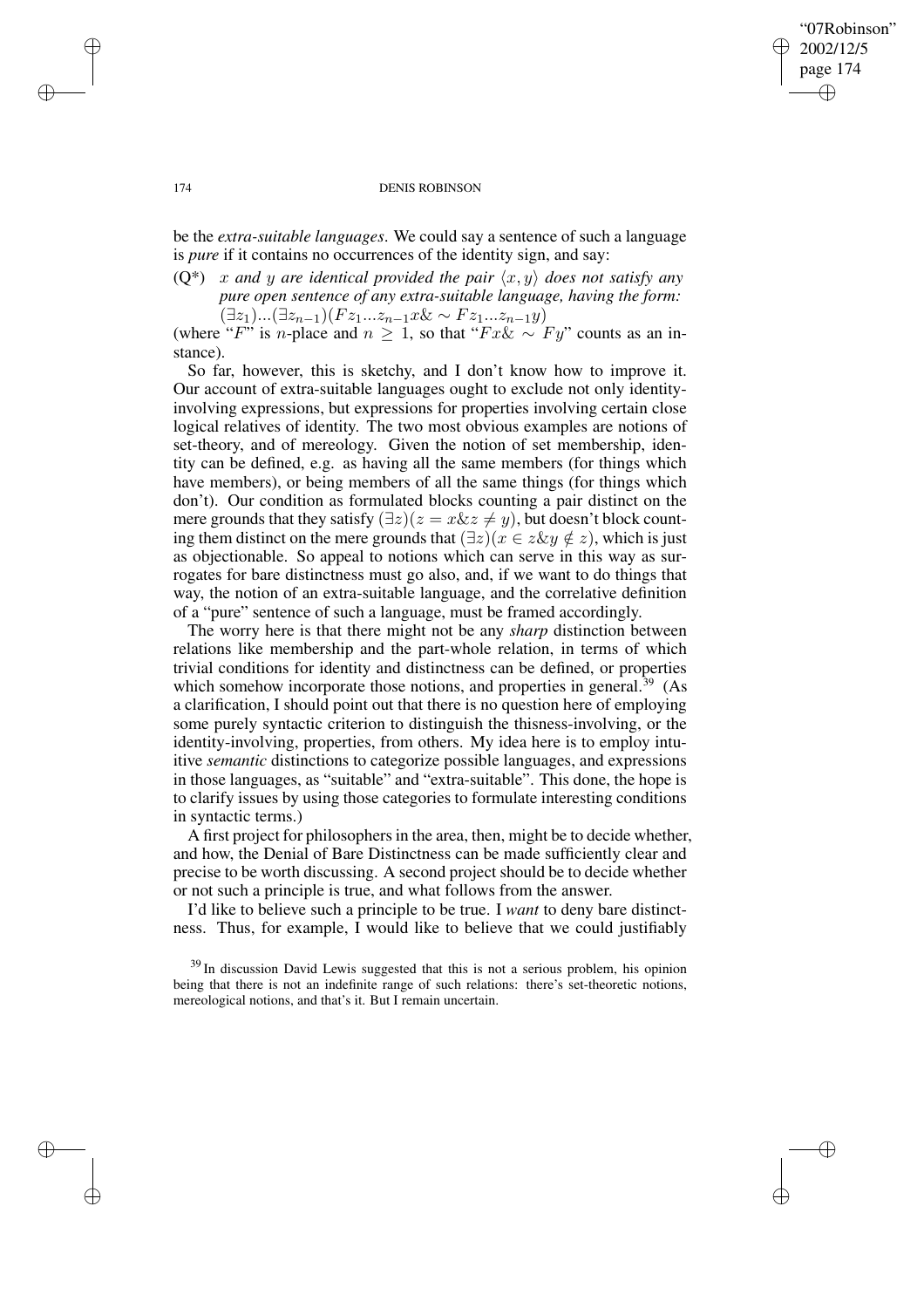✐

## IDENTITIES, DISTINCTNESSES, TRUTHMAKERS, INDISCERNIBILITY PRINCIPLES 175

✐

✐

✐

✐

object to a theory which postulated intrinsically indiscernible and spatiotemporally coincident particles — *unless* the theory also involved some nottoo-ad-hoc postulation of some *other* "dimension" of separation — some other kind of non-reflexive external relation by which such a pair of particles might be distinguished. Thus one might demand of the theory some enunciation of further facts about this relation, causal laws governing its relations with other properties discerned by the theory, and so on.

This claim however is hard to argue for. A good argument *against* it would be of great interest. For it would provide a good reason *for* trying to articulate a notion of primitive thisness stronger than any which could legitimately be extracted merely from the falsity of the Identity of General Relational Duplicates. For if something along the lines of the Denial of Bare Distinctness is false, then it would appear that there can be true distinctnesses, the truth of which can in no non-trivial way be seen as supervening on the ordinary properties and relations of the distinct entities involved. Perhaps positing "primitive thisnesses" would in that case be the only way to satisfy truthmaker intuitions in respect of such truths.

Our paradigm of purely extrinsic relations, I have suggested, is spatiotemporal relations. But distinct instances of spatio-temporal relations are not themselves unrelated: if x is spatio-temporally coincident with y, and y with  $z$ , then  $x$  is spatio-temporally coincident with  $z$ , for instance. They form a continuum or manifold with a distinct number of dimensions. They play a ubiquitous role in determining the kinds and degrees of causal interaction which may occur between the things which stand in them, and spatial and temporal location figure pervasively as indispensable parameters in physical laws and their application in prediction and explanation. (Perhaps the most conspicuous and ubiquitous example of this is the occupation of space by matter in a way which resists the presence or passage of other matter.) In fact this intertwining between spatio-temporal relations and relations of potential causal interaction and nomic connectedness are so pervasive that one may well suspect that the latter are somehow *constitutive* of the former (Brian C. Smith once remarked to me in conversation, "distance is what there's no action at"). But the metaphysical imagination readily abstracts from all these features and connections, imagining purely external relations which might be analogous to spatio-temporal relations in serving to "relate" or "separate" things in a manner essentially independent of the intrinsic natures of those things, but without being in any other way analogous to actual spatio-temporal relations: not, for instance, forming a "space" having any kind of systematic intrinsic geometry. Is this a legitimate insight into metaphysical possibility, or some kind of bogus abstraction comparable with Descartes' notorious proof of dualism by appeal to his capacity to be aware of himself as thinking while doubting the reality of his body? There could be a slippery slope here: there might be little to choose between believing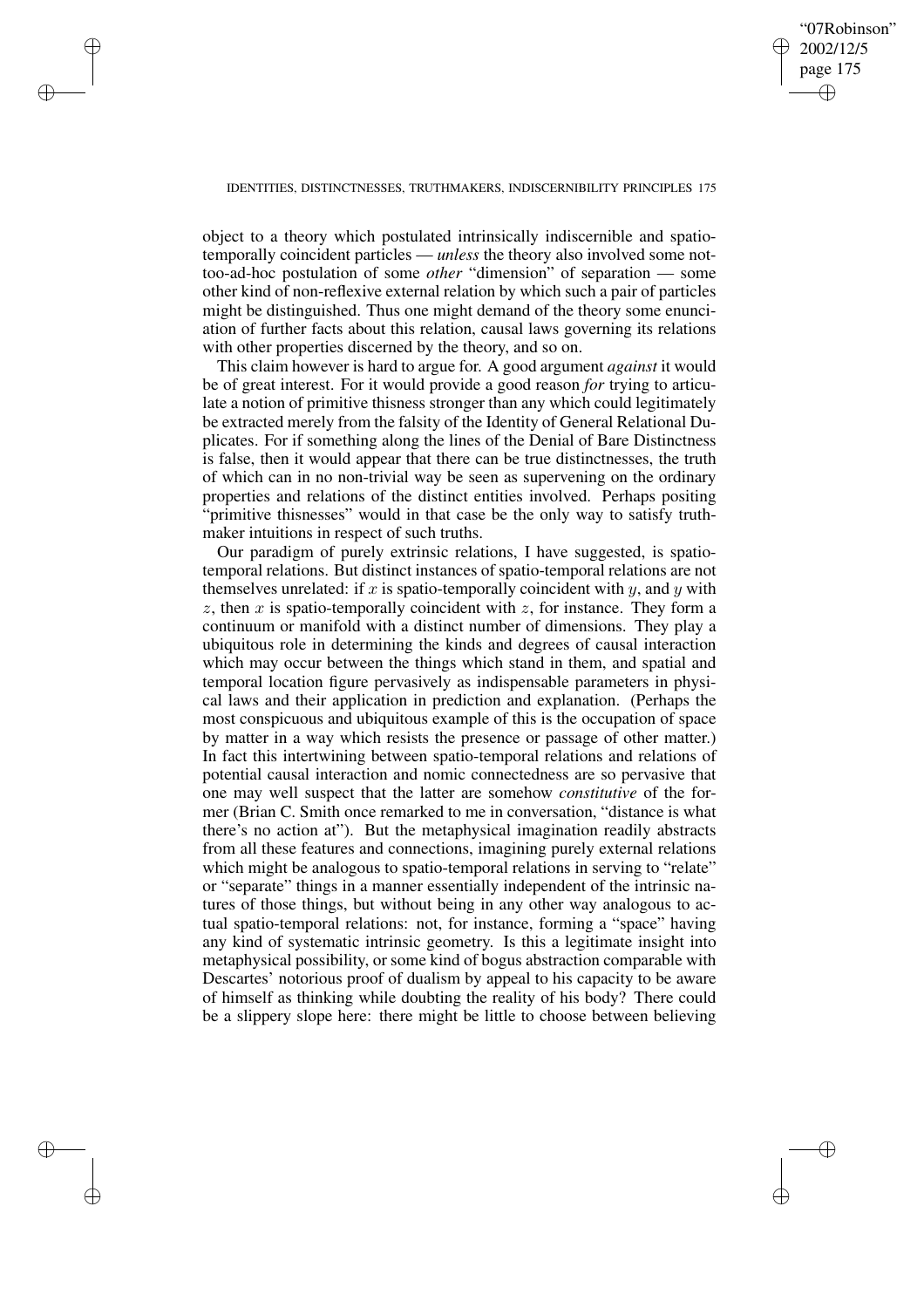"07Robinson" 2002/12/5 page 176 ✐ ✐

✐

✐

## 176 DENIS ROBINSON

quite unrestrictedly in the possibility of such purely extrinsic relations applying quite arbitrarily — as a matter of brute fact, as we might say — to pairs of individuals, providing a potential ground for distinctnesses which would otherwise lack truthmakers $\frac{40}{3}$ , and believing in the possibility of bare distinctnesses after all.

## *Denying Bare Modal Differences*

In any case, the view I would like to hold, if it could be sufficiently clarified, is one which at least denies the possibility of bare intra-world distinctnesses. In fact, I'm inclined to make stronger denials than that. For instance, I would wish to deny the possibility of bare modal differences. Thus in the example of the alternative scenarios of destruction in the case of the boulder constituting the mountain, I urged the view that on the scenario in which they are destroyed simultaneously as well as created simultaneously (and at all times between composed of the same matter), they should be counted as strictly and literally identical, making that a case of contingent identity, the alternative scenario a case of contingent distinctness. We represent the alternative possibility of Fido the boulder being destroyed but Spot the mountain surviving, compatibly with the fact of Fido the boulder's being strictly and literally identical with Spot the mountain, by reference to an alternative scenario in which Fido (a.k.a. Spot) has a boulder counterpart which is destroyed by shattering, but a mountain counterpart which survives in shattered form. An alternative view supported by many philosophers<sup>41</sup> holds Fido and Spot to be distinct entities even when they entirely coincide in respect of space, time and material constitution. This is not seen as a case of bare distinctness, since their distinctness is held to be entailed by difference in their *modal* properties: it would have been *possible* for Spot, but not for Fido, to have survived the event of shattering due to thermal stress. But to my mind, this bare difference in modal properties (and associated properties such as being essentially a mountain as opposed to being essentially a boulder) is pretty near as objectionable as bare distinctness itself: it simply compounds the cost associated with what appears to be a gratuitous multiplication of entities in place of a benign multiplication of counterpart-relations.

It's tempting, in a similar spirit to the denial of bare modal differences, to deny also that distinctness could depend solely on bare differences in cause or effect, or in dispositional properties, since differences in causes, effects,

<sup>40</sup> The *simplest* version of a Black world, as introduced above (as opposed to versions involving actual spatio-temporal relations), is in fact an example of just this kind.

✐

✐

✐

 $41$  For just one representative example see Johnston (1992). For commentary, see Noonan (1993a). See also Noonan (1991).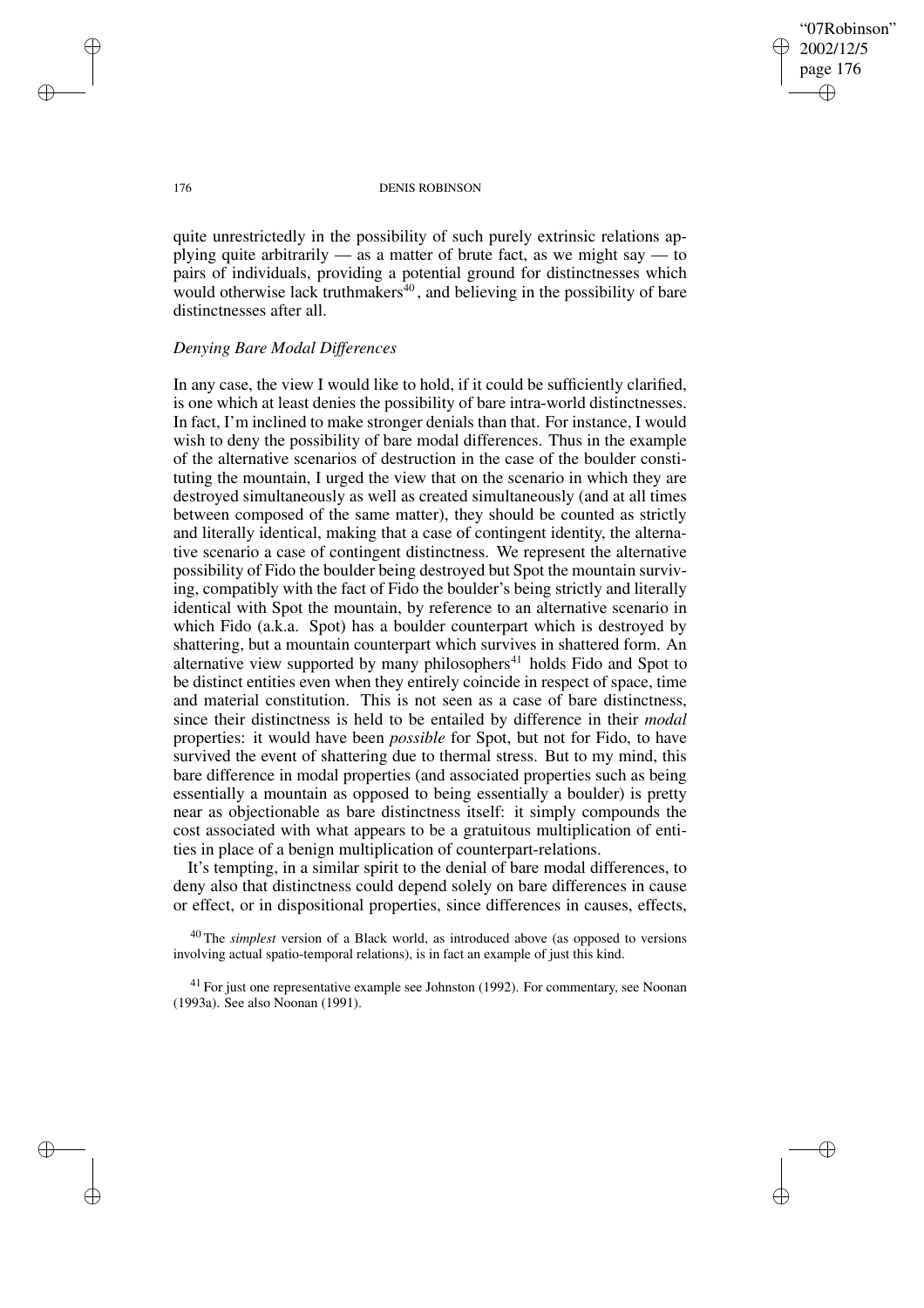# "07Robinson" 2002/12/5 page 177 ✐ ✐

✐

✐

## IDENTITIES, DISTINCTNESSES, TRUTHMAKERS, INDISCERNIBILITY PRINCIPLES 177

or in dispositions (except perhaps where they form part of the "nomic profile" of fundamental entities or properties) should themselves depend on differences in some further respect. I shall conclude by briefly examining the issue of bare causal differences, both for its intrinsic interest and because I believe it may clarify what has come before.

## *Barely Distinct versus Barely Causally Distinct*

✐

✐

✐

✐

The first thing to notice is that an attempt to strengthen the Denial of Bare Distinctness so as to prohibit distinctnesses depending on bare causal differences, will further complicate the issue of how to restrict the range of relations which should figure in interpreting the "F" of  $(Q^*)$  (and which are thus permitted to ground distinctnesses). A minimal form of the Denial of Bare Distinctness requires "F" to be restricted to predicates which are not thisness- or identity-involving (and not able to serve as logical surrogates of those which are), and I have already raised a doubt as to whether that line can be clearly drawn. A strengthened form of the principle would require "F" to be further restricted so as to exclude also "causation-involving" predicates, and these are likely to be an even less-clearly-demarcated class. The effect, if we could bring it off, would be to disallow the possibility of pairs of distinct entities distinguished by nothing but their causal relations to other things, but with no further difference from which those different causal relations might be seen as stemming. (Remember, once again, that this means that the entities would need to be spatio-temporally coincident.)

Let's consider a pair of examples. Let's attempt to imagine (A): a pair of persisting material entities which are exact qualitative duplicates and which furthermore are *barely* distinct, differing in no way beyond their thisnessand identity-involving relations (and necessary consequences of those differences, such as belonging to distinct unit sets), thus in particular in no way differing in their causal relations with anything; and (B): a similar pair of persisting material entities which may differ, not just in their thisness-involving and identity-involving relations, but also in their causal relations with things (and in necessary consequences of those differences). Let's try to imagine that in each case these two entities exist in a possible world which (like the Black world examples) contains nothing beyond these entities themselves (or alternatively, to imagine that they in no way differ in their causal relations with any things from which they are both wholly disjoint).<sup>42</sup>

 $42$  I have throughout been using the word "distinct" to mean, simply "not identical", so that "x is identical with y" and "x is distinct from y" are contradictories. Some philosophers use a notion of partial identity, which I equate with overlap in a mereological sense, i.e. having a part in common, and use "distinctness" as a contrary but not a contradictory of identity. Thus they can speak in their terminology of identity, distinctness, and, between the two, of partial identity. To refer to the relation which they label "distinctness" — the relation between x and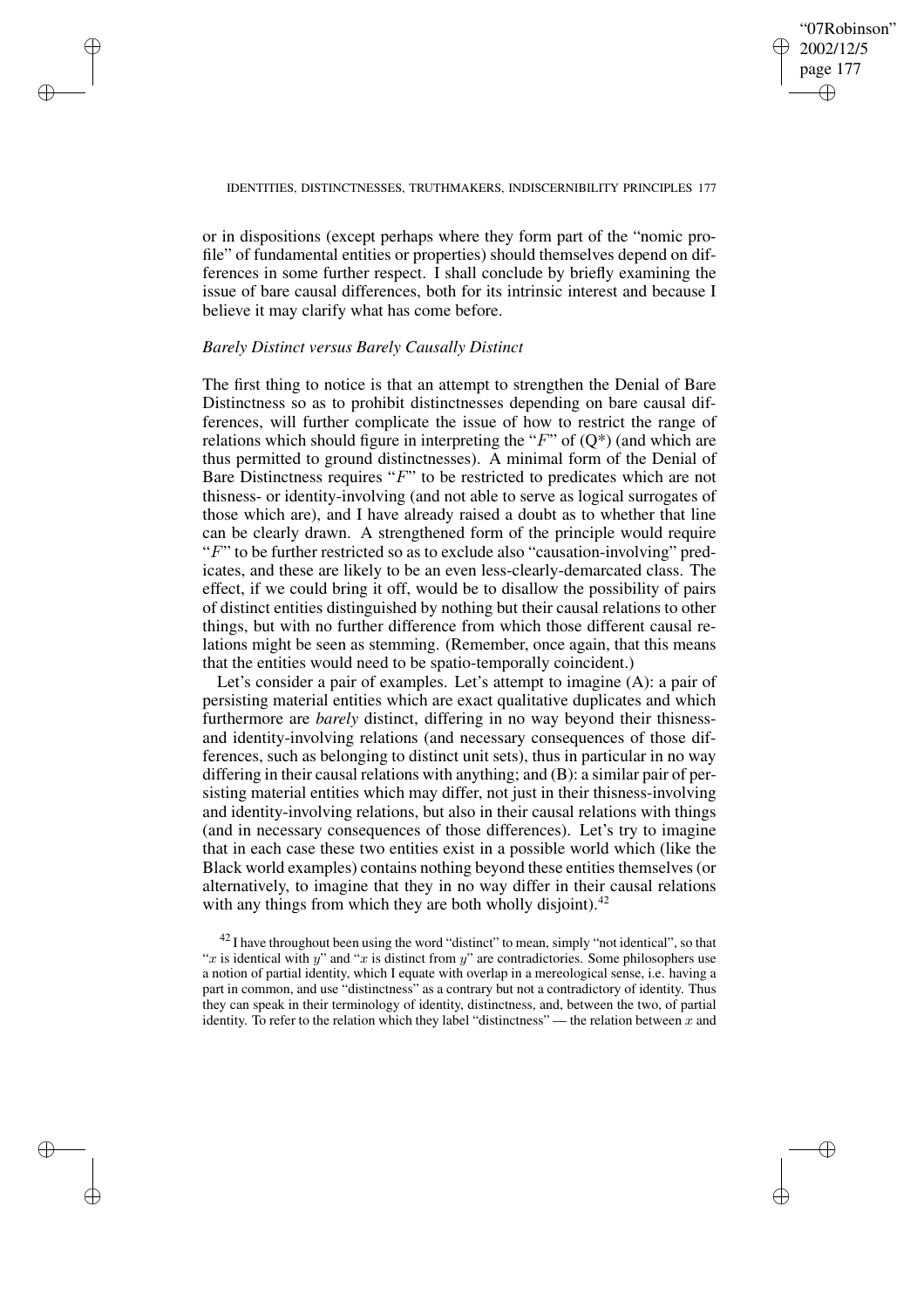"07Robinson" 2002/12/5 page 178 ✐ ✐

✐

✐

#### 178 DENIS ROBINSON

Case (A) is not easy to imagine, and this is as it should be, according to me, since if it were possible it would be a counterexample to the Denial of Bare Distinctness. For starters, notice that in both case (A) and case (B), the two entities must be spatio-temporally coincident. This probably already means that they will not be "material" entities in any sense which requires them to be constituted of any ordinary kind of matter which obstructs by its presence the presence of other matter<sup>43</sup>.

What follows will depend on my view that the continued existence over time of a material thing should be seen as a distinctive type of causal process. On a four-dimensionalist view, the existence and character of earlier stages or temporal parts of such a thing cause the existence and character of its later stages or temporal parts. But the view of material persistence as causal in nature is not itself dependent on four-dimensionalism. An antifour-dimensionalist can say: the material thing, by being where and how it is at earlier times, causes itself to be where and how it is at later times. (This causal relation between a thing and itself — really a causal relation between a thing and a pair of times — may seem odd, but is in fact no more mysterious than the causal relation involved when something's getting hot causes that thing to expand.) But it's easier to say what is to follow in the terminology of four-dimensionalism, a view I advocate, so that is what I shall do.

Now let's first consider case (B), the case of bare causal distinctness. Here's how it works. Let s and b name our pair of qualitatively indiscernible,

y when x and y have no common part — I am here using the term "wholly disjoint". When I speak of a world containing nothing "beyond" the pair of entities "themselves", I mean a world containing nothing wholly disjoint from both those entities.

<sup>43</sup> I say "probably" because after all, those who believe in bare *modal* distinctions believe that the barely-modally-distinct boulder and mountain can be exactly spatio-temporally coincident but distinct, whilst always being constituted of the *same* matter: so who is to say that someone might not embrace the possibility of barely distinct material entities *not even* differing in their material constitution? I do not need to resolve the issue since, just as I deny bare distinctness in general, I am inclined to deny that we can make good sense of the case, either way: I consider it partly as a sort of "*reductio*" exercise, to bring out just how difficult it is to make sense of genuinely bare distinctness, and partly in order to bring out the contrasts, such as they are, between this case and case (B). I myself, of course, accept the possibility of distinct entities which are *partly* spatio-temporally coincident, without requiring penetrable matter: the case in which the mountain survives the destruction of the boulder is such a case. See also Robinson (1985).

The possibility of making sense of a kind of stuff which is generically "matter" in something like a "folk" sense of the term, but which differs from actual naturally occurring kinds of matter in being "penetrable", is explored in Robinson (1982). Note that if we decided that penetrable matter was an out and out impossibility, and somehow attributed this to the nature of spatio-temporal coincidence itself, we would be to that extent qualifying the view of spatio-temporal relations as paradigmatically extrinsic.

✐

✐

✐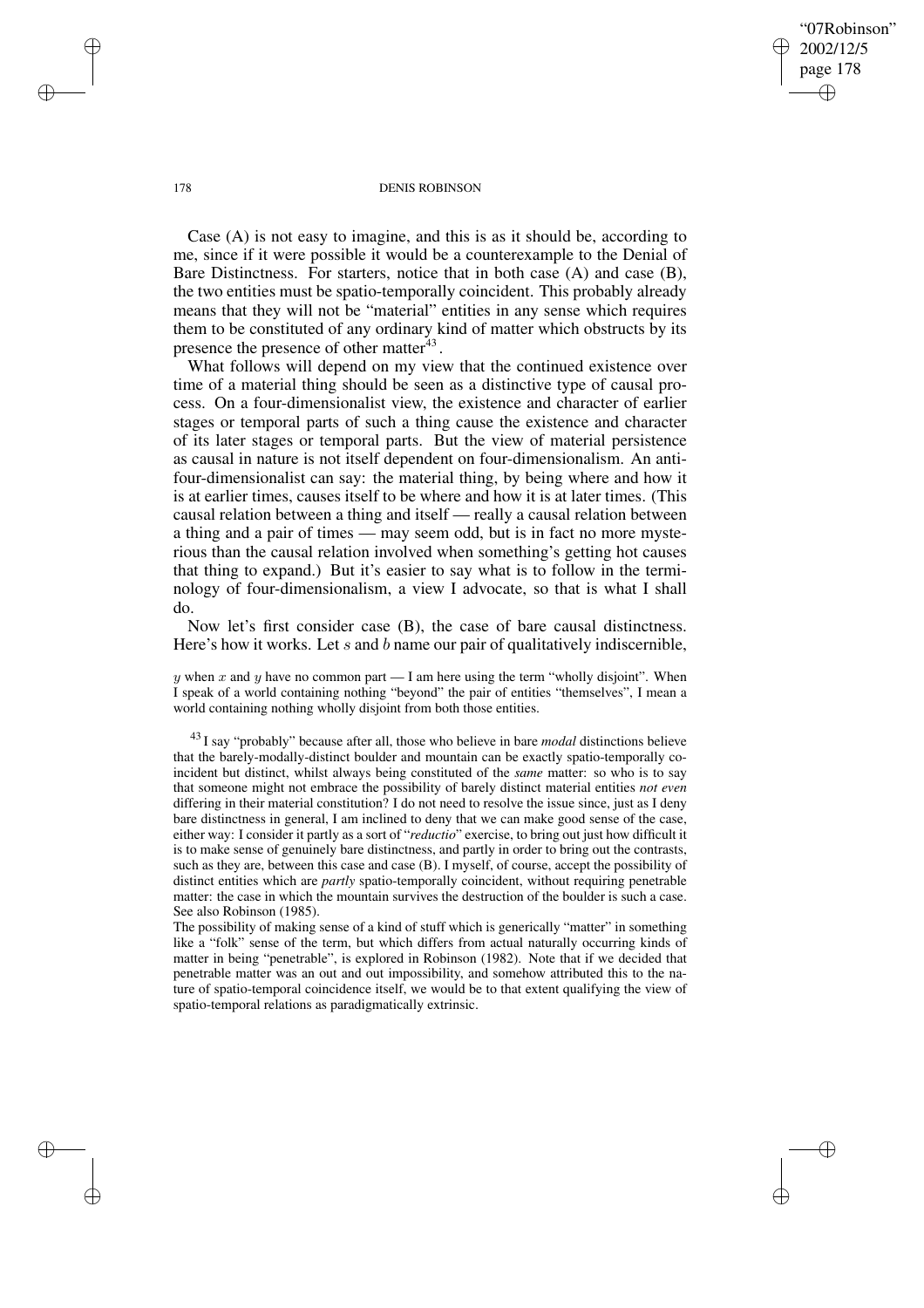✐

## IDENTITIES, DISTINCTNESSES, TRUTHMAKERS, INDISCERNIBILITY PRINCIPLES 179

✐

✐

✐

✐

persisting, and spatio-temporally coincident material entities. Consider the relation  $R(x, y)$  which holds when x causes some temporal part of y to exist. Our persisting material thing s has an earlier temporal part  $e(s)$  which causes a later temporal part  $l(s)$  of s to exist, and hence it's the case that  $R(e(s), s)$ . But we may suppose, given our assumptions, that it is not the case that  $R(e(s), b)$  since it is not  $e(s)$ , but its duplicate  $e(b)$ , which causes l(b). Thus the pair  $\langle s, b \rangle$  satisfy  $(\exists z)(Rzx\& \sim Rzy)$  and hence may be distinguished by our criterion  $(Q^*)$  — supposing we can overcome our problems about clearly delineating the permissible substituends for "F", sufficiently for that criterion to distinguish anything. To rule out cases of bare causal distinctness we should have to extend the limits on permissible substituends for "F" so that this way of satisfying  $(Q^*)$  would not after all be allowed. Should it be allowed?<sup>44</sup>

Case (B) is certainly less objectionable than case (A): indeed if case (A) seems at first thought to be somewhat intelligible, I suspect it's because we tend to confuse it with case (B). In case (A), s and b are *barely* distinct, hence we must suppose that in case  $(A)$ ,  $e(s)$  and  $e(b)$  do *not* bear different causal relations to  $l(s)$  and  $l(b)$ , but share equally in causing  $l(e)$  and  $l(b)^{45}$ . If it's true that material persistence is a causal process — that material identity over time is constituted by causal connectedness, so that individuating material things is a matter of individuating causal processes — it looks as if case (A) involves a single causal process and hence the case ought to be considered one of a single persisting material object rather than a coincident pair. Thus even if we *do* accept that there might be counterexamples to the Denial of Bare Distinctness, it seems that we shall nevertheless be obliged to give up the idea that identity through time for the distinct entities involved in such counterexamples may be correctly accounted for in causal terms.

Thus though case (B) is intuitively less objectionable than case (A), this is not to say much. One might certainly have doubts about case (B) as a

<sup>44</sup> Accepting the propriety of this way of thinking about case (B) fits well with Lewis's attitude to duplicate possible worlds. (See Lewis (1986), p. 84.) Lewis professes himself agnostic about such worlds, though he does not think that the admission of them is necessary or useful in order to account for our ability to represent facts of *de re* modality and the like. Lewis sees causation as operating within, but not between, possible worlds. If at this point we cease limiting our consideration to issues of intra-world identity and distinctness, and let  $s$  and  $b$  be a pair of possible worlds which are exact duplicates, and ask how they stand with respect to  $(Q^*)$ , we can treat them exactly as we treated case (B): these worlds bear distinct causal and spatio-temporal relations to the various entities which exist within them. If this is objectionably circular, it is a circularity very similar to that which I discuss in relation to case (B).

 $^{45}$  In discussing case (A) here I'll use the same labels for s, b, and their temporal parts, as in the preceding discussion of case (B).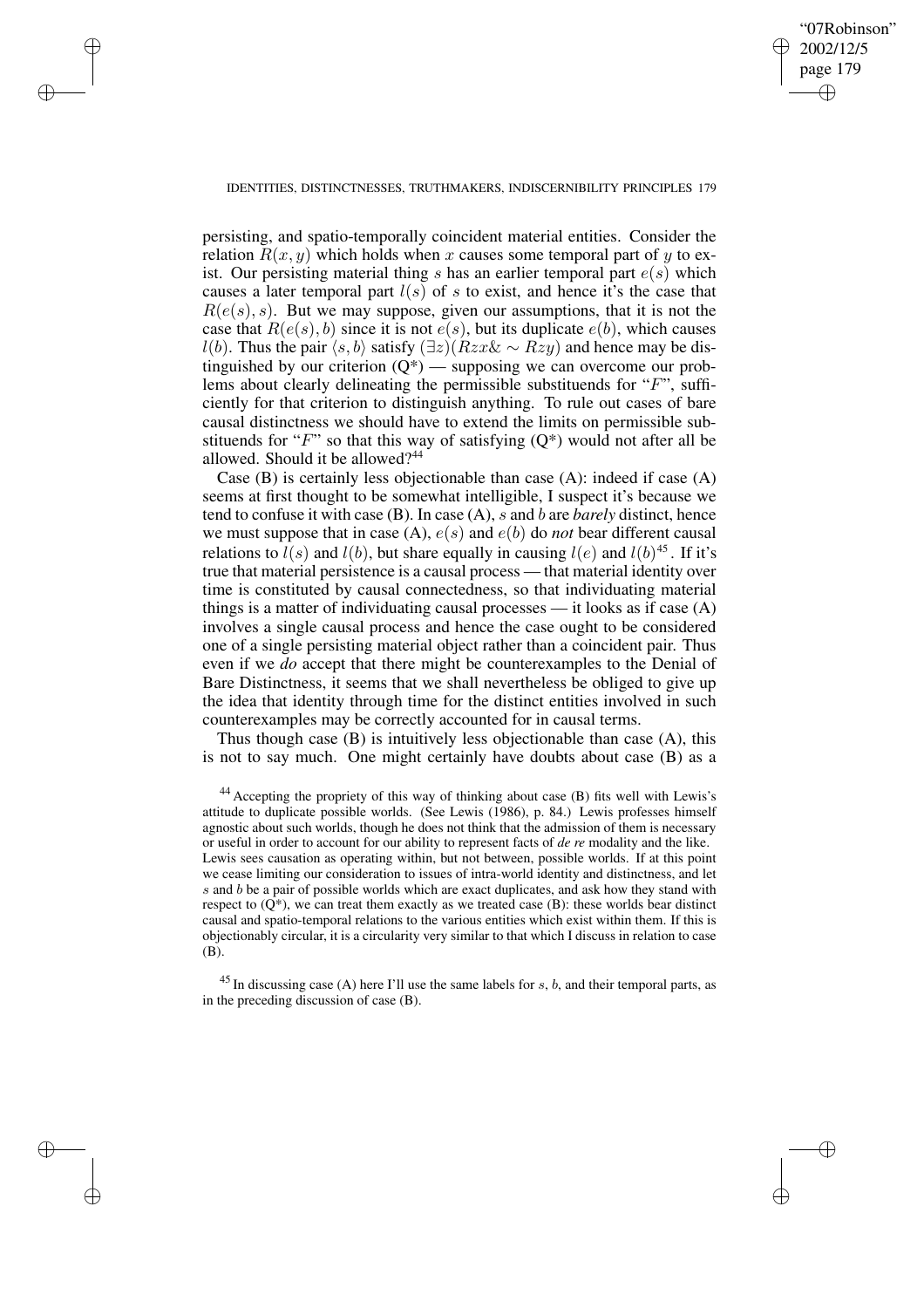"07Robinson" 2002/12/5 page 180 ✐ ✐

✐

✐

## 180 DENIS ROBINSON

possible case of genuine distinctness, because there is a kind of circularity, or something approaching it, evident in the way we appealed to  $(Q^*)$  in squaring it with the Denial of Bare Distinctness. Appealing to the distinct but otherwise indiscernible temporal parts  $e(s)$  and  $e(b)$  and their differing causal relations to the otherwise indiscernible  $l(s)$  and  $l(b)$ , and thus to s and  $b$  themselves, in arguing that  $s$  and  $b$  are not "barely" distinct, has a definite air of circularity. The temporal parts  $e(s)$  and  $e(b)$  can be distinct because of their different causal relations to  $l(s)$  and  $l(b)$  and hence to s and b,  $l(s)$ and  $l(b)$  can be distinct because of their different causal relations to  $e(s)$  and  $e(b)$  and hence to s and b, and s and b can be distinct because of their different causal relations to these duplicate but distinct temporal parts. If we stick with an interpretation of  $(Q^*)$  in which "suitable" languages are minimally restricted so that, in particular, terms expressing causal relations or relations which imply them are *not* prohibited as substituends for "F", we are ruling out cases of Bare Distinctness such as case (A), but doing nothing to rule out cases such as case (B), which, I am suggesting, does not look a whole lot better. After all, what is case (B) but a case of two causal systems which, taken as wholes, are barely distinct from one another?

But if on the other hand we reject "bare" differences in causal relations as permissible truthmakers for distinctnesses, what might we with equal justification be obliged to reject along with them? Your typical Black world itself involves "bare" differences in *spatial* relations (s being allowed distinct from b through being spatially related differently than  $b$  is, to something, namely b itself), and we could portray that as involving a kind of circularity similar to that which I've just suggested is exhibited by case (B). I've suggested that it is plausible to accept the possibility of Black worlds and their ilk because spatio-temporal relations are our paradigms of external relations, and hence by definition nothing intrinsic to the terms of those relations can be *expected* to entail facts about those relations themselves: it's in the nature of spatiotemporal relations, as we conceive of them, that they *must* be able to obtain "barely". But if I am right that there is an intimate intertwining between spatio-temporal relations and relations of potential causal interaction, and the like, it may seem to risk inconsistency to ban bare differences in causal relations, but accept bare differences in spatio-temporal relations<sup>46</sup>.

Thus when I try to gauge the extent to which the Denial of Bare Distinctness can be strengthened, so as to prohibit distinctnesses grounded on bare

<sup>46</sup> There are other reasons for doubting whether we should deny the possibility of bare causal differences. See Tooley (1984) for one kind of case which arises once we take probabilistic causation into account. Needless to say, the exploration of these issues is intimately bound up with the exploration of that view (or as I see it, cluster of views) dubbed by David Lewis, "Humean Supervenience", and (one part of) which is argued against in Tooley (1984). See also Robinson (1989).

✐

✐

✐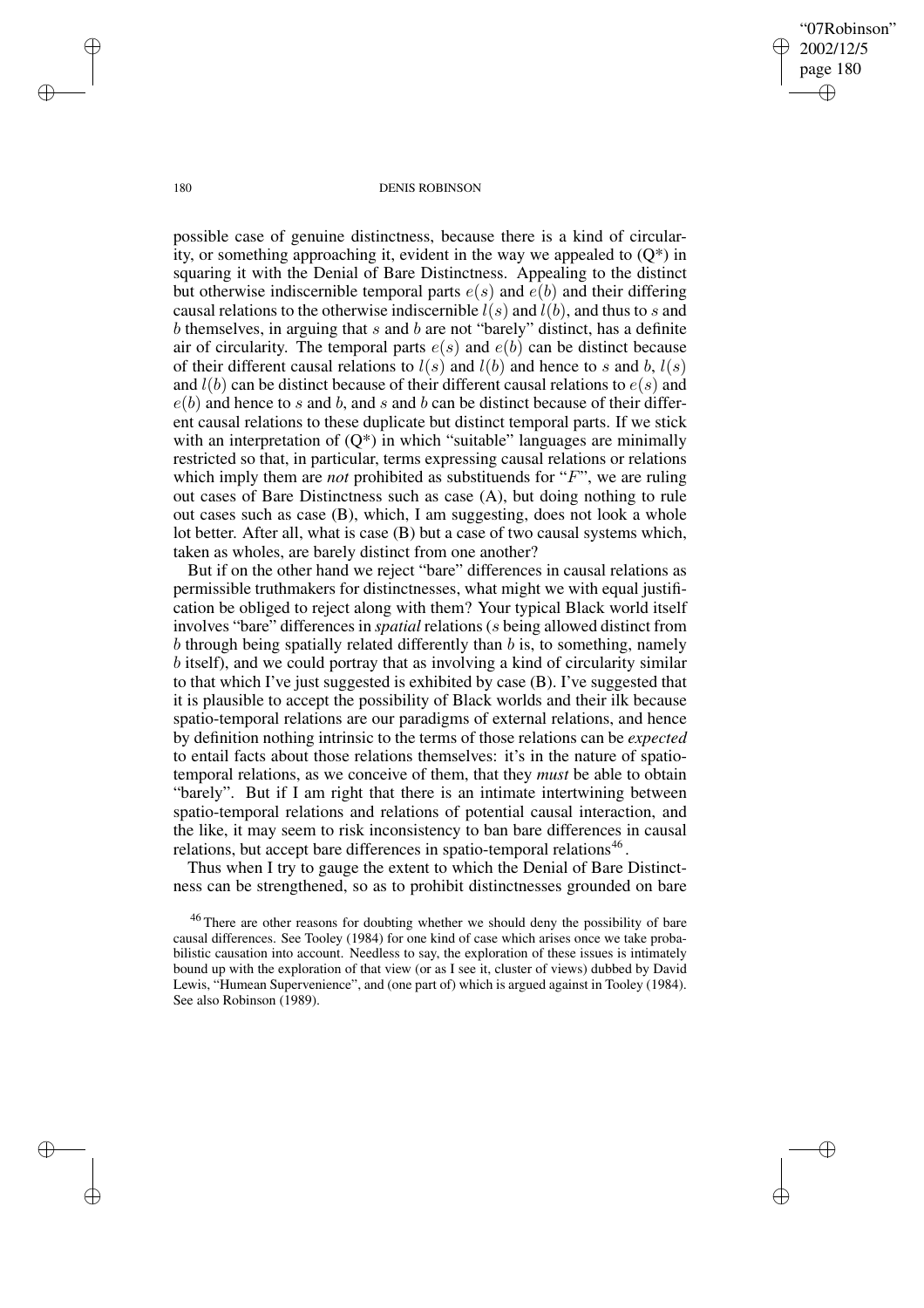✐

## IDENTITIES, DISTINCTNESSES, TRUTHMAKERS, INDISCERNIBILITY PRINCIPLES 181

causal differences, I reach an impasse reminiscent of that which I reached in trying to judge how successfully we might hope to precisify a statement of a minimal version of that principle. In each case, the problem is to know just how the class of permissible substituends for " $F$ " in  $(O^*)$  should be restricted, and the worry is that there is no clear way of disentangling, ultimately, differences to which it would intuitively be circular to assign the role of truthmakers for distinctnesses, and differences which would intuitively count as acceptable in that role. And I sense, dimly, that the problem arises in part from the very attempt to clarify these issues in a manner which abstracts away from actual empirical investigation and theorizing: an activity which perhaps relies too heavily on the supposition that the linguistic and conceptual structures we employ, mirror in relevant respects the structures of that reality we use them to talk and think about.

# *Concluding Remarks*

✐

✐

✐

✐

As I have said, despite the difficulties of clearly stating the Denial of Bare Distinctness (and despite the interest which would attach to its falsity), I am inclined to believe that something like it has to be true. And thus it seems that, despite my scepticism, I accept in this case a kind of truthmaker intuition after all. For the Denial of Bare Distinctness, as I envisage it (and setting aside such further issues as the denial of bare modal or bare causal relations) could be seen as amounting to a conjunction of the views a) that all distinctnesses need (non-trivial) truthmakers, and b) that truthmaking for distinctnesses, if it's to be done at all, must be done by common or garden properties and relations rather than by some mysterious and ineffable oneknows-not-what about which nothing can be said except that it is whatever it needs to be to fulfill its inexplicable destiny of making true, distinctnesses which would otherwise lack truthmakers. The notion of truthmaking here employed, however, is not one which sees "truthmakers" as entities whose existence suffices for the truths which they make. It is merely the familiar notion of supervenience, and the Denial of Bare Distinctness is (setting aside further issues about bare modal differences, bare causal differences, and the like) simply the claim that distinctnesses must supervene on properties and relations other than identity, distinctness, or their logical consequences or surrogates.

## REFERENCES

Adams, Robert Merrihew (1979), "Primitive Thisness and Primitive Identity", *Journal of Philosophy* 76, pp. 5–26.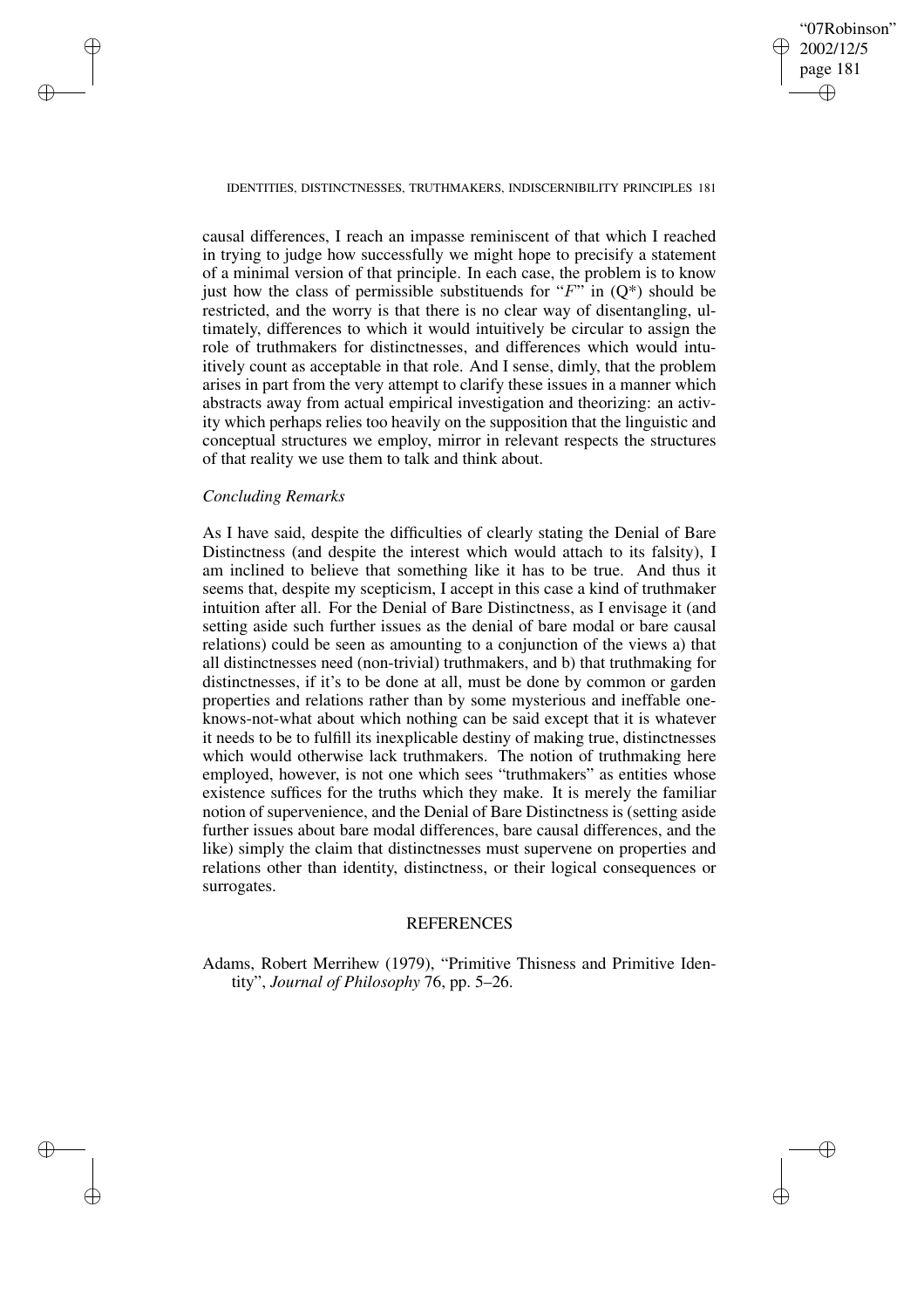# "07Robinson" 2002/12/5 page 182 ✐ ✐

✐

✐

## 182 DENIS ROBINSON

Adams, Robert Merrihew (1981), "Actualism and Thisness", *Synthese* 55, pp. 3–41.

- Adams, Robert Merrihew (1986), "Time and Thisness", *Midwest Studies in Philosophy*, Vol. XI, eds. Peter A. French, Theodore H. Uehling, Jr. and Howard K. Wettstein, (Minneapolis: University of Minnesota Press, 1986), pp. 315–329.
- Bigelow, John (1988), *The Reality of Numbers: A Physicalist's Philosophy of Mathematics* (Oxford: O.U.P, 1988).

Black, Max (1952), "The Identity of Indiscernibles", *Mind* 61, pp. 153–164.

Braddon-Mitchell, D. and Jackson, F. (1996), *Philosophy of Mind and Cognition*, (Oxford: Blackwell, 1996).

Coburn, Robert C. (1986), "Individual Essences and Possible Worlds", *Midwest Studies in Philosophy*, Vol. XI, eds. Peter A. French, Theodore H. Uehling, Jr. and Howard K. Wettstein, (Minneapolis: University of Minnesota Press, 1986), pp. 165–183.

- Dorr, Cian Seán (2002), *The Simplicity of Everything*, Doctoral Dissertation, Princeton University.
- Evans, Gareth (1975), "Identity and Predication", *Journal of Philosophy* 72, pp. 343–63.

Heil, John (2001), "Truth Making and Entailment".

- Johnston, Mark (1992), "Constitution is Not Identity", *Mind* 101, pp. 89– 105.
- Lewis, David (1968), "Counterpart Theory and Quantified Modal Logic", *Journal of Philosophy* 65, pp. 113–26.

Lewis, David (1971), "Counterparts of Persons and Their Bodies", *Journal of Philosophy* 68, pp. 203–11.

Lewis, David (1979), "Attitudes *De Dicto* and *De Se*", *Philosophical Review* 88, pp. 513–43.

Lewis, David (1986), *On the Plurality of Worlds* (Oxford: Blackwell, 1986).

- Lewis, David (1994), "Reduction of Mind", in S. Guttenplan ed., *A Companion to Philosophy of Mind* (Oxford: Blackwell, 1994), pp. 412–431.
- Lewis, David (1998), "Truthmaking and Difference-Making", University of Melbourne Department of Philosophy Preprint 4/98.

Mulligan, Kevin, Simons, Peter M. and Smith, Barry (1984), "Truth-Makers", *Philosophy and Phenomenological Research* 44, pp. 287–321.

Noonan, Harold (1991), "Indeterminate Identity, Contingent Identity, and Abelardian Predicates", *Philosophical Quarterly* 41, pp. 183–193. Reprinted in Noonan (1993b).

Noonan, Harold (1993a), "Constitution is Identity", *Mind* 102, pp. 133–146. Noonan, Harold (1993b), (ed.) *Identity*, (Aldershot: Dartmouth, 1993).

Parsons, Josh (1999), "There is no 'Truthmaker' Argument Against Nominalism", *Australasian Journal of Philosophy* 77, pp. 325–334.

✐

✐

✐